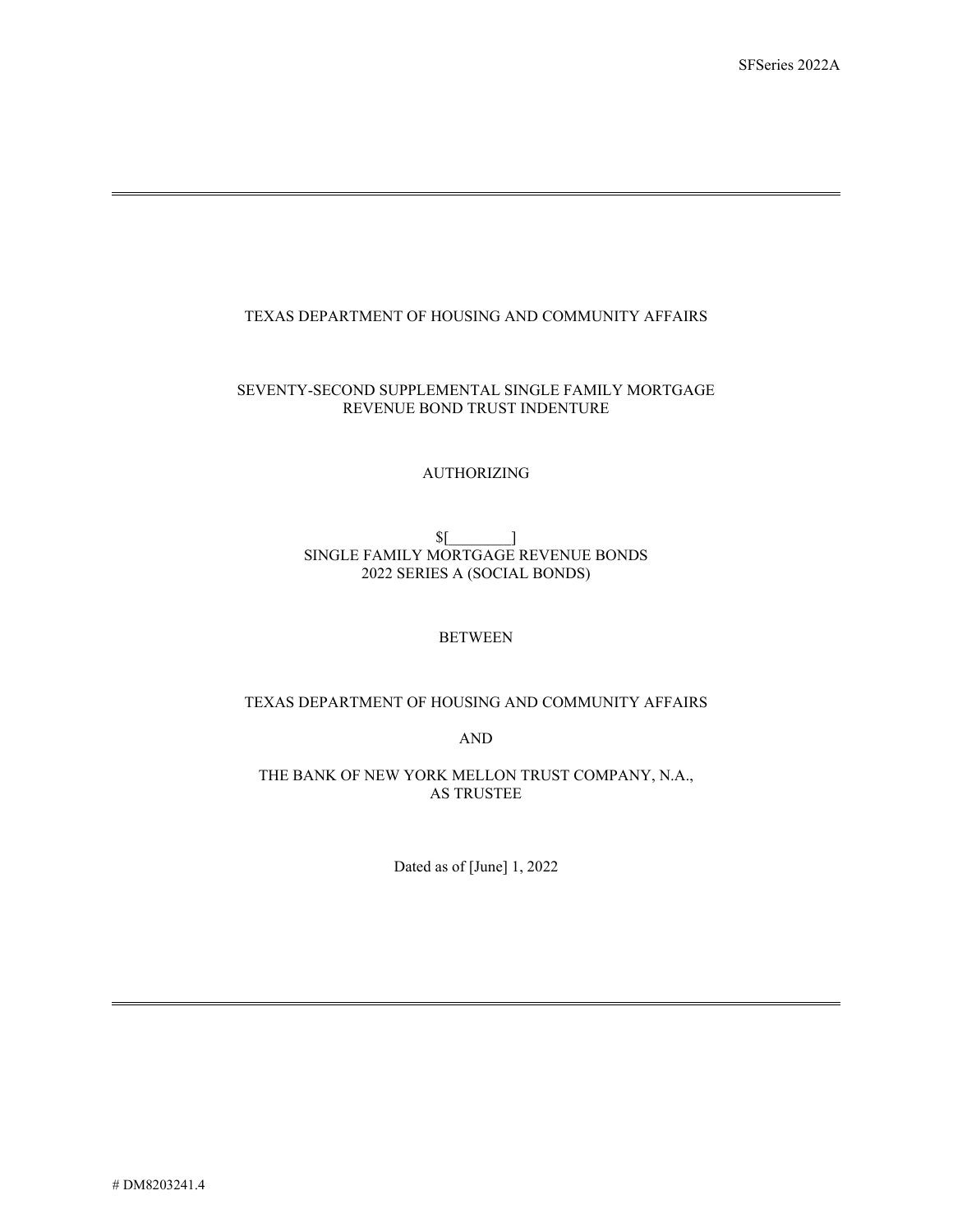# TABLE OF CONTENTS

| T. |  |
|----|--|
| n. |  |

# **ARTICLE I**

# DEFINITIONS, STATUTORY AUTHORITY AND PLEDGE OF SECURITY

| Section 1.1  |  |
|--------------|--|
| Section 1.2  |  |
| Section 1.3  |  |
| Section 1.4  |  |
| Section 1.5  |  |
| Section 1.6  |  |
| Section 1.7  |  |
| Section 1.8  |  |
| Section 1.9  |  |
| Section 1.10 |  |
| Section 1.11 |  |
| Section 1.12 |  |
| Section 1.13 |  |
|              |  |

# **ARTICLE II**

# AUTHORIZATION AND TERMS OF 2022 SERIES A BONDS

| Section 2.1  |                                                                                     |  |
|--------------|-------------------------------------------------------------------------------------|--|
| Section 2.2  |                                                                                     |  |
| Section 2.3  |                                                                                     |  |
| Section 2.4  | Interest Payment Dates, Interest Rates and Maturities of the 2022 Series A Bonds 13 |  |
| Section 2.5  |                                                                                     |  |
| Section 2.6  |                                                                                     |  |
| Section 2.7  |                                                                                     |  |
| Section 2.8  |                                                                                     |  |
| Section 2.9  |                                                                                     |  |
| Section 2.10 |                                                                                     |  |
| Section 2.11 |                                                                                     |  |
| Section 2.12 | Creation of Additional Funds, Accounts and Subaccounts and Application Thereof 20   |  |
| Section 2.13 |                                                                                     |  |
| Section 2.14 |                                                                                     |  |
| Section 2.15 |                                                                                     |  |
| Section 2.16 |                                                                                     |  |
| Section 2.17 |                                                                                     |  |
|              |                                                                                     |  |

# **ARTICLE III**

# FEDERAL INCOME TAX MATTERS

| Section 3.3 |  |
|-------------|--|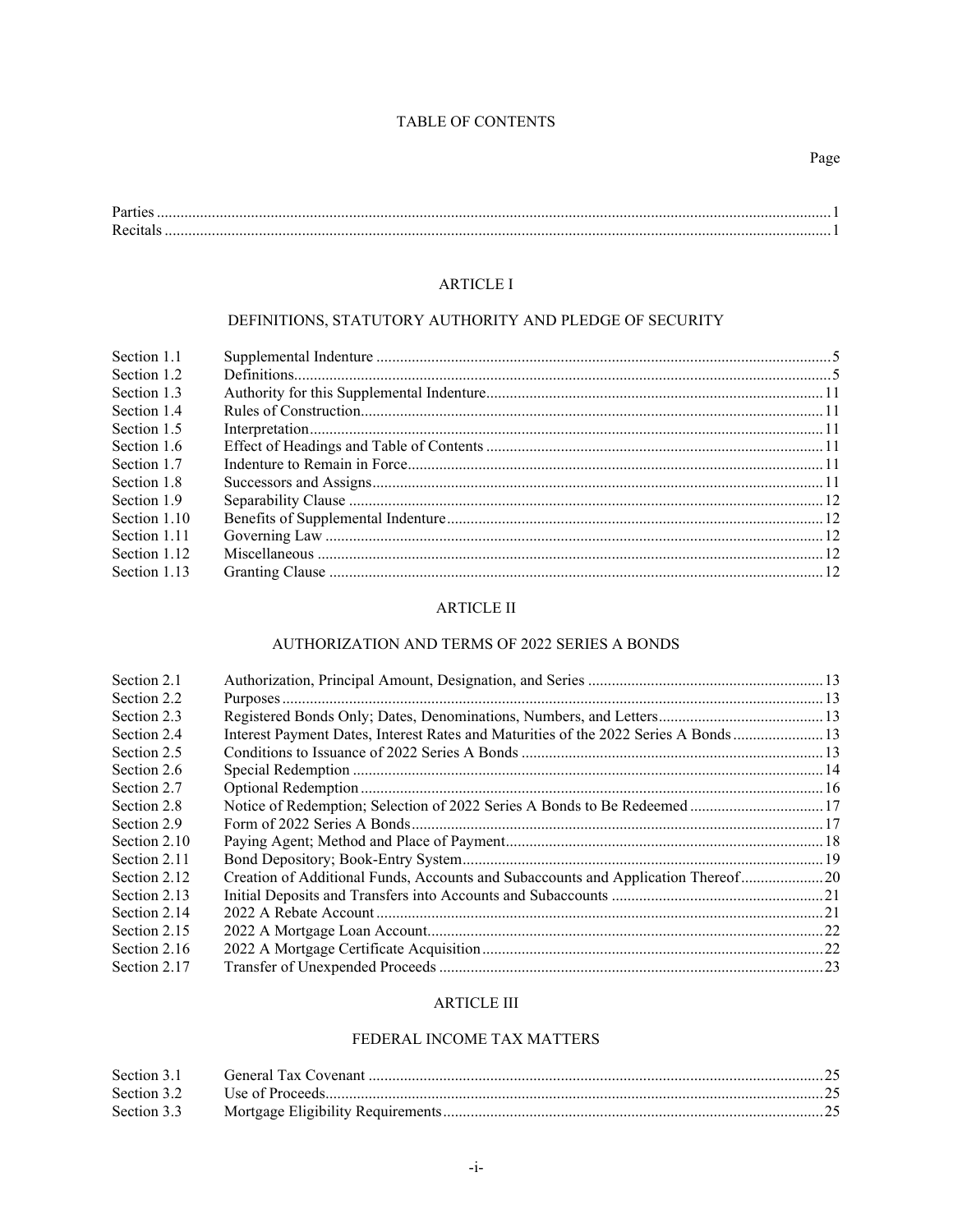| Section 3.4  |  |
|--------------|--|
| Section 3.5  |  |
| Section 3.6  |  |
| Section 3.7  |  |
| Section 3.8  |  |
| Section 3.9  |  |
| Section 3.10 |  |
| Section 3.11 |  |
| Section 3.12 |  |
| Section 3.13 |  |
| Section 3.14 |  |
| Section 3.15 |  |
| Section 3.16 |  |
| Section 3.17 |  |
| Section 3.18 |  |
|              |  |

### **ARTICLE IV**

# **MISCELLANEOUS**

| Section 4.1  |  |
|--------------|--|
| Section 4.2  |  |
| Section 4.3  |  |
| Section 4.4  |  |
| Section 4.5  |  |
| Section 4.6  |  |
| Section 4.7  |  |
| Section 4.8  |  |
| Section 4.9  |  |
| Section 4.10 |  |
| Section 4.11 |  |
| Section 4.12 |  |
| Section 4.13 |  |
|              |  |

| EXHIBIT B |                                                                |  |
|-----------|----------------------------------------------------------------|--|
| EXHIBIT C |                                                                |  |
| EXHIBIT D | <b>UNEXPENDED PROCEEDS REDEMPTION PRICE FOR PREMIUM SERIAL</b> |  |
|           |                                                                |  |
|           |                                                                |  |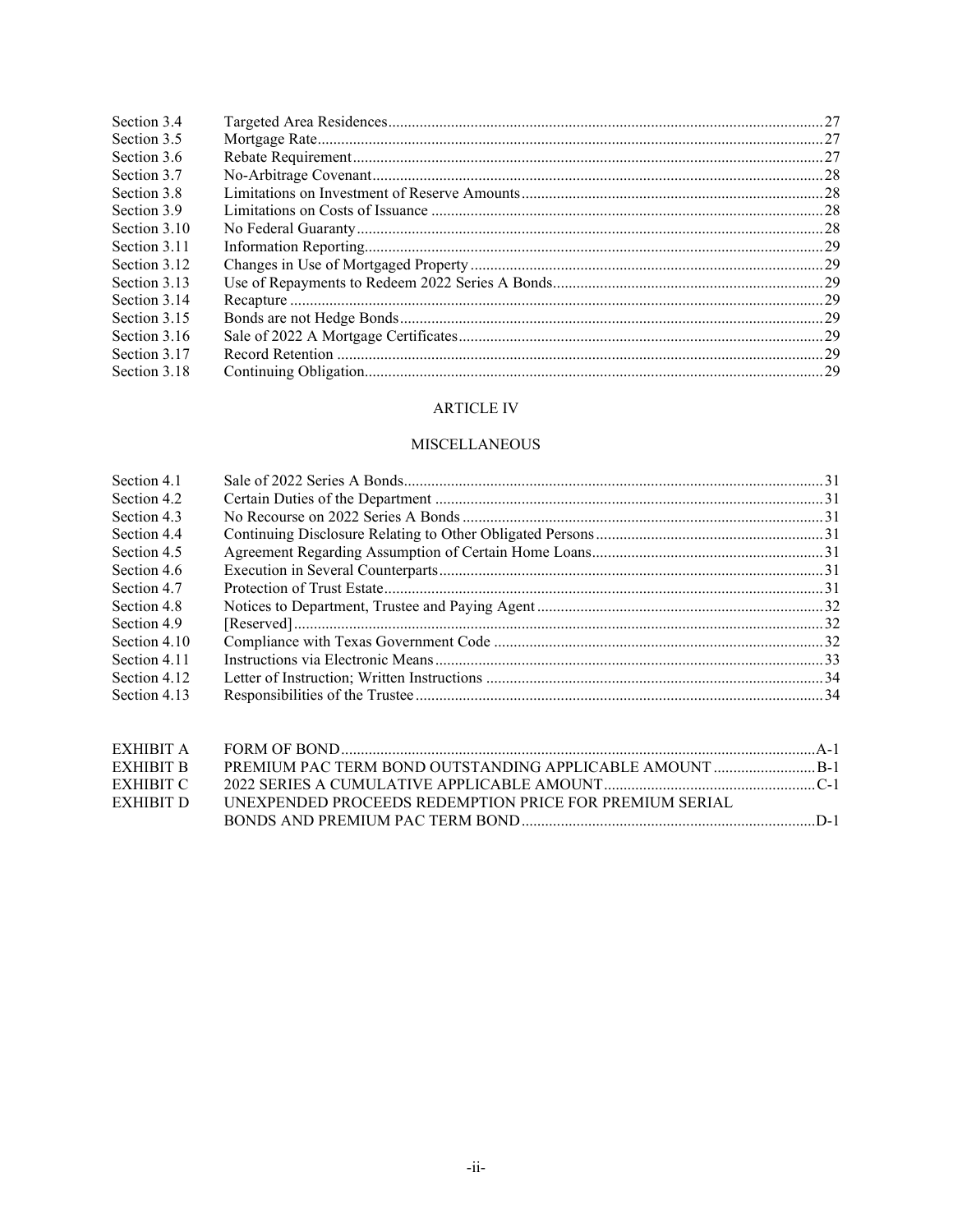#### SEVENTY-SECOND SUPPLEMENTAL SINGLE FAMILY MORTGAGE REVENUE BOND TRUST INDENTURE

#### AUTHORIZING

#### \$[\_\_\_\_\_\_\_\_] SINGLE FAMILY MORTGAGE REVENUE BONDS 2022 SERIES A (SOCIAL BONDS)

THIS SEVENTY-SECOND SUPPLEMENTAL SINGLE FAMILY MORTGAGE REVENUE BOND TRUST INDENTURE dated as of [June] 1, 2022 (this "Supplemental Indenture"), is made by and between the TEXAS DEPARTMENT OF HOUSING AND COMMUNITY AFFAIRS (together with any successor to its rights, duties, and obligations hereunder, the "Department"), a public and official agency duly created, organized and existing under the laws of the State of Texas, and THE BANK OF NEW YORK MELLON TRUST COMPANY, N.A., as Trustee (together with any successor trustee hereunder, the "Trustee"), a national banking association.

#### **RECITALS**

WHEREAS, the Department and the Trustee have executed and delivered that certain Amended and Restated Single Family Mortgage Revenue Bond Trust Indenture dated as of June 1, 2017, as amended and supplemented from time to time (the "Indenture"), providing for the issuance from time to time by the Department of one or more series of its Single Family Mortgage Revenue Bonds (collectively, the "Bonds"); and

WHEREAS, the Department has been created and organized pursuant to and in accordance with the provisions of Chapter 2306, Texas Government Code, as such may be amended from time to time (together with other laws of the State of Texas (the "State") applicable to the Department, the "Act"), for the purpose, among others, of providing a means of financing the costs of residential ownership, development and rehabilitation that will provide safe and sanitary housing for persons and families of low and very low income and families of moderate income (as described in the Act and as determined by the Governing Board of the Department from time to time) at prices they can afford; and

WHEREAS, the Act authorizes the Department: (i) to make and acquire, and to enter into advance commitments to make and acquire, mortgage loans (including participations therein) secured by mortgages on residential housing in the State; (ii) to issue its bonds for the purpose of obtaining funds to make and acquire such mortgage loans or participations therein, to establish necessary reserve funds and to pay administrative and other costs incurred in connection with the issuance of such bonds; and (iii) to pledge all or any part of the revenues, receipts or resources of the Department, including the revenues and receipts to be received by the Department from such mortgage loans or participations therein, and to mortgage, pledge or grant security interests in such mortgages, mortgage loans or participations therein or other property of the Department, to secure the payment of the principal or redemption price of and interest on such bonds; and

WHEREAS, Sections 1001 and 1002 of the Indenture authorize the Department to adopt and file with the Trustee, a supplemental indenture, authorizing Bonds of a Series and, among other things, to include any other matters and things relative to such Bonds which are not contrary to or inconsistent with the Indenture, to add to the covenants and agreements of the Department, and to pledge other moneys, securities or funds as part of the Trust Estate; and

WHEREAS, the Department has determined to issue its  $\mathcal{S}$ [ [2015] Single Family Mortgage Revenue Bonds, 2022 Series A (Social Bonds) (the "2022 Series A Bonds") pursuant to the Indenture and this Supplemental Indenture for the purpose of obtaining funds to acquire Mortgage Certificates backed by Mortgage Loans secured by mortgages on residential housing in the State and occupied by persons and families of low and very low income and families of moderate income, to provide down payment and closing cost assistance and to pay a portion of the costs of issuance of the 2022 Series A Bonds, all under and in accordance with the Constitution and laws of the State; and

WHEREAS, the execution and delivery of this Supplemental Indenture and the issuance of the 2022 Series A Bonds have been in all respects duly and validly authorized by a written resolution of the Governing Board of the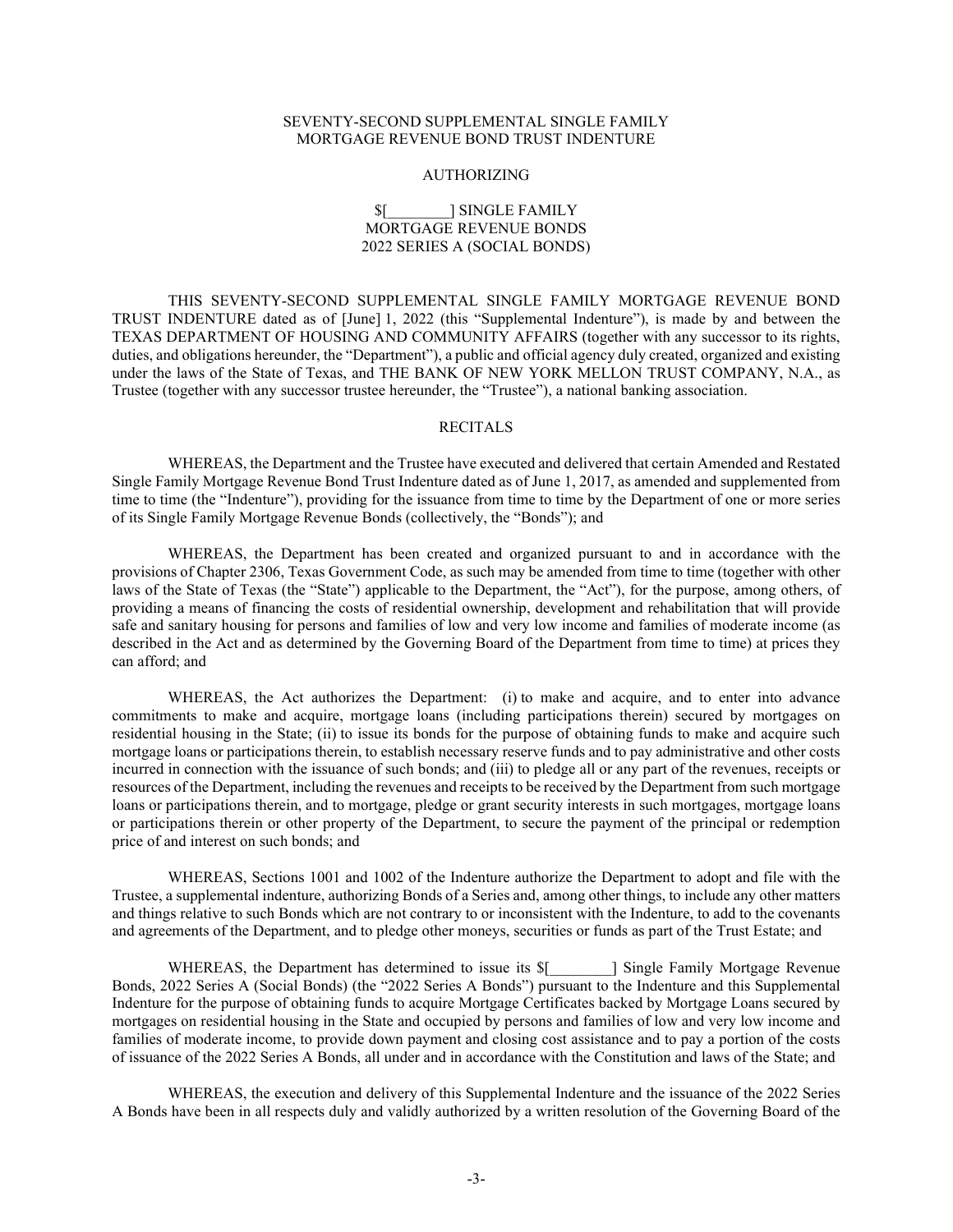#### Department; and

WHEREAS, the Trustee has accepted the trusts created by the Indenture and this Supplemental Indenture and in evidence thereof has joined in the execution and delivery hereof; and

WHEREAS, except as provided herein, all acts and conditions and things required by the Constitution and laws of the State to happen, exist and be performed precedent to execution and delivery of this Supplemental Indenture have happened, exist and have been performed as so required in order to make the Indenture, as supplemented by this Supplemental Indenture, a valid, binding and legal instrument for the security of the 2022 Series A Bonds and a valid and binding agreement in accordance with its terms;

NOW, THEREFORE, in consideration of the premises, the acceptance by the Trustee of the trusts hereby created, the purchase and acceptance of the 2022 Series A Bonds by the holders thereof from time to time, and other good and valuable consideration, the receipt and sufficiency of which are hereby acknowledged, and for the further purpose of fixing and declaring the terms and conditions upon which the 2022 Series A Bonds are to be issued, authenticated, delivered and accepted by the holders thereof from time to time, the Department and the Trustee do hereby mutually covenant and agree, for the equal and proportionate benefit (except to the extent that such benefit is not equal and proportionate pursuant to the terms of the Indenture and any supplemental indenture thereunder) of the respective holders from time to time of the Bonds, including the 2022 Series A Bonds as follows: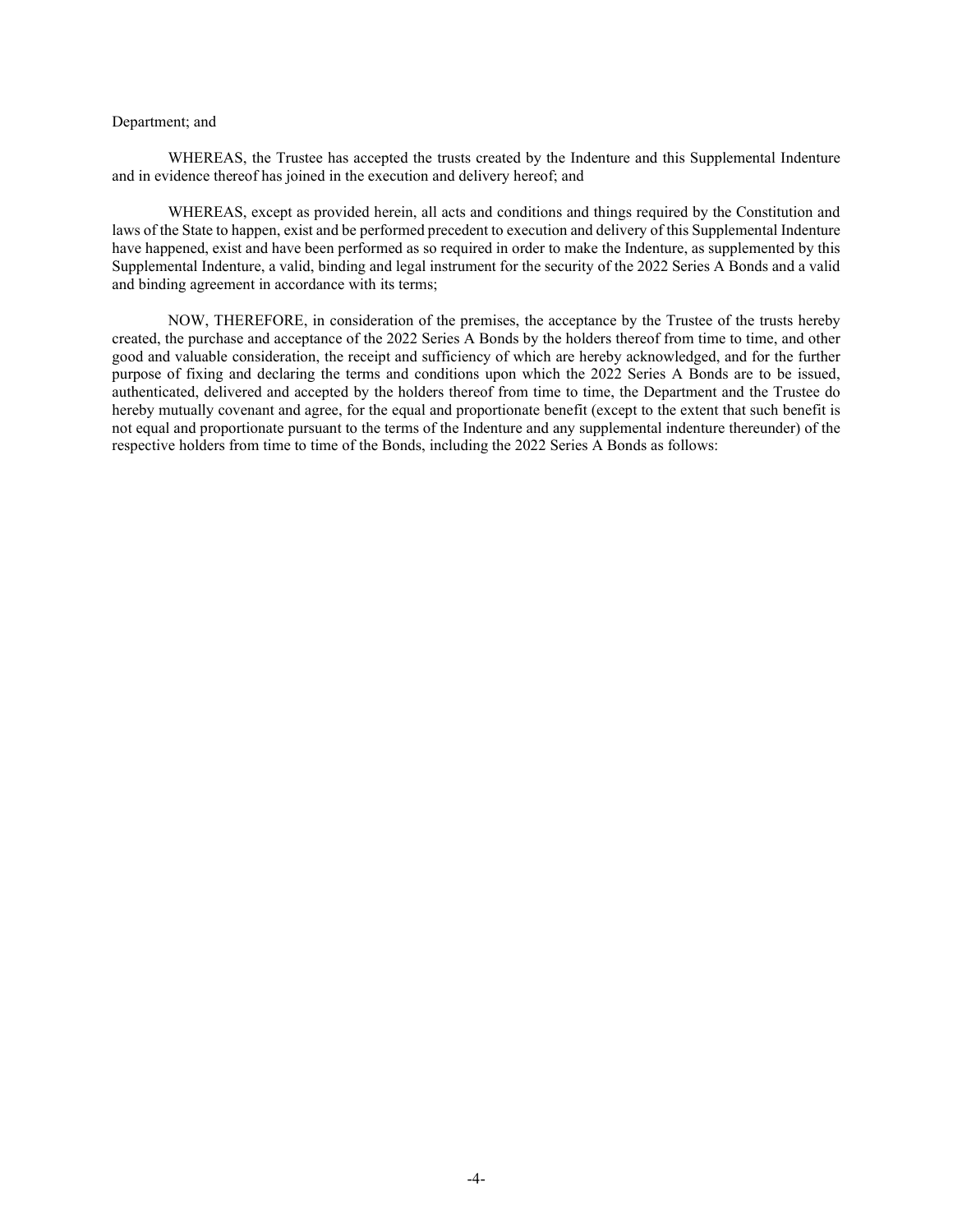### ARTICLE I

#### DEFINITIONS, STATUTORY AUTHORITY AND PLEDGE OF SECURITY

Section 1.1 Supplemental Indenture. This Supplemental Indenture is supplemental to, and is adopted in accordance with, Articles III and X of the Indenture.

Section 1.2 Definitions.

<span id="page-5-0"></span>(a) Unless defined in subsection (b) of thi[s Section 1.2](#page-5-0) or unless the context shall require otherwise, all defined terms contained in the Indenture, shall have the same meanings in this Supplemental Indenture (other than in the form of 2022 Series A Bond set forth in Exhibit A hereto) as such defined terms are given in Section 101 of the Indenture.

(b) As used in this Supplemental Indenture (other than in the form of 2022 Series A Bond set forth in Exhibit A hereto), unless the context shall otherwise require, the following terms shall have the following respective meanings:

"Account" or "Accounts" shall mean any one or more, as the case may be, of the special trust accounts pertaining to the 2022 Series A Bonds created and established in Section 502 of the Indenture an[d Section 2.12](#page-20-0) hereof.

"Assisted Mortgage Loans" shall mean 2022 A Mortgage Loans that include a related DPA Loan to provide down payment and closing cost assistance.

"Authorized Denomination" shall mean \$5,000 principal amount or any integral multiples thereof.

"Authorized Representative of the Department" shall mean the Chair or Vice Chair of the Board of the Department, the Executive Director or Acting Director of the Department, the Director of Administration of the Department, the Director of Bond Finance of the Department, the Director of Texas Homeownership of the Department, the Manager of Single Family Finance of the Department and the Secretary or any Assistant Secretary to the Board or any officer or employee of the Department authorized to perform specific acts or duties by resolution duly adopted by the Board and as evidenced by a written certificate delivered to the Trustee containing the specimen signature of such person.

"Board" shall mean the Governing Board of the Department.

"Bond Counsel" shall mean a firm or firms of attorneys selected by the Department, and acceptable to the Trustee, experienced in the field of housing revenue bonds the interest on which is excludable from gross income for federal income tax purposes, and whose legal opinion on such bonds is acceptable in national bond markets.

"Bond Depository" shall mean The Depository Trust Company, New York, New York, a limited purpose trust company organized under the laws of the State of New York, and any successor Bond Depository appointed pursuant to [Section 2.11](#page-19-0) hereof.

"Business Day" shall mean any day other than a (i) Saturday or Sunday, (ii) day on which banking institutions in New York, New York, the State, or the city in which the payment office of the Paying Agent is located are authorized or obligated by law or executive order to be closed for business, or (iii) day on which the New York Stock Exchange is closed.

"Certificate Accrued Interest" shall mean the amount of interest received in the month following the month of the purchase of a 2022 A Mortgage Certificate which represents the number of days of interest on such 2022 A Mortgage Certificate at the applicable Pass-Through Rate from the first day of the month of purchase to, but not including, the Certificate Purchase Date.

"Certificate Purchase Date" shall mean, with respect to a 2022 A Mortgage Certificate, the date of purchase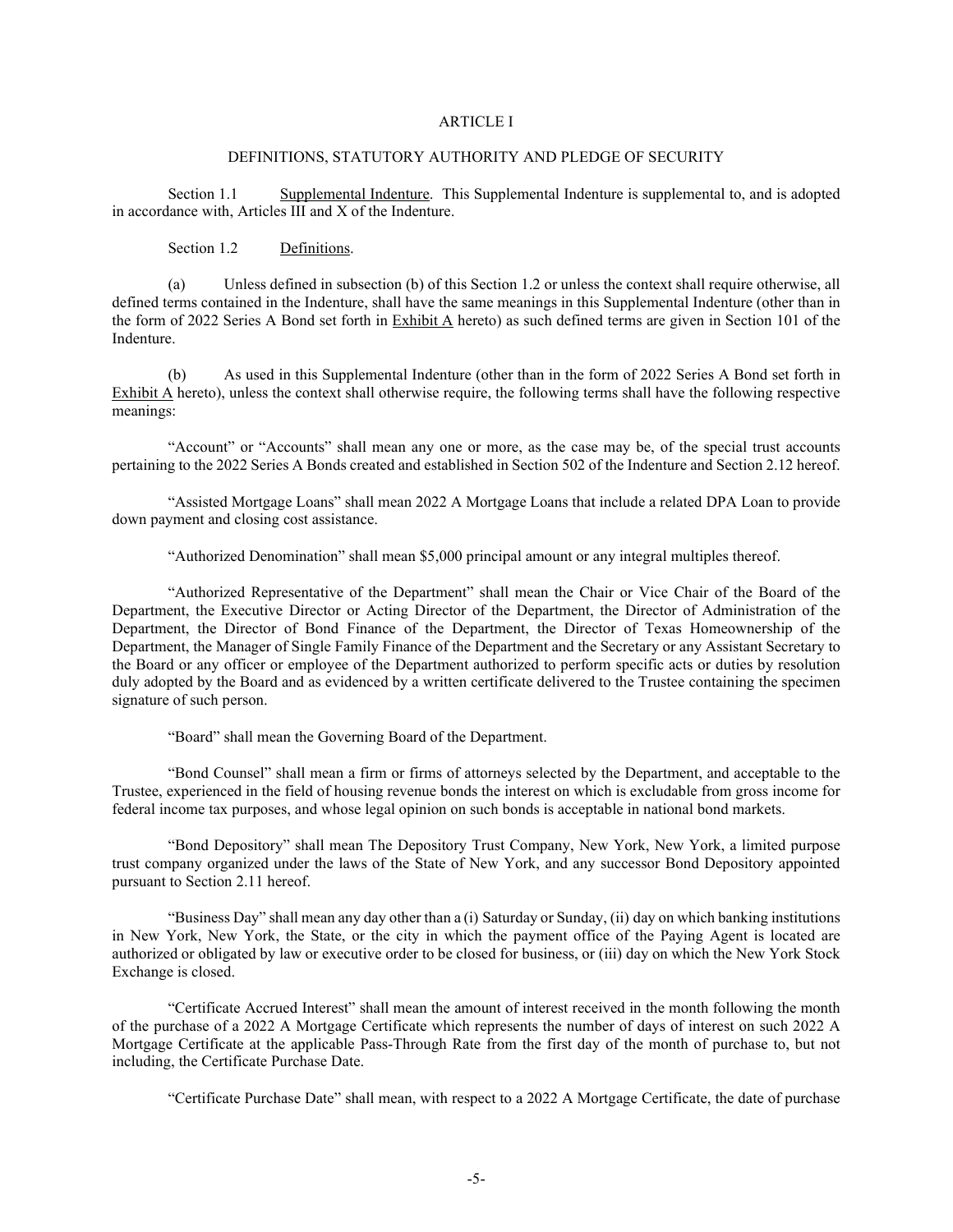thereof by the Trustee on behalf of the Department in accordance with the Servicing Agreement.

"Certificate Purchase Period" shall mean the period from the Issuance Date to and including June 1, 2023, but which may be extended to a date no later than November 1, 2025 in accordance with Section 2.17 of this Supplemental Indenture.

"Code" shall mean the Internal Revenue Code of 1986, as amended, and, with respect to a specific section thereof, such reference shall be deemed to include (a) the Regulations promulgated under such section, (b) any successor provision of similar import hereafter enacted, (c) any corresponding provision of any subsequent Internal Revenue Code and (d) the regulations promulgated under the provisions described in (b) and (c).

"Compliance Agent" shall mean Housing and Development Services d/b/a eHousingPlus and its successors and assigns.

"Compliance Agreement" shall mean the Program Administration Agreement dated as of August 5, 2021, by and between the Department and the Compliance Agent, together with any amendments thereto.

"Comptroller" means the Comptroller of Public Accounts of the State of Texas.

"Computation Date" shall mean each Installment Computation Date and the Final Computation Date.

"Contract for Deed Exception" shall mean the exception from certain Mortgage Loan eligibility requirements available with respect to a Borrower possessing land under a contract for deed, as provided in Section  $143(i)(1)(C)$  of the Code.

"Costs of Issuance" shall mean costs to the extent incurred in connection with, and allocable to, the issuance of an issuance of obligations within the meaning of Section  $147(g)$  of the Code. For example, Costs of Issuance include the following costs, but only to the extent incurred in connection with, and allocable to, the borrowing: underwriters' spread; counsel fees; financial advisory fees; fees paid to an organization to evaluate the credit quality of an issue; trustee fees; paying agent fees; bond registrar, certification and authentication fees; accounting fees; printing costs for bonds and offering documents; public approval process costs; engineering and feasibility study costs; guarantee fees, other than qualified guarantees; and similar costs.

"Counsel's Opinion" shall mean a written opinion signed by an attorney or firm of attorneys of nationally recognized standing in the field of law relating to municipal bonds (who may also be counsel to the Department) selected by the Department and satisfactory to the Trustee.

"De Minimis Special Redemption" shall mean a one-time redemption of 2022 Series A Bonds from unexpended Proceeds in an amount less than \$250,000 that is treated as a Special Redemption from Mortgage Loan Principal Payments in accordance with Section 2.6(b) of this Supplemental Indenture.

"Department" shall mean the Texas Department of Housing and Community Affairs, a public and official agency of the State, and its successors and assigns.

"Depository" shall mean the Texas Treasury Safekeeping Trust Company, acting in accordance with the Depository Agreement, and any successor depository appointed pursuant to Section 601 of the Indenture.

"Depository Agreement" shall mean the Amended and Restated Depository Agreement dated as of August 1, 1991, among the Department, the Trustee and the Depository, relating to the Bonds, together with any amendments or supplements thereto.

"Depository Participant" shall mean a broker, dealer, bank, other financial institution or any other Person for whom from time to time a Bond Depository effects book-entry transfers and pledges of securities deposited with such Bond Depository.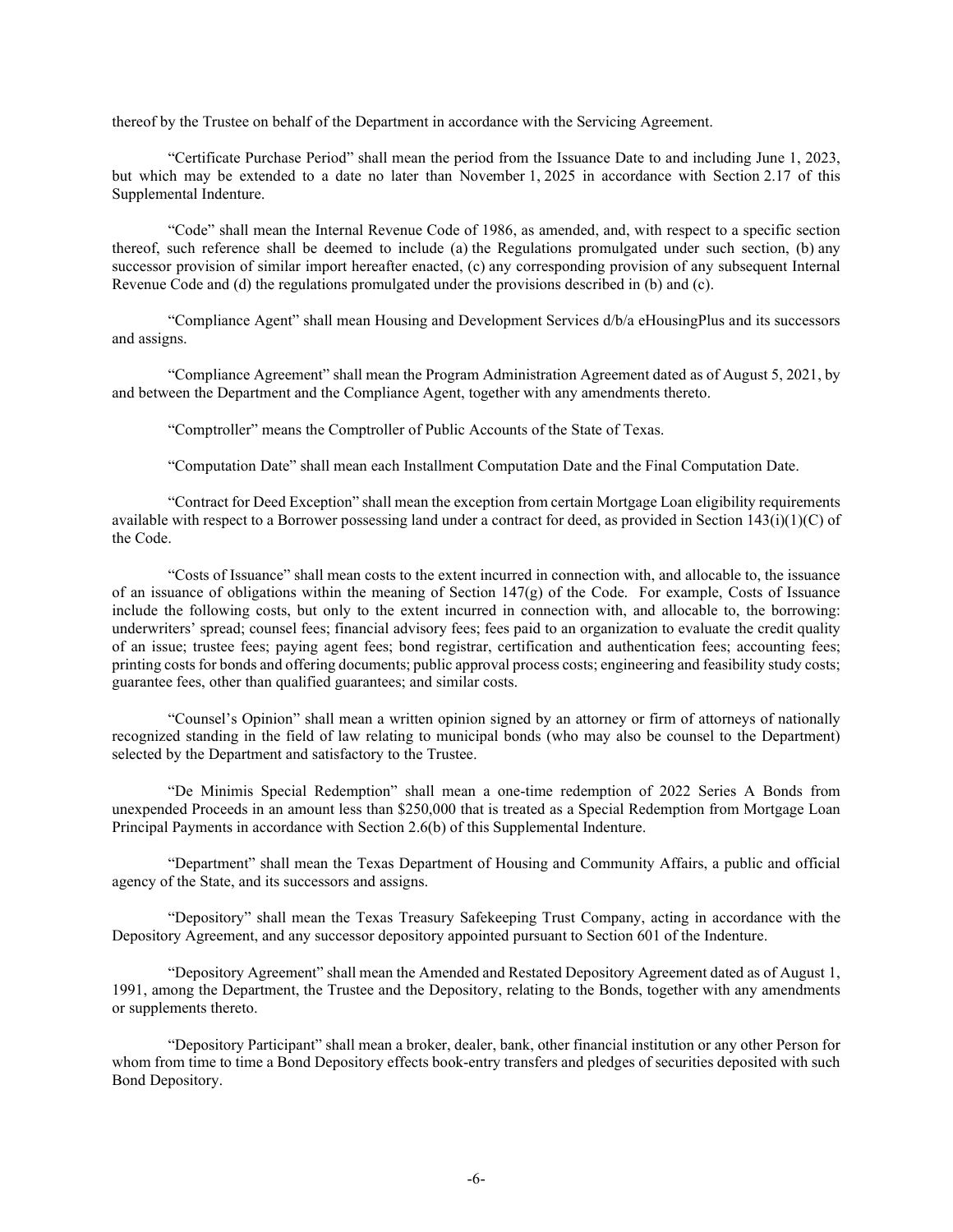"DPA Loan" means a subordinated, no stated interest loan for down payment and closing costs made to a mortgagor under the Program in an amount as identified in the commitment lot notice applicable to the 2022 A Mortgage Loan, subject to adjustment from time to time at the direction of the Department. DPA Loans are due on sale, refinance, or repayment of the first mortgage and may be either forgiven on the 3-year or 5-year anniversary of the closing of the first mortgage, or have a thirty year term with no forgiveness. DPA Loans are not considered Mortgage Loans.

"Favorable Opinion of Bond Counsel" shall mean, with respect to any action, or omission of an action, the taking or omission of which requires such an opinion, an unqualified written opinion of Bond Counsel to the effect that such action or omission does not adversely affect the excludability from gross income for federal income tax purposes of interest payable on the 2022 Series A Bonds under existing law (subject to the inclusion of any exceptions contained in the opinion of Bond Counsel delivered upon original issuance of the 2022 Series A Bonds or other customary exceptions acceptable to the recipient thereof).

"Final Computation Date" shall mean the date on which final payment in full of the 2022 Series A Bonds is made.

"Ginnie Mae" shall mean the Government National Mortgage Association, a wholly-owned corporate instrumentality of the United States of America within the Department of Housing and Urban Development, whose powers are prescribed generally by Title III of the National Housing Act of 1934, as amended (12 U.S.C. § 1716 et seq.), and any successor thereto.

"Ginnie Mae Certificate Purchase Price" shall mean, with respect to the Program and the purchase of any Ginnie Mae Certificate thereunder by the Trustee on any Certificate Purchase Date, the total of 100% of the principal balance of the 2022 A Mortgage Loans in the applicable Mortgage Pool on record with Ginnie Mae (subject to adjustment upon written notice from the Department) on the first day of the month in which the subject Certificate Purchase Date occurs, but shall not include any Certificate Accrued Interest thereon.

"Ginnie Mae Guaranty Agreement" shall mean, with respect to the Program, the Commitment to Guarantee Mortgage-Backed Securities (Form HUD-11704) (whether one or more) issued by Ginnie Mae to the Servicer, together with any amendments or supplements thereto or extensions thereof.

"Gross Proceeds" shall mean any Proceeds and any Replacement Proceeds.

"Indenture" shall mean, the Amended and Restated Single Family Mortgage Revenue Bond Trust Indenture dated as of June 1, 2017, between the Department and the Trustee as supplemented and amended from time to time.

"Initial Bond" means the 2022 Series A Bond approved by the Attorney General of the State of Texas and registered by the Comptroller.

"Installment Computation Date" shall mean the last day of the fifth Tax Bond Year and each succeeding fifth Tax Bond Year.

"Interest Payment Date" shall mean, with respect to the 2022 Series A Bonds, each March 1 and September 1, commencing [September 1, 2022]**,** and any other date on which the 2022 Series A Bonds are subject to redemption.

"Investment Proceeds" has the meaning set forth in Section 1.148-1(b) of the Regulations and, generally, consist of any amounts actually or constructively received from investing Proceeds.

"Issuance Date" shall mean [June \_\_], 2022, the date of initial issuance and delivery of the 2022 Series A Bonds to the Underwriters, as initial purchasers thereof, in exchange for payment of the purchase price of such 2022 Series A Bonds.

"Letter of Instructions" shall mean, with respect to the 2022 Series A Bonds, a written directive and authorization to the Trustee or any Depository specifying the period of time for which such directive and authorization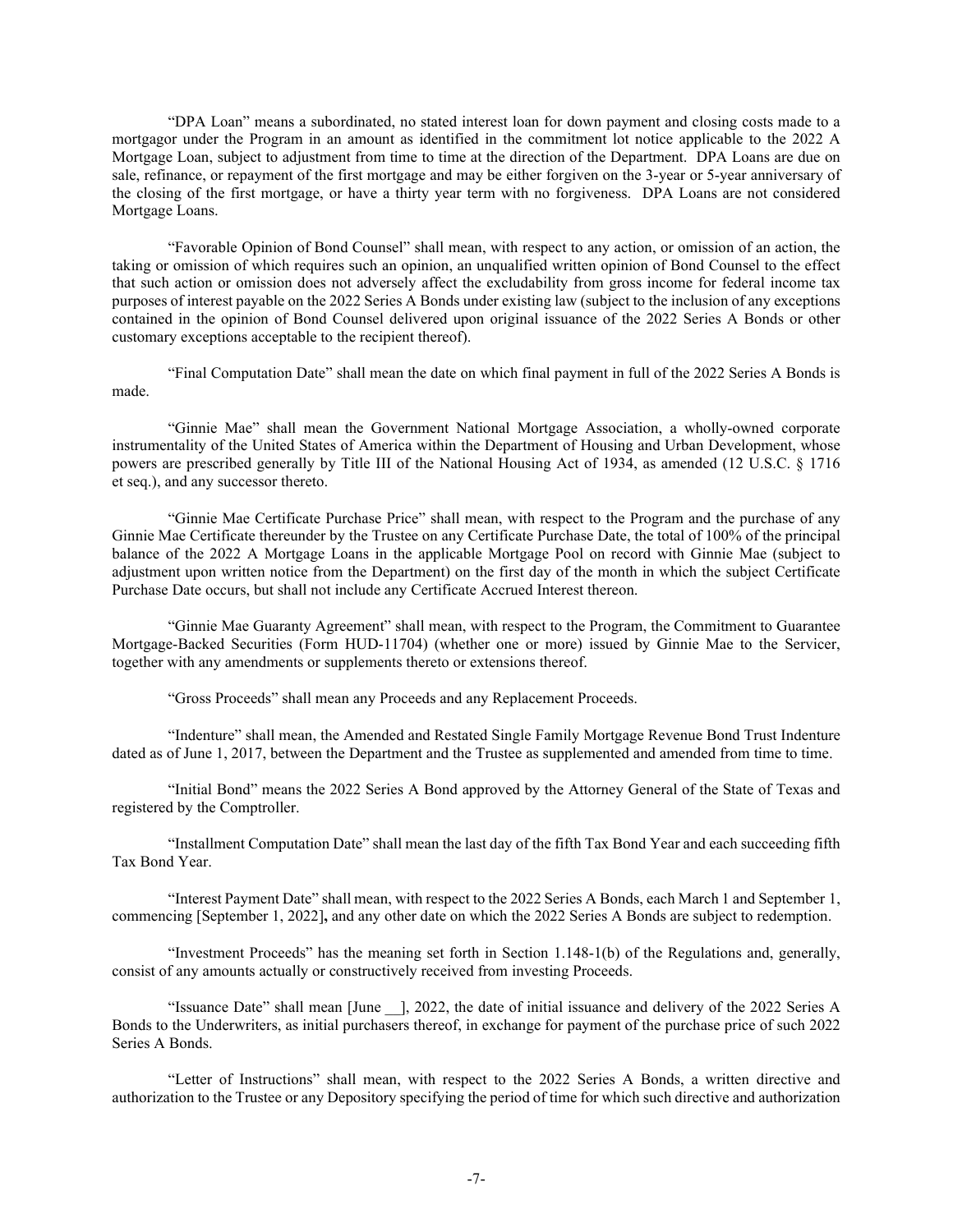shall remain in effect, executed by two Authorized Representatives of the Department.

"Letter of Representations" shall mean that certain DTC Blanket Issuer Letter of Representations executed by the Department and the Bond Depository.

"Mortgage Loan Principal Payments" shall mean all Mortgage Loan Principal Prepayments and all regularly scheduled payments of principal with respect to all Mortgage Loans included in the 2022 A Mortgage Certificates.

"Mortgage Origination Agreement" shall mean the Master Mortgage Origination Agreement by and between the Department and a Mortgage Lender, together with any amendments thereto.

"Mortgage Pool" shall have the meaning assigned to the term "Pool" in the Servicing Agreement.

"Net Proceeds" means Sale Proceeds, less the portion of any Sale Proceeds invested in a reasonably required reserve or replacement.

"Non-assisted Mortgage Loan" shall mean 2022 A Mortgage Loans other than Assisted Mortgage Loans.

"Nonpurpose Investment" shall mean any "investment property," within the meaning of Section 148(b) of the Code, that is not a purpose investment acquired to carry out the governmental purpose of the 2022 Series A Bonds.

"Optional Redemption Date" shall mean [\_\_\_\_] 1, 20[\_\_].

"Other Obligated Person" shall mean a Person that is a mortgagor with respect to at least 20% in aggregate principal amount of the Mortgage Loans held under the Indenture.

"Pass-Through Rate" shall mean, the Pass-Through Rates for each 2022 A Mortgage Certificate, which will equal the mortgage rate of the 2022 A Mortgage Loans backing the 2022 A Mortgage Certificate less servicing and guaranty fees.

"Paying Agent" shall mean the Trustee.

"Premium PAC Term Bond" shall mean the 2022 Series A Bond maturing on [\_\_\_\_] 1, 20[\_\_].

"Premium PAC Term Bond Outstanding Applicable Amount" shall mean the amounts identified as such in Exhibit B hereto (subject to adjustments as described below). Any special redemption of the 2022 Series A Bonds from unexpended Proceeds pursuant to Section 2.6(a) hereof, other than a De Minimis Special Redemption, will reduce the Premium PAC Term Bond Outstanding Applicable Amount for the 2022 Series A Bonds for the current and each future monthly period on a proportionate basis. Thereafter, the Premium PAC Term Bond Outstanding Applicable Amount shall be the remaining balance, if any, of the Premium PAC Term Bond Outstanding Applicable Amount as adjusted from prior periods.

"Premium Serial Bonds" shall mean the 2022 Series A Bonds maturing in the years 20[\_\_] through 20[\_\_], inclusive.

"Proceeds" shall mean any Sale Proceeds, Investment Proceeds and Transferred Proceeds.

"Program" shall mean the Department's Single Family Mortgage Revenue Bond Program as set forth and implemented through the Program Agreement.

"Program Agreement" shall mean the Mortgage Origination Agreement, the Servicing Agreement, the Compliance Agreement and the Program Guidelines.

"Program Guidelines" shall mean the Program Guidelines for Texas Department of Housing and Community Affairs effective October 18, 2021, relating to specific provisions of the Program, as amended from time to time.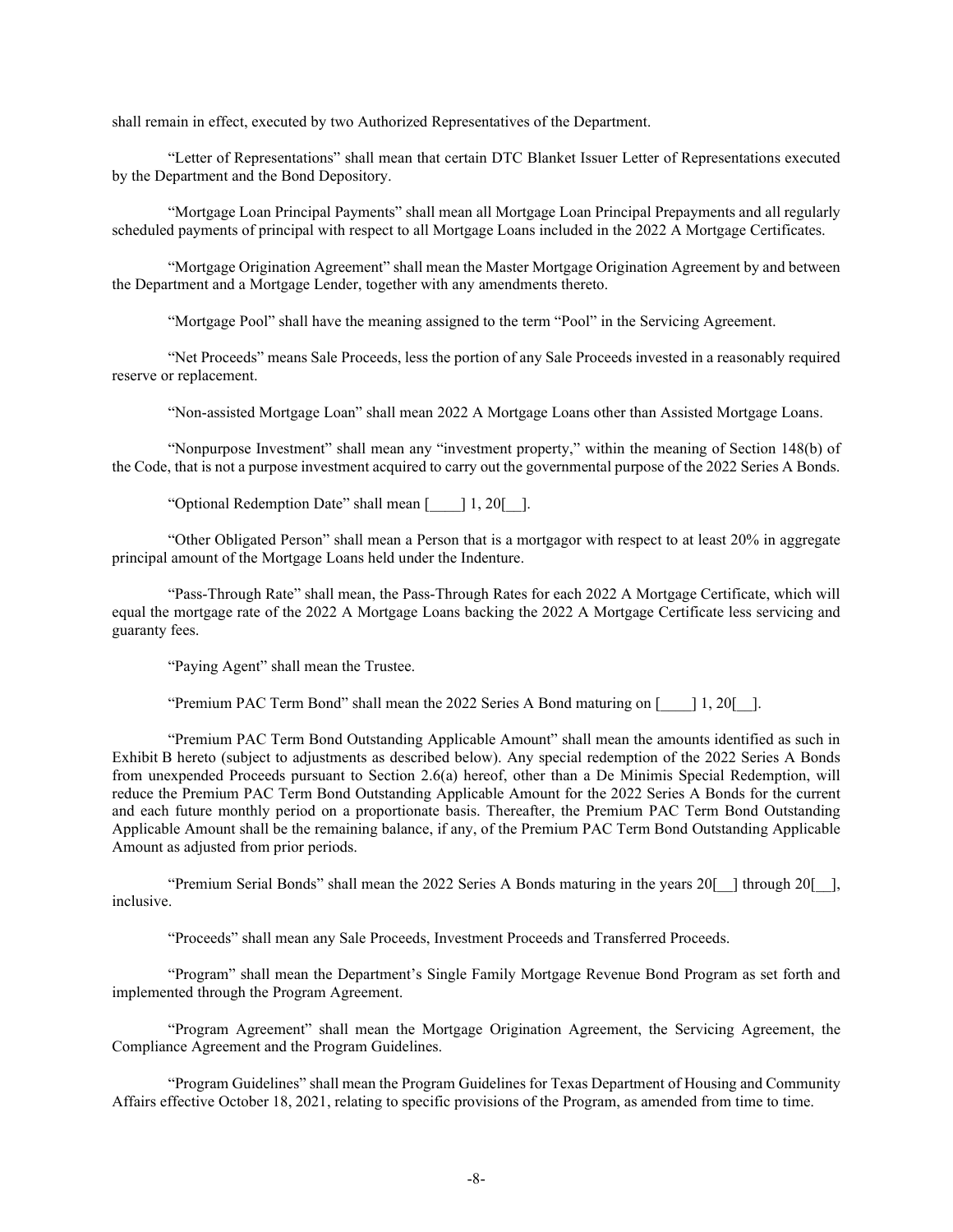"Purchase Agreement" shall mean the Bond Purchase Agreement dated May [4], 2022, between the Department and the Underwriters, providing for the purchase of the 2022 Series A Bonds by the Underwriters.

"Rating Agency" shall mean: (i) S&P Global Ratings, a division of S&P Global Inc., and any successor thereto; and (ii) Moody's Investors Service, Inc. and any successor thereto to the extent either agency then has a rating on the Bonds in effect at the request of the Department.

"Rebate Amount" has the meaning set forth in Section 1.148-3(b) of the Regulations and generally means the excess, as of any date, of the future value of all receipts on Nonpurpose Investments over the future value of all payments on Nonpurpose Investments all as determined in accordance with Section 1.148-3 of the Regulations.

"Rebate Analyst" shall mean a person that is (a) qualified and experienced in the calculation of rebate payments under Section 148 of the Code, (b) chosen by the Department, and (c) engaged for the purpose of determining the amount of required deposits, if any, to the Rebate Fund.

"Record Date" means the close of business on the 15th day of the month (whether or not a Business Day) immediately preceding such Interest Payment Date.

"Redemption Price" shall mean, with respect to any 2022 Series A Bond, the principal amount thereof, plus the applicable premium, if any, payable upon redemption thereof pursuant to such 2022 Series A Bond or the Indentures.

"Regulations" means the applicable proposed, temporary or final Treasury Regulations promulgated under the Code or, to the extent applicable to the Code, under the Internal Revenue Code of 1954, as such regulations may be amended or supplemented from time to time.

"Replacement Proceeds" has the meaning set forth in Section 1.148-1(c) of the Regulations and, generally, consist of amounts that have a sufficiently direct nexus to an issue of obligations or the governmental purpose of an issue of obligations to conclude that the amounts would have been used for that governmental purpose if the Proceeds were not used or to be used for that governmental purpose.

"Revenues" shall mean in addition to those items defined as such in the Indenture, all amounts paid or required to be paid from time to time on the 2022 A Mortgage Certificates, including any payments received from Ginnie Mae pursuant to its guaranty of the Ginnie Mae Certificates, all Mortgage Loan Principal Payments representing the same, all prepayment premiums or penalties received by or on behalf of the Department in respect of the 2022 A Mortgage Certificates and all other net proceeds of such 2022 A Mortgage Certificates.

"Sale Proceeds" has the meaning set forth in Section 1.148-1(b) of the Regulations and, generally, consist of any amounts actually or constructively received from the sale (or other disposition) of any obligation, including amounts used to pay underwriters' discount or compensation and accrued interest other than pre-issuance accrued interest. Sale Proceeds also include amounts derived from the sale of a right that is associated with any obligation and that is described in Section 1.148-4(b)(4) of the Regulations.

"Servicer" shall mean Idaho Housing and Finance Association, or any successor thereto as servicer for the Program, including any designee to act as subservicer on its behalf.

"Servicing Agreement" shall mean the Mortgage Acquisition, Pooling and Servicing Agreement dated as of October 1, 2021, by and between the Department and the Servicer, together with any amendments thereto.

"Sinking Fund Installment" means the principal amount of the 2022 Series A Bonds subject to scheduled mandatory redemption on the respective redemption date set forth in Section 2.6(d) hereof.

"State" shall mean the State of Texas.

"Subaccount" or "Subaccounts" shall mean any one or more, as the case may be, of the special subaccounts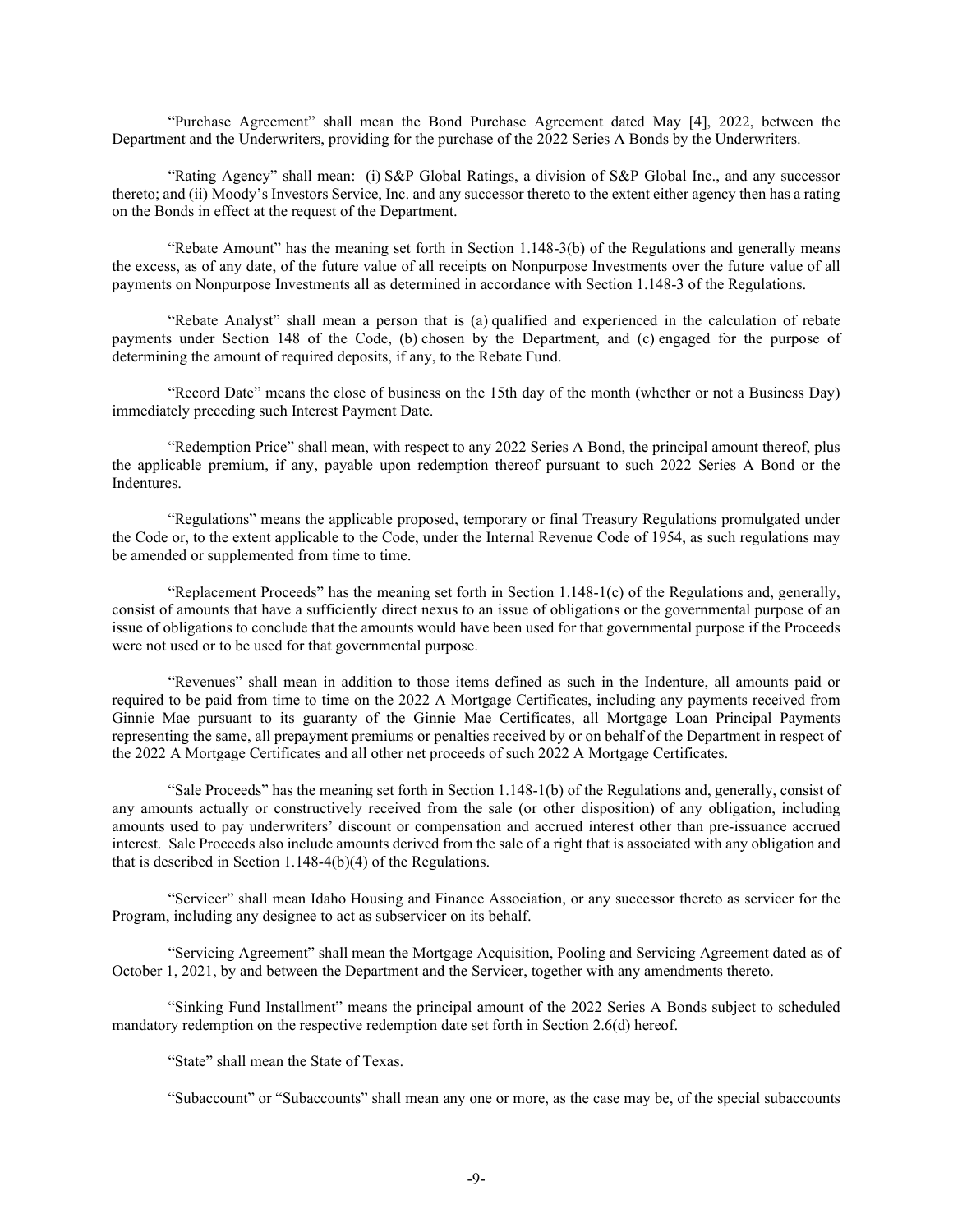pertaining to the 2022 Series A Bonds created in certain Accounts pursuant to [Section 2.12](#page-20-0) hereof.

"Supplemental Indenture" shall mean this Seventy-Second Supplemental Single Family Mortgage Revenue Bond Trust Indenture dated as of [June] 1, 2022, by and between the Department and the Trustee, together with any amendments hereto.

"Tax Bond Year" shall mean each one-year period that ends at the close of business on the day selected by the Department. The first and last Tax Bond Years may be short periods. If no day is selected by the Department before the earlier of the date the last 2022 Series A Bond is discharged or the date that is five years after the Issuance Date, Tax Bond Years end on each anniversary of the Issuance Date and on the date the last 2022 Series A Bond is discharged.

"Transferred Proceeds" shall mean the amounts described in Section 1.148-9 of the Regulations.

"Trustee's Fee" shall mean the fee payable to the Trustee which shall be equal to [**0.0200**]% per annum of the aggregate principal amount of the Outstanding 2022 Series A Bonds, payable in arrears; provided, the aggregate amount of such fee payable in any calendar year shall not be less than \$[\_\_\_\_]. [*TRUSTEE CONFIRM FEES*]

"2022 A Administrative Subaccount" shall mean the 2022 A Administrative Subaccount within the 2022 A Mortgage Loan Account established pursuant to Section 2.12 hereof

"2022 A Capitalized Interest Subaccount" shall mean the 2022 A Capitalized Interest Subaccount within the 2022 A Revenue Account established pursuant to Section 2.12 hereof.

"2022 A Costs of Issuance Account" shall mean the 2022 A Costs of Issuance Account of the Mortgage Loan Fund established pursuant to [Section 2.12](#page-20-0) hereof.

"2022 A Down Payment Assistance Subaccount" shall mean the 2022 A Down Payment Assistance Subaccount within the 2022 A Mortgage Loan Account established pursuant to Section 2.12 hereof.

"2022 A Interest Subaccount" shall mean the 2022 A Subaccount within the Interest Account of the Debt Service Fund established pursuant to Section 2.12 hereof.

"2022 A Mortgage Certificates" shall mean Mortgage Certificates that are purchased by the Trustee on the Issuance Date and on any future date from the proceeds of the 2022 Series A Bonds and pledged by the Department to the Trustee pursuant to the Indenture and this Supplemental Indenture as described in any Letter of Instructions to the Trustee described in [Section 2.16\(a\)](#page-22-0) hereof.

"2022 A Mortgage Loans" shall mean the Mortgage Loans allocated to Proceeds of the 2022 Series A Bonds.

"2022 A Mortgage Loan Account" shall mean the 2022 A Account of the Mortgage Loan Fund established pursuant to [Section 2.12](#page-20-0) hereof.

"2022 A Principal Subaccount" shall mean the 2022 A Subaccount within the Principal Account of the Debt Service Fund established pursuant to Section 2.12 hereof.

"2022 A Proceeds Account" shall mean the 2022 A Proceeds Account of the Mortgage Loan Fund established pursuant to [Section 2.12](#page-20-0) hereof.

"2022 A Rebate Account" shall mean the 2022 A Rebate Account of the Expense Fund established pursuant to [Section 2.12](#page-20-0) hereof.

"2022 A Redemption Subaccount" shall mean the 2022 A Subaccount within the Redemption Account of the Debt Service Fund established pursuant t[o Section 2.12](#page-20-0) hereof.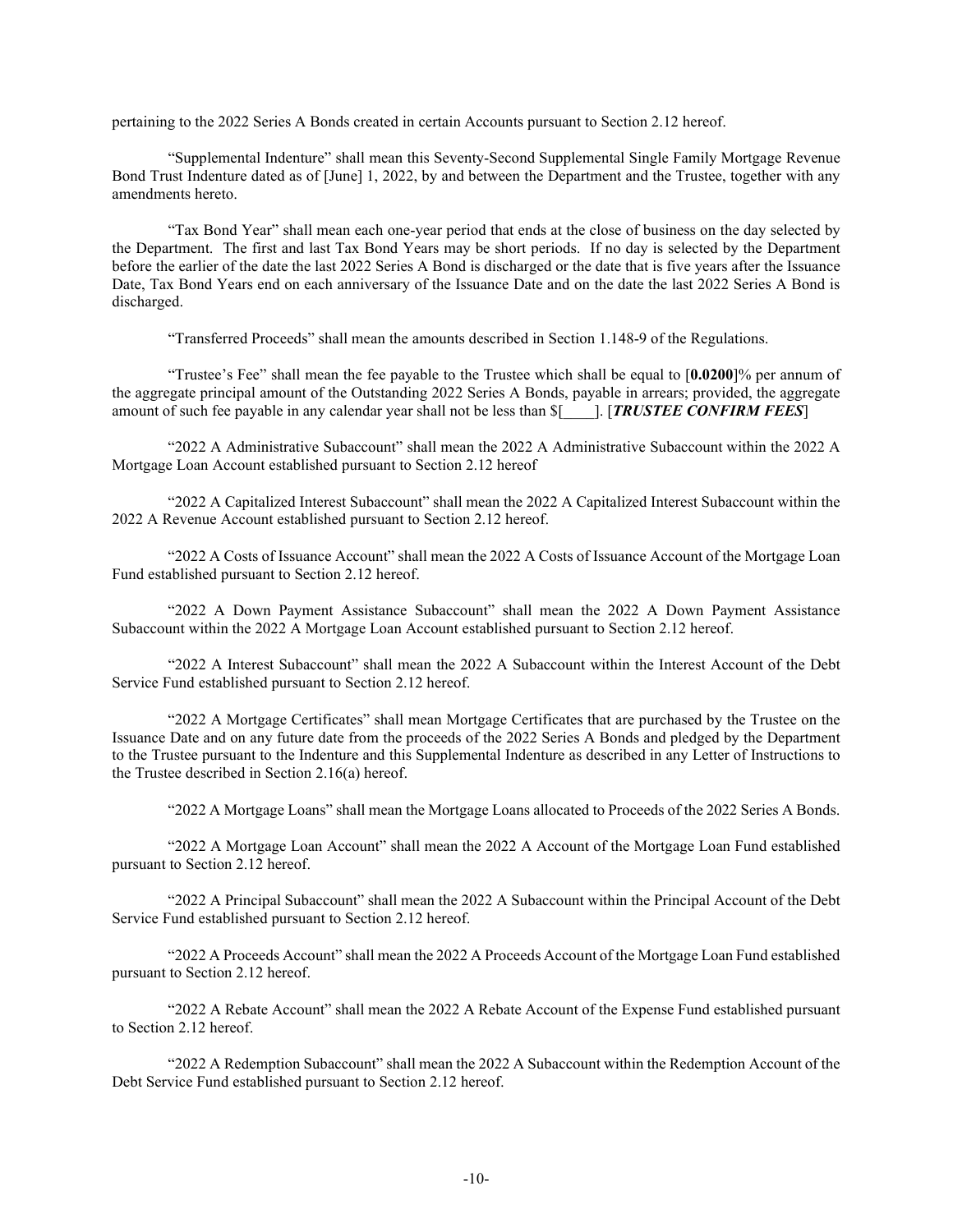"2022 A Revenue Account" shall mean the 2022 A Account of the Revenue Fund established pursuant to [Section 2.12](#page-20-0) hereof.

"2022 Series A Bonds" or "Series 2022A Bonds" shall mean the Department's Single Family Mortgage Revenue Bonds, 2022 Series A (Social Bonds) to be issued under the Indenture and this Supplemental Indenture.

"2022 Series A Cumulative Applicable Amount" shall mean the amounts expressed on a cumulative basis in each of the monthly periods ending on the dates set forth in the table of 2022 Series A Cumulative Applicable Amounts set forth in Exhibit C hereto (subject to adjustments as described below). Any special redemption of the 2022 Series A Bonds from unexpended Proceeds pursuant to Section 2.6(a) hereof, other than a De Minimis Special Redemption, will reduce the 2022 Series A Cumulative Applicable Amount for the 2022 Series A Bonds for the current and each future monthly period on a proportionate basis. Thereafter, the 2022 Series A Cumulative Applicable Amount shall be the remaining balance, if any, of the 2022 Series A Cumulative Applicable Amount as adjusted from prior periods.

"Underwriters" shall mean Jefferies LLC, and the other underwriters named on the schedule attached to the Purchase Agreement.

"Yield" shall mean (i) with respect to the 2022 Series A Bonds, yield as determined in accordance with Section  $143(g)(2)(C)$  of the Code and (ii) with respect to the 2022 A Mortgage Loans, the effective rate of mortgage interest as determined in accordance with Section  $143(g)(2)(B)$  of the Code.

Section 1.3 Authority for this Supplemental Indenture. This Supplemental Indenture is adopted pursuant to the provisions of the Act and the Indenture.

Section 1.4 Rules of Construction.

(a) For all purposes of this Supplemental Indenture, unless the context requires otherwise, all references to designated Articles, Sections and other subdivisions are to the articles, sections and other subdivisions of this Supplemental Indenture.

(b) Except where the context otherwise requires, terms defined in this Supplemental Indenture to impart the singular number shall be considered to include the plural number and vice versa.

Unless the context requires otherwise, words of the masculine gender shall be construed to include correlative words of the feminine and neuter genders and vice versa.

(d) This Supplemental Indenture and all the terms and provisions hereof shall be liberally construed to effectuate the purposes set forth herein and to sustain the validity of this Supplemental Indenture and the Indenture which it supplements.

Section 1.5 Interpretation. The Table of Contents, titles and headings of the Articles and Sections of this Supplemental Indenture have been inserted for convenience of reference only and are not to be considered a part hereof and shall not in any way modify or restrict the terms of provisions hereof.

Section 1.6 Effect of Headings and Table of Contents. The Article and Section headings herein and the Table of Contents are for convenience only and shall not affect the construction hereof.

Section 1.7 Indenture to Remain in Force. Except as amended by this Supplemental Indenture, the Indenture shall remain in full force and effect as to the matters covered therein.

Section 1.8 Successors and Assigns. All covenants and agreements in this Supplemental Indenture by the Department and the Trustee shall bind their respective successors and assigns, whether so expressed or not.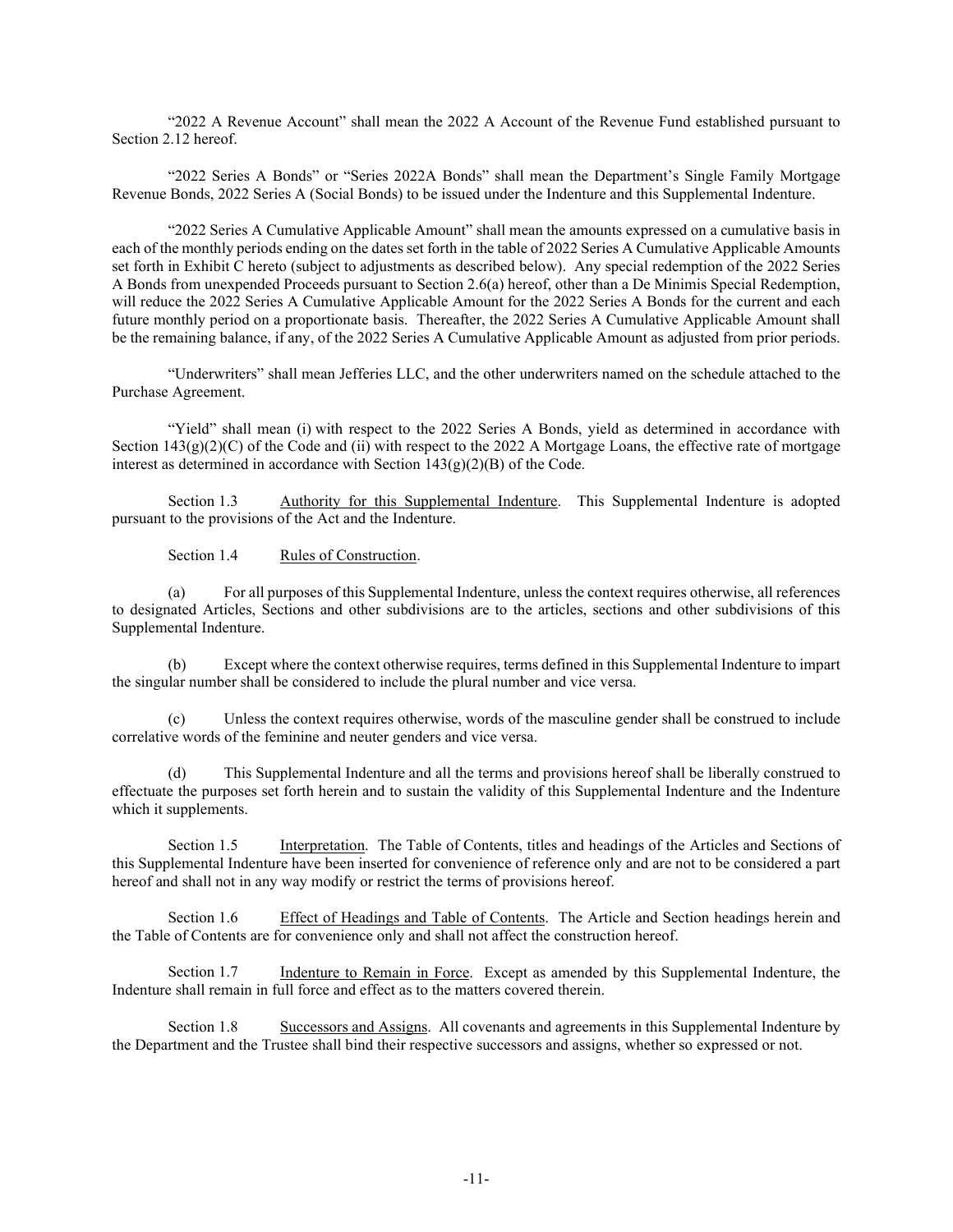Section 1.9 Separability Clause. In case any provision in this Supplemental Indenture shall be invalid, illegal or unenforceable, the validity, legality and enforceability of the remaining provisions shall not in any way be affected or impaired thereby.

Section 1.10 Benefits of Supplemental Indenture. Nothing in this Supplemental Indenture or in the Bonds, express or implied, shall give to any Person, other than the parties hereto, their successors hereunder and the Holders of Bonds any benefit or any legal or equitable right, remedy or claim under this Supplemental Indenture.

Section 1.11 Governing Law. This Supplemental Indenture shall be construed in accordance with and governed by the laws of the State.

Section 1.12 Miscellaneous. Every "request," "order," "demand," "application," "notice," "statement," "certificate," "consent," "instruction," or similar action hereunder shall, unless the form thereof is specifically provided herein, be in writing, and in the case of the Department signed by an Authorized Officer of the Department or in the case of any other Person signed by its President or Vice President, or other officer serving in similar capacities specifically authorized to execute such writing on behalf of such other Person.

Section 1.13 Granting Clause. In order to secure the payment of the principal of, premium, if any, and interest on the Bonds as the same become due and payable, whether at maturity or by prior redemption, and the performance and observance of all of the covenants and conditions herein contained, and in consideration of the premises, the acceptance by the Trustee of the trust hereby created, the purchase and acceptance of the Bonds by the Holders thereof and other good and valuable consideration, the receipt and sufficiency of which are hereby acknowledged, the Department does hereby GRANT, BARGAIN, CONVEY, ASSIGN, MORTGAGE, and PLEDGE to the Trustee and its successors in trust hereunder all rights, title and interest of the Department now owned or hereafter acquired in and to the 2022 A Mortgage Certificates, all amounts that may be received with respect to the 2022 A Mortgage Certificates held under the Indenture, including any amendments, extensions, or renewals of the terms thereof, including, without limitation, all present and future rights of the Department to make claim for, collect and receive any income, revenues, issues, profits, insurance proceeds and other sums of money payable to the account of or receivable by the Department under the 2022 A Mortgage Certificates, to bring actions and proceedings under the 2022 A Mortgage Certificates, or for the enforcement thereof, and to do any and all things which the Department is or may become entitled to do under the 2022 A Mortgage Certificates, and the Holders of the Bonds are by such pledge and assignment afforded a beneficial interest in the 2022 A Mortgage Certificates.

[End of Article I]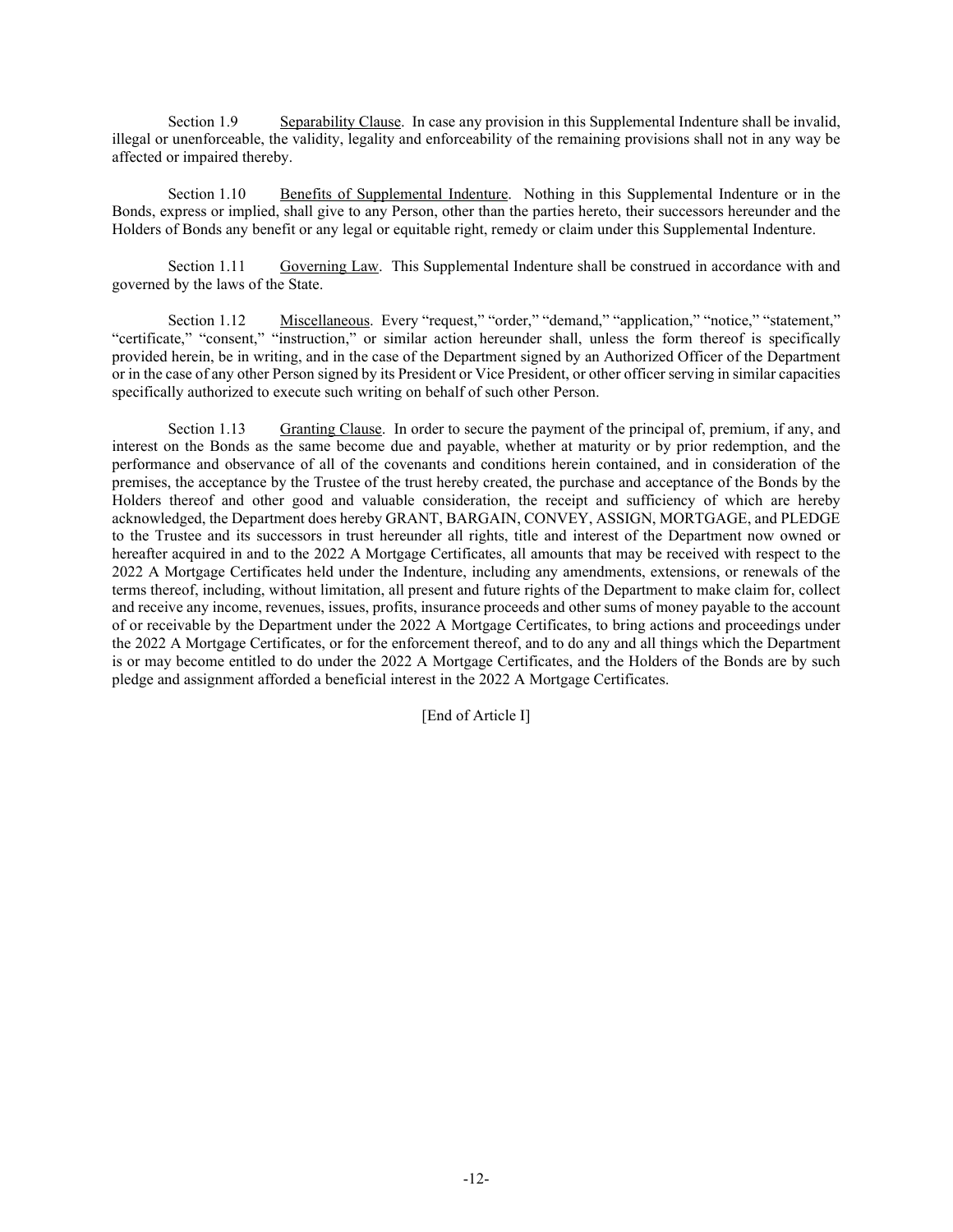#### ARTICLE II

#### AUTHORIZATION AND TERMS OF 2022 SERIES A BONDS

<span id="page-13-0"></span>Section 2.1 Authorization, Principal Amount, Designation, and Series. In accordance with and subject to the terms, conditions, and limitations established in the Indenture and this Supplemental Indenture, one Series of Single Family Mortgage Revenue Bonds is hereby authorized to be issued in the initial aggregate principal amount of \$[\_\_\_\_\_\_\_\_]. The Department hereby determines that the issuance of the 2022 Series A Bonds in the initial amount authorized hereby is necessary to provide funds to be used and expended for the purposes set forth in the Indenture and this Supplemental Indenture. Each Bond of this Series of Bonds shall be entitled "Single Family Mortgage Revenue Bond, 2022 Series A (Social Bonds)." The terms of the 2022 Series A Bonds shall be as set forth in Article III of the Indenture and thi[s Article II.](#page-13-0)

Section 2.2 Purposes. The 2022 Series A Bonds are issued for the purposes of providing funds to acquire Mortgage Loans, or participations therein, through the purchase of 2022 A Mortgage Certificates, including providing down payment and closing cost assistance and paying costs of issuance.

Section 2.3 Registered Bonds Only; Dates, Denominations, Numbers, and Letters.

(a) The 2022 Series A Bonds shall be issuable only in the form of fully registered bonds without coupons and may not be exchanged into coupon bonds. The Initial Bond shall be registered to Jefferies LLC.

(b) The 2022 Series A Bonds shall be dated as of the date of authentication thereof by the Trustee, unless such date of authentication shall be an Interest Payment Date, in which case they shall be dated as of such Interest Payment Date; provided, however, that if, as shown by the records of the Trustee, interest on the 2022 Series A Bonds shall be in default, the registered 2022 Series A Bonds issued in lieu of 2022 Series A Bonds surrendered for the transfer or exchange may be dated as of the date to which interest has been paid in full on the 2022 Series A Bonds surrendered; provided, further, that if the date of authentication shall be prior to the first Interest Payment Date, the 2022 Series A Bonds shall be dated as of the Issuance Date.

(c) The 2022 Series A Bonds shall be issued in Authorized Denominations.

(d) Unless the Department shall direct otherwise, each 2022 Series A Bond within a maturity of the 2022 Series A Bonds shall be lettered and numbered separately from 00001 upward prefixed by the letter R, the letter M or S depending on whether the maturity is March or September, and the last two digits of the year of maturity, provided that the Initial Bond shall be numbered TR-1.

Section 2.4 Interest Payment Dates, Interest Rates and Maturities of the 2022 Series A Bonds. The 2022 Series A Bonds shall bear interest from the Issuance Date until maturity or prior redemption at the respective rates per annum set forth below. Interest on the 2022 Series A Bonds shall be calculated on the basis of a 360-day year composed of twelve 30-day months, payable on each Interest Payment Date until maturity or prior redemption. The 2022 Series A Bonds shall mature and become payable on the dates and in the respective principal amounts set forth below, subject to prior redemption in accordance with Section 2.6 and Section 2.7 of this Supplemental Indenture and Article IV of the Indenture.

Maturity Date **Principal Amount** Interest Rate

Section 2.5 Conditions to Issuance of 2022 Series A Bonds. The 2022 Series A Bonds shall be executed by the Department and, except for the Initial Bond shall be delivered to the Trustee and thereupon shall be authenticated by the Trustee and delivered by it to the Department or upon its order, but only upon receipt by the Trustee of the following (in addition to the documents required under the Indenture):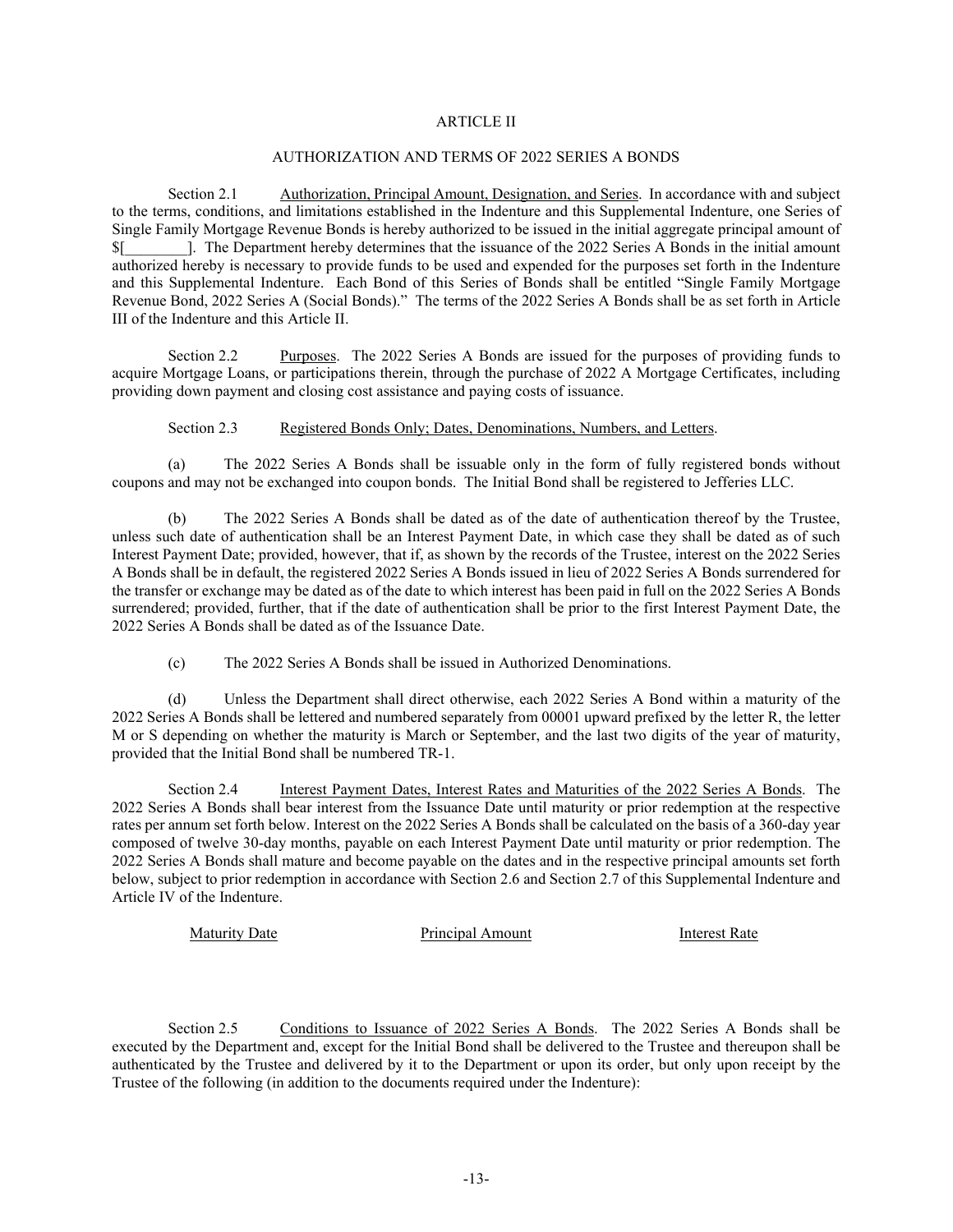(a) A certificate of an Authorized Officer of the Department to the effect that, on the basis of all facts and estimates and circumstances (including covenants of the Department contained in the Indenture) reasonably expected to be in existence on the Issuance Date, it is not expected that the Proceeds of the 2022 Series A Bonds will be used in a manner that would cause the 2022 Series A Bonds to be arbitrage bonds within the meaning of Section 148(a) of the Code, and the applicable regulations promulgated thereunder, and such certificate shall set forth such facts, estimates, and circumstances (including covenants of the Department contained in the Indenture), which may be in brief and summary terms, and shall state that to the best of the knowledge and belief of such Authorized Officer of the Department there are no other facts, estimates, or circumstances that would materially change such expectation;

(b) The amounts specified in this Supplemental Indenture to be deposited in the Accounts and Subaccounts as required herein; and

(c) Written confirmation from each Rating Agency that issuance of the 2022 Series A Bonds will not cause the rating on any Outstanding Bonds (determined without regard to any bond insurance or similar credit enhancement) to be lower than Aaa by Moody's Investors Service and AA+ by S&P Global Ratings or their equivalents, as applicable.

## Section 2.6 Special Redemption.

<span id="page-14-0"></span>(a) Special Redemption from Unexpended Proceeds. The 2022 Series A Bonds are subject to special redemption from amounts transferred to the 2022 A Redemption Subaccount in accordance with Section 2.17 hereof, at any time, prior to their stated maturities, in whole or in part. The Redemption Price of the 2022 Series A Bonds to be so redeemed pursuant to this Section 2.6(a) shall be equal to (i) for all 2022 Series A Bonds, other than the Premium Serial Bonds and the Premium PAC Term Bond, 100% of the principal amount thereof; and (ii) for the Premium Serial Bonds and the Premium PAC Term Bond, the applicable Redemption Price, as set forth in Exhibit D hereto; plus in each case accrued interest thereon to, but not including, the date of redemption; except that a one-time redemption of 2022 Series A Bonds from unexpended Proceeds in an amount less than \$250,000 (the "De Minimis Special Redemption") shall be treated as a Special Redemption from Mortgage Loan Principal Payments and 2022 Series A Bonds shall be redeemed in accordance with Section 2.6(b).

Such redemption shall occur on the first day of any month on or before July 1, 2023, unless the Certificate Purchase Period is extended in accordance with this Supplemental Indenture. In no event will the redemption occur later than December 1, 2025.

Except for the De Minimis Special Redemption, the 2022 Series A Bonds to be redeemed in accordance with this subsection shall be selected by the Trustee on a pro rata basis among all maturities unless otherwise directed by the Department pursuant to a Letter of Instructions accompanied by a Statement of Projected Revenues.

(b) Special Redemption from Mortgage Loan Principal Payments. The 2022 Series A Bonds, other than the Premium Serial Bonds, are subject to redemption prior to maturity and shall be redeemed, in whole or in part, from time to time on the first day of any month on or after  $\begin{bmatrix} 1, 20 \end{bmatrix}$ , after giving notice as provided in Section 2.8 hereof, at a Redemption Price equal to 100% of the principal amount of the 2022 Series A Bonds or portions thereof to be redeemed, plus accrued interest to, but not including, the redemption date, from amounts transferred to the 2022 A Redemption Subaccount in accordance with Section 2.12(d)(ii)(3) and (4) hereof.

In the event of a redemption pursuant to this Section 2.6(b) from Mortgage Loan Principal Payments relating to the 2022 A Mortgage Certificates, the Trustee shall select the particular 2022 Series A Bonds to be redeemed as follows:

(i) the Trustee shall redeem the Premium PAC Term Bond, but only to the extent that the Outstanding principal amount of such Premium PAC Term Bond following any such redemption is not less than the Premium PAC Term Bond Outstanding Applicable Amount as of such date;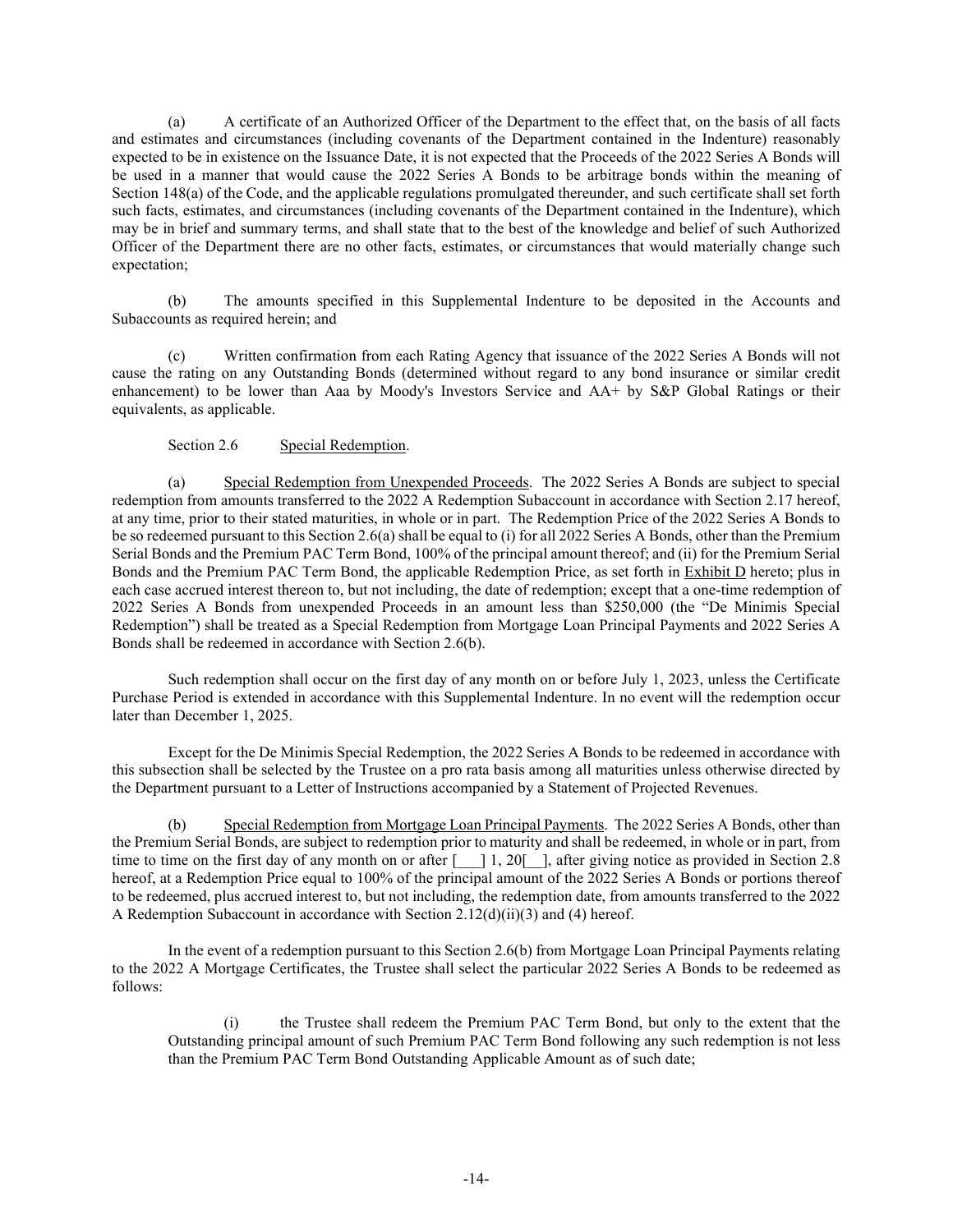(ii) amounts remaining following the redemptions described in clause (i) above shall be applied, unless otherwise directed by a Letter of Instructions accompanied by a Statement of Projected Revenues, to redeem all other 2022 Series A Bonds (other than the Premium PAC Term Bond and the Premium Serial Bonds), on a proportionate basis until the Outstanding principal amount of all 2022 Series A Bonds has been reduced to the 2022 Series A Cumulative Applicable Amount as of such date;

(iii) amounts remaining following the redemptions described in clauses (i) and (ii) above shall be applied monthly, unless otherwise directed by a Letter of Instructions accompanied by a Statement of Projected Revenues, to redeem all 2022 Series A Bonds, excluding the Premium Serial Bonds, but including the Premium PAC Term Bond, on a proportionate basis after taking into account the amounts applied to redeem the 2022 Series A Bonds pursuant to the above-described redemptions.

Any special redemption of the 2022 Series A Bonds pursuant to Section 2.6(a) hereof other than a De Minimis Special Redemption, will reduce the Premium PAC Term Bond Outstanding Applicable Amount and the 2022 Series A Cumulative Applicable Amount for the current and each future monthly period on a proportionate basis.

(c) Special Redemption from Excess Revenues. The 2022 Series A Bonds, other than the Premium Serial Bonds, are subject to redemption prior to maturity and shall be redeemed, in whole or in part, from time to time on the first day of any month on or after [2022, after giving notice as provided in Section 2.8 hereof and in accordance with a Letter of Instructions, at the Redemption Price applicable to such 2022 Series A Bonds or portions thereof to be redeemed, plus accrued interest to but not including the redemption date, from excess Revenues (including Surplus Revenues whether or not derived in connection with the 2022 Series A Bonds).

In the event of a redemption pursuant to this Section  $2.6(c)$  from excess Revenues, the Trustee shall apply amounts transferred in accordance with Section 2.12(d)(iii) hereof to redeem the 2022 Series A Bonds Outstanding in the same manner provided in Section 2.6(b) hereof, unless otherwise instructed by the Department pursuant to a Letter of Instructions accompanied by a Statement of Projected Revenues.

(d) Scheduled Mandatory Redemption. The 2022 Series A Bonds maturing on the respective dates specified below are subject to scheduled mandatory redemption prior to maturity and shall be redeemed, after giving notice as provided in Section 2.8 hereof, in the aggregate principal amounts and on the dates set forth in the following tables, at the Redemption Price applicable to such 2022 Series A Bonds or portions thereof to be redeemed, plus accrued interest, if any, to but not including the redemption date, from amounts that have been transferred to the 2022 A Principal Subaccount from the 2022 A Revenue Account.

| $\frac{1}{6}$ Term Bond due $\begin{bmatrix} 1 & 20 \end{bmatrix}$ |                  |                        |                  |  |  |  |
|--------------------------------------------------------------------|------------------|------------------------|------------------|--|--|--|
| <b>Redemption Date</b>                                             | Principal Amount | <b>Redemption Date</b> | Principal Amount |  |  |  |
|                                                                    |                  |                        |                  |  |  |  |

l \* Stated Maturity

 $\{\$$ [  $\]$   $\%$  Term Bond due [  $\]$  1, 20[]

Redemption Date Principal Amount Redemption Date Principal Amount

l \* Stated Maturity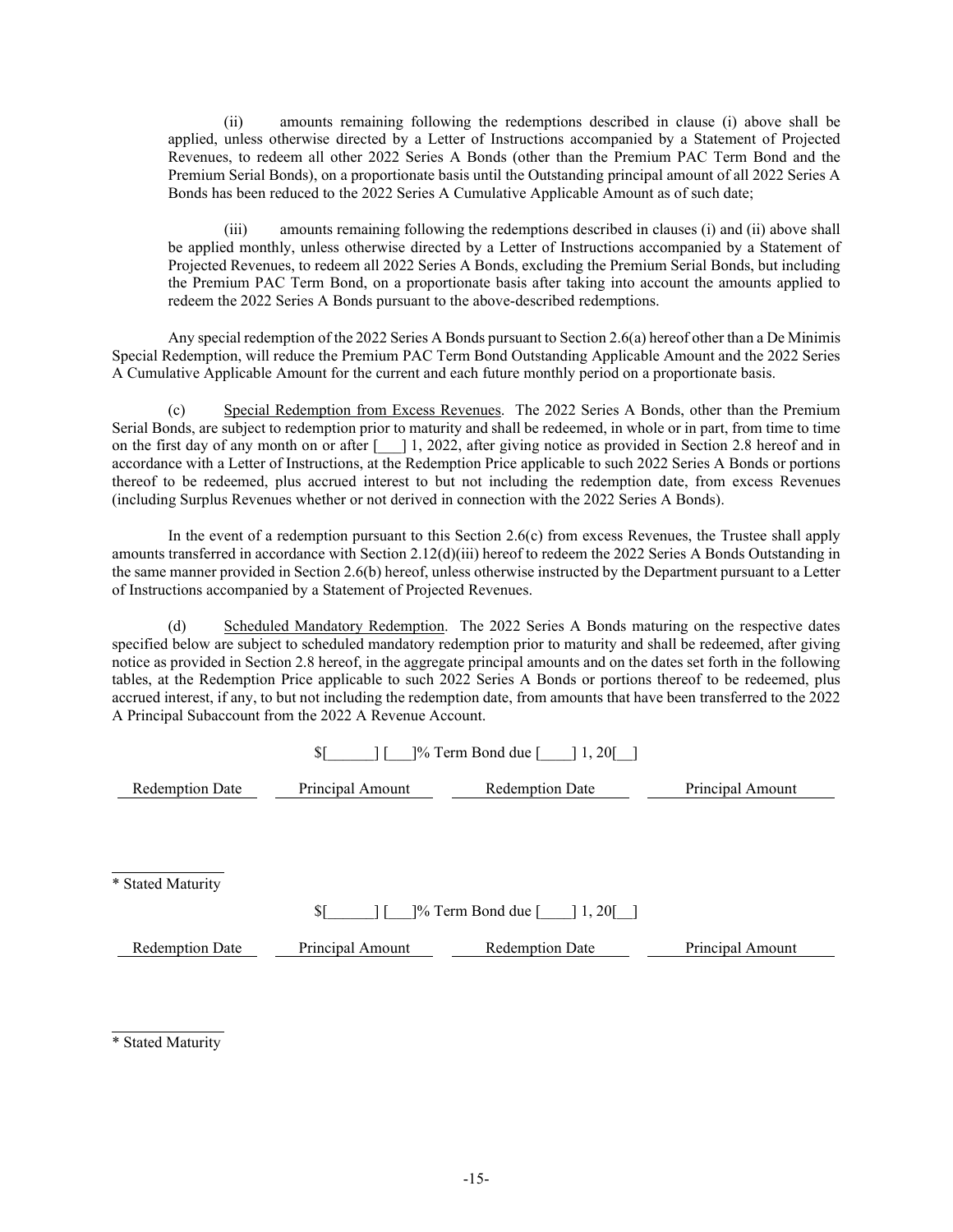| \$1<br>1% Term Bond due [<br>$1,20$ [ |                  |                                            |                             |  |  |  |  |
|---------------------------------------|------------------|--------------------------------------------|-----------------------------|--|--|--|--|
| <b>Redemption Date</b>                | Principal Amount | <b>Redemption Date</b><br>Principal Amount |                             |  |  |  |  |
|                                       |                  |                                            |                             |  |  |  |  |
|                                       |                  |                                            |                             |  |  |  |  |
| * Stated Maturity                     |                  |                                            |                             |  |  |  |  |
|                                       | \$ſ              | 1% Premium PAC Term Bond due [             | $\vert 1, 20 \vert$ $\vert$ |  |  |  |  |
|                                       |                  |                                            |                             |  |  |  |  |
| <b>Redemption Date</b>                | Principal Amount | <b>Redemption Date</b>                     | Principal Amount            |  |  |  |  |

l \* Stated Maturity

The principal amount of the 2022 Series A Bonds to be redeemed on each such redemption date pursuant to mandatory sinking fund redemption shall be reduced by the principal amount of any 2022 Series A Bonds having the same stated maturity and interest rate, which (A) at least 45 days prior to such mandatory sinking fund redemption date, (1) shall have been acquired by the Department and delivered to the Trustee for cancellation, or (2) shall have been acquired and canceled by the Trustee at the direction of the Department, or (3) shall have been redeemed other than pursuant to mandatory sinking fund redemption, and (B) shall have not been previously credited against a scheduled mandatory sinking fund redemption.

Section 2.7 Optional Redemption.

<span id="page-16-0"></span>(a) The 2022 Series A Bonds (except for the Premium PAC Term Bond) maturing on or after [September] 1, 20[ ], are subject to redemption prior to maturity, in whole or in part, at any time and from time to time on and after the Optional Redemption Date, at the option of the Department, after giving notice as provided herein, at a Redemption Price equal to 100% of the principal amount of such 2022 Series A Bonds or portions thereof to be redeemed, plus accrued interest to, but not including, the redemption date.

(b) The Premium PAC Term Bond is subject to redemption prior to maturity, in whole or in part at any time and from time to time, on and after the Optional Redemption Date, at the option of the Department after giving notice as provided herein, at the Redemption Prices set forth below (expressed as a percentage of the principal amount to be redeemed), in each case together with interest accrued thereon to the redemption date:

| <b>Redemption Date</b>           | <b>Redemption Price</b> |
|----------------------------------|-------------------------|
| September 1, 2030                | $\frac{0}{0}$           |
| March 1, 2031                    | $\frac{0}{0}$           |
| September 1, 2031                | $\frac{0}{0}$           |
| March 1, 2032                    | $\frac{0}{0}$           |
| September 1, 2032 and thereafter | $100\%$                 |

If the Premium PAC Term Bond is redeemed on a date other than a redemption date listed above, the Redemption Price, as of such redemption date, will be determined by the Department using straight-line interpolation between the Redemption Price for the redemption dates listed above immediately preceding and succeeding such redemption date.

(c) At least 45 days prior to, or such later date as the Trustee will accept, any redemption date described in paragraph (a) above the Department shall give a Letter of Instructions to the Trustee specifying the principal amount of 2022 Series A Bonds to be redeemed and the date of such redemption and identifying the 2022 Series A Bonds by the maturity date and interest rate of such Bonds and the source of funds to be utilized to redeem such Bonds. Prior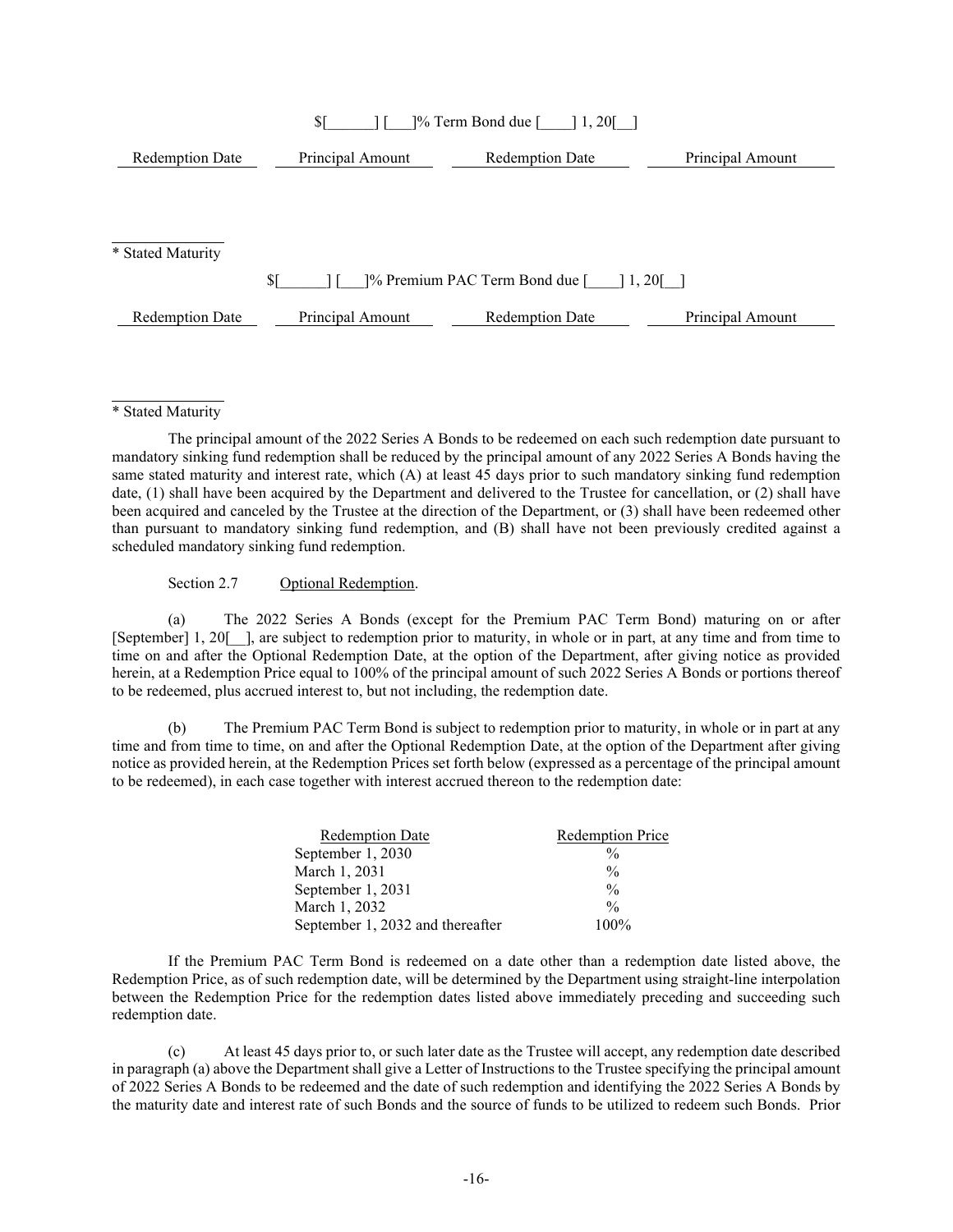to any redemption in part pursuant to thi[s Section 2.7,](#page-16-0) the Department shall provide a Statement of Projected Revenues to the Trustee.

### Section 2.8 Notice of Redemption; Selection of 2022 Series A Bonds to Be Redeemed.

(a) The Trustee shall give notice, in the name of the Department, of the redemption of the 2022 Series A Bonds to the holders thereof, which notice shall specify the 2022 Series A Bonds to be redeemed, the redemption date, and the place or places where amounts due upon such redemption will be payable, and if less than all of the 2022 Series A Bonds are to be redeemed, the letters and numbers or other distinguishing marks, principal amounts, maturity dates and interest rates of such 2022 Series A Bonds to be redeemed. Such notice shall further state that on such date there shall become due and payable on each 2022 Series A Bonds to be redeemed the Redemption Price thereof, or the Redemption Price of the specified portions of the principal amount thereof in the case of 2022 Series A Bonds to be redeemed in part only, together with interest accrued to, but not including, the redemption date, and that from and after such date interest thereon shall cease to accrue and be payable. If applicable, such notice shall provide that redemption of the 2022 Series A Bonds is conditioned upon moneys being available for such purpose on the redemption date.

(b) The Trustee shall mail a copy of such notice by first class mail, postage prepaid, not less than 30 days prior to the redemption date, nor more than 60 days to the holders of any 2022 Series A Bonds or portions thereof which are to be redeemed, at the address shown on the registration books maintained by the Trustee.

(c) If the 2022 Series A Bonds are registered in the name of the nominee of the Bond Depository, the Trustee shall deliver, by overnight delivery service or facsimile, notice of a redemption in the manner and form described above which will allow the 2022 Series A Bonds to be timely redeemed on the redemption date.

(d) Any notice given as provided in this Section shall be conclusively presumed to have been duly given, whether or not the registered owner of such 2022 Series A Bonds receives the notice.

(e) A second notice of redemption shall be given promptly after the 60th day after the redemption date in the manner required above to the registered owners of redeemed 2022 Series A Bonds that have not been presented for payment by the 60th day after the redemption date.

(f) Any notice mailed as provided in this Section shall be conclusively presumed to have been duly given upon mailing or being sent by facsimile to the latest known facsimile address, as applicable, whether or not the registered owner or other intended recipient thereof receives such notice.

(g) Except as specified in Section 2.6(b) and Section 2.6(c) hereof, the 2022 Series A Bonds to be redeemed in part shall be selected at random by the Trustee in such manner as the Trustee in its discretion may deem fair and appropriate. A portion of any 2022 Series A Bond may be redeemed, but only in an Authorized Denomination. While the 2022 Series A Bonds are held by the Bond Depository, 2022 Series A Bonds shall be selected for redemption as described in Section 2.11 hereof.

Section 2.9 Form of 2022 Series A Bonds.

(a) Each 2022 Series A Bond shall be in substantially the form and tenor of  $\frac{\text{Exhibit A}}{\text{attached hereto}}$ , which Exhibit A is incorporated herein as if fully set forth in this Supplemental Indenture, with such omissions, insertions, and variations as permitted or required by the Indenture. The registration certificate of the Comptroller of Public Accounts of the State of Texas and the certificate of authentication of the Trustee shall be in the form set forth in Exhibit A. The Department is hereby authorized, in its discretion, to provide for the assignment of CUSIP numbers for the 2022 Series A Bonds and to have such CUSIP numbers printed thereon, and the Department may direct the Trustee to use such CUSIP numbers in notices of redemption, provided that any such notice may state that no representation is made by the Trustee or the Department as to the correctness of such CUSIP number either as printed on the 2022 Series A Bonds or as contained in any notice of redemption. There may be printed on or attached to each 2022 Series A Bond registered in the name of the Bond Depository a schedule for the purpose of notation by the Bond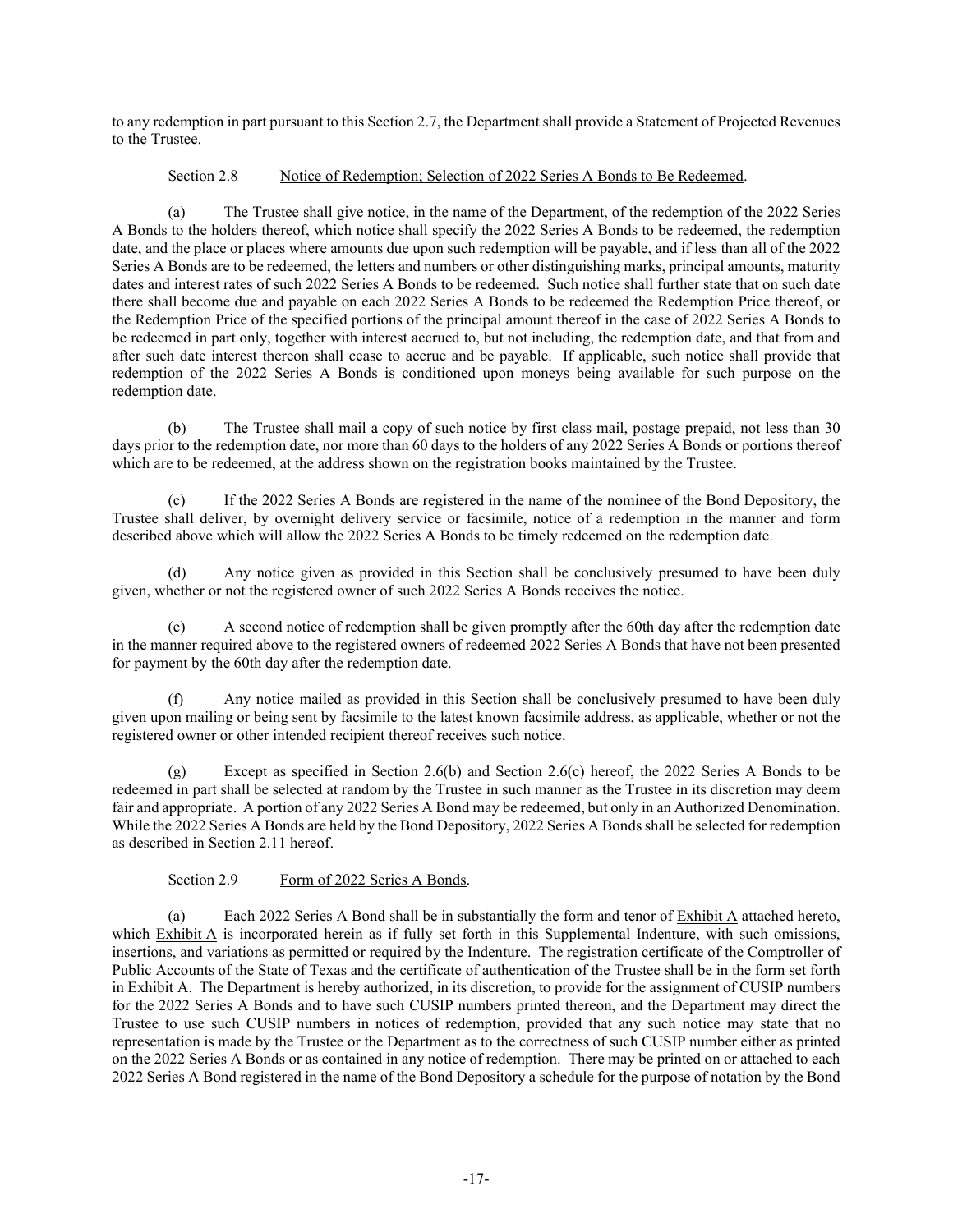Depository of the portion of the principal amount thereof which shall have been paid and the portion of the principal amount thereof which remains Outstanding and unpaid.

(b) Notwithstanding the foregoing, the Initial Bond shall be in the form set forth in Exhibit A, except that the form of the single fully-registered Initial Bond shall be modified as follows:

(i) Immediately under the name of the bond issue and the legends, the existing headings shall be omitted and replaced with the following headings:

"No. TR-1 Dated Date: [June] 1, 2022 \$[\_\_\_\_\_\_\_\_]

Registered Owner: JEFFERIES LLC

Principal Amount: [ \_\_\_\_\_\_\_ ] DOLLARS"

(ii) The first paragraph shall be replaced with the following:

The TEXAS DEPARTMENT OF HOUSING AND COMMUNITY AFFAIRS (herein called the "Department"), a public and official agency of the State of Texas, organized and existing under and by virtue of the laws of the State of Texas, acknowledges itself indebted to and FOR VALUE RECEIVED, hereby promises to pay to the registered owner named above or registered assigns, but solely from the sources and in the manner hereinafter provided on the maturity date specified below, unless redeemed prior thereto as hereinafter provided, the principal amount set forth above in any coin or currency of the United States of America which at the time of payment is legal tender for the payment of public and private debts, and to pay interest on such principal sum to the registered owner hereof in like coin or currency from the Issuance Date of this Bond or from the most recent date to which interest on this Bond (or any Bond in exchange for, or in lieu of, which this Bond was issued), has been paid at the interest rates per annum set forth below, calculated on the basis of a 360-day year composed of twelve 30-day months, payable on [September 1, 2022], and each March 1 and September 1 thereafter (each, an "Interest Payment Date") to the date of maturity or earlier redemption, until the Department's obligation with respect to the payment of such principal amount shall be discharged, in accordance with the following schedule:

[Insert maturity schedule from Section 2.4 of the Supplemental Indenture.]

The principal amount or Redemption Price of this Bond shall be payable upon presentation and surrender of this Bond, at the applicable office of The Bank of New York Mellon Trust Company, N.A. (such bank and any successor in such capacity being referred to as the "Trustee"). Notwithstanding the foregoing, in no event shall the cumulative amount of interest paid or payable on any Bond (including interest calculated as provided in the Indentures (as defined below), together with all other amounts that constitute interest on the Bonds under the laws of the State of Texas that are contracted for, charged, reserved, taken or received pursuant to the Indentures) through any Interest Payment Date or through the date of payment of such Bond (whether at maturity, by acceleration or upon earlier redemption) exceed the "net interest cost" that will produce a "net effective interest rate" of greater than 15% per annum or, to the extent allowed by law, such greater "net effective interest rate" as may be allowed from time to time. The terms "net interest cost" and "net effective interest rate," as used herein, shall have the respective meanings ascribed to them in Chapter 1204, Texas Government Code, as amended.

# Section 2.10 Paying Agent; Method and Place of Payment.

(a) The Trustee is hereby appointed as Paying Agent for the 2022 Series A Bonds and the Trustee hereby accepts such appointment. The 2022 Series A Bonds shall be payable with respect to interest and principal of and the Redemption Price in any coin or currency of the United States of America which at the time is legal tender for the payment of public and private debts. The interest on each 2022 Series A Bond shall be payable by check or draft mailed on each Interest Payment Date to the Person in whose name such 2022 Series A Bond is registered as of the Record Date, at the address of such Person as shown on the registry books of the Department kept and maintained by the Trustee. The principal, Redemption Price of and interest on the 2022 Series A Bonds shall also be payable at any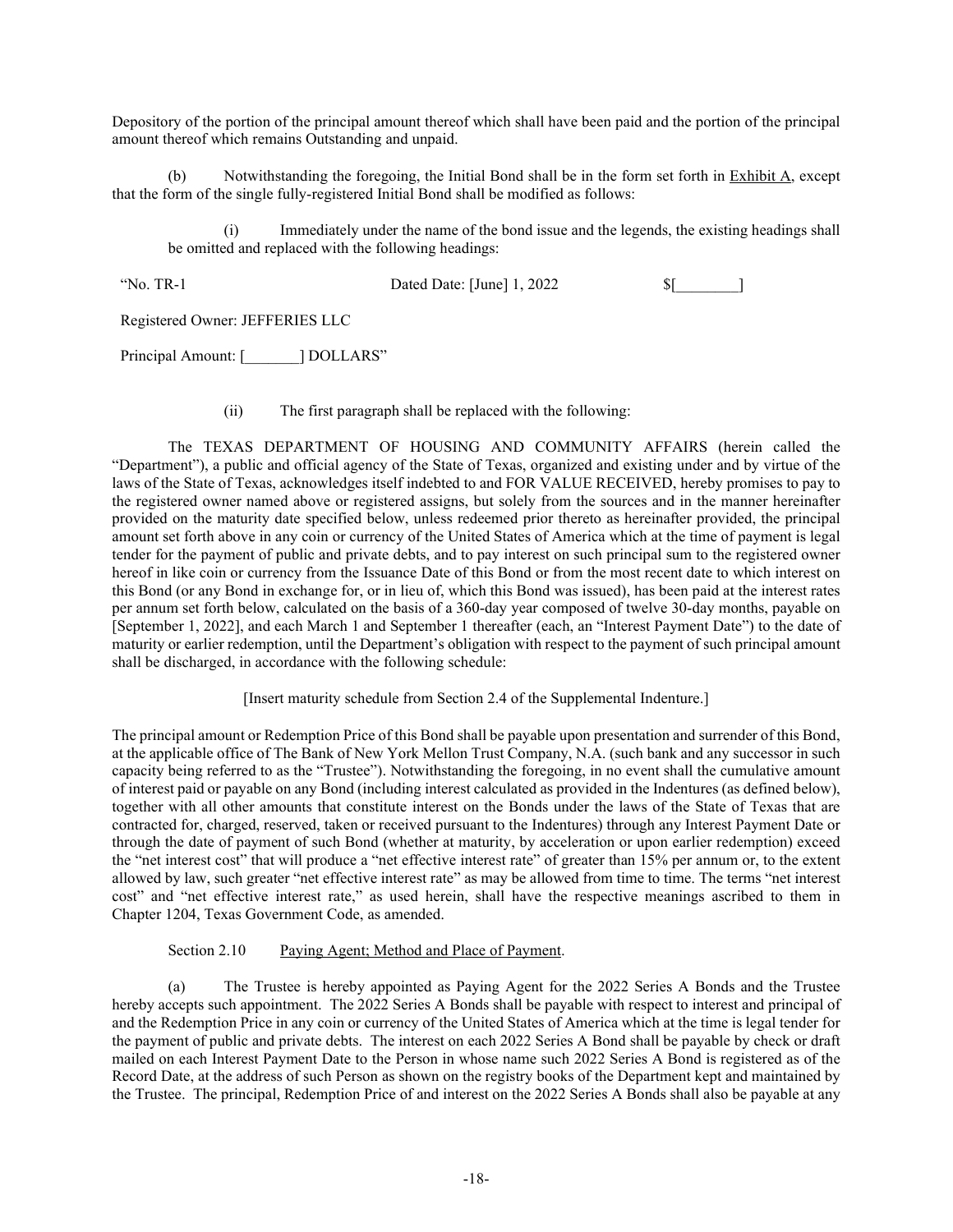other place that may be provided for such payment by the appointment of any other Paying Agent for the 2022 Series A Bonds as permitted by the Indenture.

(b) Notwithstanding the foregoing, for so long as the Bond Depository is the exclusive registered owner of the 2022 Series A Bonds and for owners of not less than \$1,000,000 in aggregate principal amount of the 2022 Series A Bonds, and except for the final payment of principal of the 2022 Series A Bonds at maturity the principal amount, Redemption Price thereof and the interest thereon shall be payable by wire transfer in immediately available federal funds to the Bond Depository or such owners to an account in the continental United States without the necessity of any immediate presentation and surrender of 2022 Series A Bonds pursuant to written instructions from the registered owner.

#### Section 2.11 Bond Depository; Book-Entry System.

<span id="page-19-0"></span>(a) The Department hereby appoints The Depository Trust Company, New York, New York, as Bond Depository for the 2022 Series A Bonds. In accordance with the Letter of Representations, the Department shall cause the initial 2022 Series A Bonds to be registered in the name of Cede & Co., as nominee for the Bond Depository, and to be delivered to the Bond Depository on the Issuance Date.

(b) With respect to 2022 Series A Bonds registered in the registry books of the Department required to be maintained by the Trustee pursuant to Section 308 of the Indenture in the name of Cede & Co. or any successor Bond Depository, or a nominee therefor, the Department and the Trustee shall have no responsibility or obligation to any Depository Participant or to any Person on behalf of whom such Depository Participant holds an interest in 2022 Series A Bonds. The Department and the Trustee may treat and consider the registered owner of any 2022 Series A Bond as the holder and absolute owner of such 2022 Series A Bond for the purpose of payment of the principal and Redemption Price of and interest with respect to such 2022 Series A Bond, for the purpose of giving notices of redemption and other matters with respect to such 2022 Series A Bond, for the purpose of registering transfers and exchanges with respect to such 2022 Series A Bond, and for all other purposes whatsoever. The Trustee shall pay all the principal amount and Redemption Price of and interest on the 2022 Series A Bonds only to or upon the order of the respective registered owners of the 2022 Series A Bonds and all such payments shall be valid and effective with respect to such payments to the extent of the sum or sums so paid. The Department and the Trustee shall have no responsibility or obligation with respect to (i) the accuracy of the records of The Depository Trust Company, any successor Bond Depository or any Depository Participant with respect to any ownership interest in 2022 Series A Bonds, (ii) the delivery to any Depository Participant or any other Person, other than a registered owner of a 2022 Series A Bond as shown in the registry books required to be kept and maintained pursuant to Section 308 of the Indenture, of any notice with respect to the 2022 Series A Bonds, including any notice of redemption, or (iii) the payment to any Depository Participant or any other Person, other than a registered owner of a 2022 Series A Bond, of any amount with respect to any 2022 Series A Bond. The rights of Depository Participants and Persons on behalf of whom any Depository Participant holds a beneficial interest in 2022 Series A Bonds shall be limited to those established by law and agreements between such Depository Participants and other Persons and the applicable Bond Depository.

(c) In the event that either (i) the Bond Depository that is, directly or through a nominee, the registered owner of all of the Outstanding 2022 Series A Bonds notifies the Trustee and the Department that it is no longer willing or able to discharge its responsibilities as a Bond Depository or (ii) the Department determines that continuance of the existing book-entry system for ownership of interests in the 2022 Series A Bonds is not in the best interest of such owners of beneficial interests in the 2022 Series A Bonds, then the Department shall direct the Bond Depository to terminate the existing book-entry system for ownership of interests in the 2022 Series A Bonds. Upon such termination, the Department shall promptly select a substitute Bond Depository (and shall notify the Trustee in writing of such selection) to provide a system of book-entry ownership of beneficial interests in the 2022 Series A Bonds, if one is available satisfactory to the Department, and the ownership of all 2022 Series A Bonds shall be transferred on the registry books required to be kept and maintained pursuant to Section 308 of the Indenture to such successor Bond Depository, or its nominee. In the alternative, the Department may direct the Trustee, in writing, to, and if the Department fails to promptly designate a successor Bond Depository the Trustee, without further direction, shall, notify the Depository Participants, through the Bond Depository for the 2022 Series A Bonds, of the availability of Bonds registered in the names of such Persons as are owners of beneficial interests in the 2022 Series A Bonds and, upon surrender to the Trustee of the Outstanding 2022 Series A Bonds held by the Bond Depository, accompanied by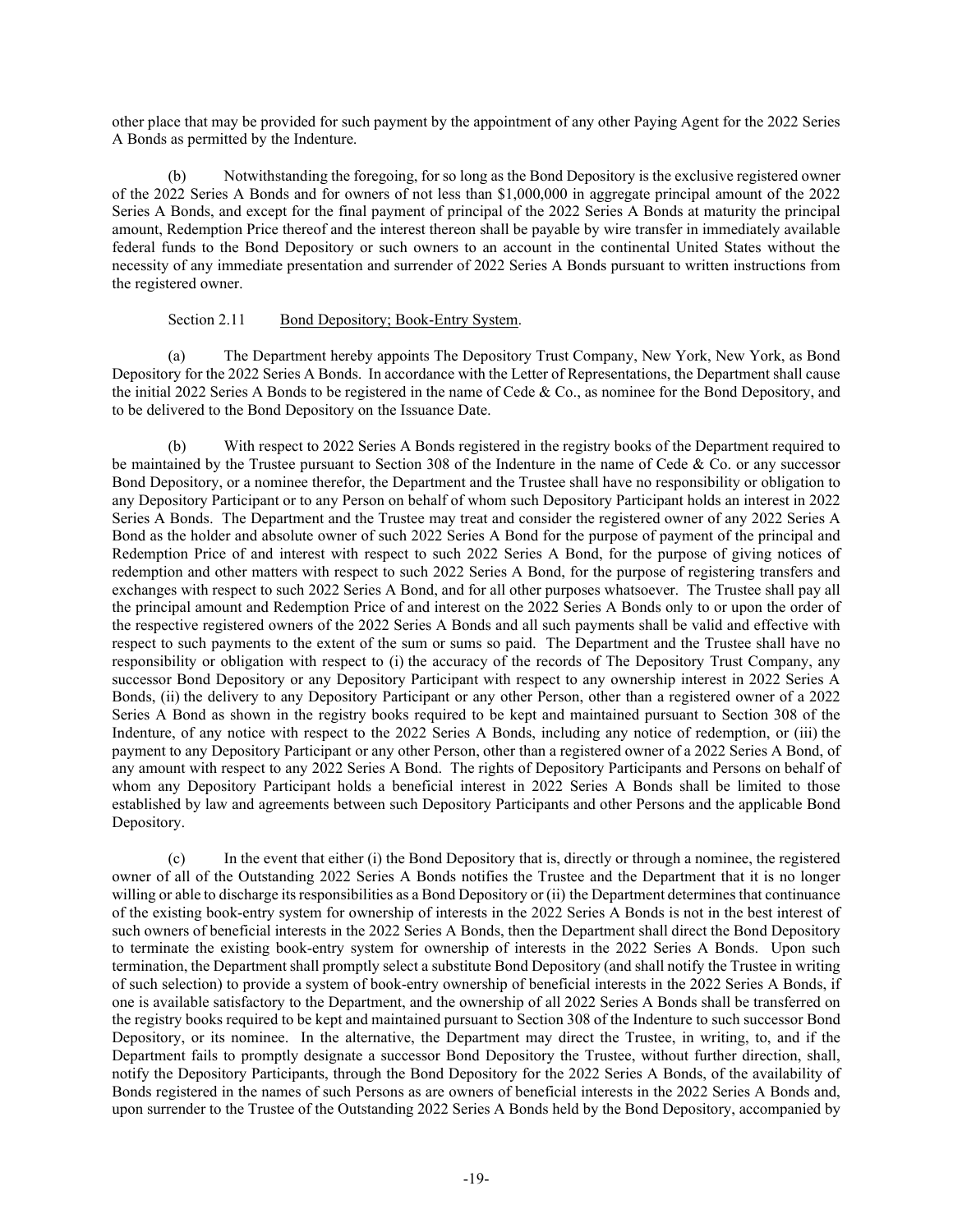registration instructions from the Bond Depository, the Trustee shall, at the expense of the transferees, cause to be printed and authenticated 2022 Series A Bonds, in Authorized Denominations, to the owners of beneficial interests in the 2022 Series A Bonds as of the date of the termination of the existing book-entry ownership system for the 2022 Series A Bonds. Neither the Department nor the Trustee shall be liable for any delay in delivery of such instructions and may conclusively rely on, and shall be protected in relying upon, such instructions. So long as the Department has designated a Bond Depository to provide a system of book-entry ownership of the 2022 Series A Bonds, all of the 2022 Series A Bonds must be held under such book-entry system. Prior to any transfer of the 2022 Series A Bonds outside the Book-Entry Only system (including, but not limited to, the initial transfer outside the Book-Entry Only system) the transferor shall provide or cause to be provided to the Trustee all information necessary to allow the Trustee to comply with any applicable tax reporting obligations, including without limitation any cost basis reporting obligations under Internal Revenue Code Section 6045, as amended. The Trustee shall conclusively rely on the information provided to it and shall have no responsibility to verify or ensure the accuracy of such information.

Notwithstanding any other provisions in [Article II](#page-13-0) of this Supplemental Indenture, the Department and the Trustee may, but shall not be required to, enter into separate agreements with one or more Bond Depositories which may provide for alternative or additional provisions with respect to the delivery of notices, payment of interest and/or principal, or any other matters.

## Section 2.12 Creation of Additional Funds, Accounts and Subaccounts and Application Thereof.

<span id="page-20-1"></span><span id="page-20-0"></span>(a) Pursuant to the provisions of subsection 4 of Section 713 of the Indenture, there is established by thi[s Section 2.12,](#page-20-0) for the 2022 Series A Bonds, an Account in each Fund and a Subaccount in each Account established by Section 502 of the Indenture. Each such Account and Subaccount shall be known and designated as the 2022 A Account or Subaccount followed by the appropriate reference to the Fund or the Account within the Fund to which such Account or Subaccount relates. In addition, there are hereby established for the 2022 Series A Bonds the following additional Funds, Accounts and Subaccounts:

(i) (A) within the Mortgage Loan Fund, (1) a temporary Account to be known and designated as the 2022 A Proceeds Account, and (2) a temporary Account to be known and designated as the 2022 A Costs of Issuance Account, and (B) within the 2022 A Mortgage Loan Account, (1) the 2022 A Down Payment Assistance Subaccount; and (2) the 2022 A Administrative Subaccount;

(ii) within the 2022 A Revenue Account, a 2022 A Capitalized Interest Subaccount; and

(iii) within the Expense Fund held by the Department, an additional Account designated as the 2022 A Rebate Account.

(b) Unless an Event of Default shall have occurred and be continuing, Revenues from the 2022 A Mortgage Certificates or from the investment or reinvestment of moneys on deposit in each Account or Subaccount for the 2022 Series A Bonds shall be kept separate and apart from the Revenues attributable to other Mortgage Loans or other Mortgage Certificates or attributable to the investment and reinvestment of the moneys on deposit under the Indenture with respect to any other Series. The Accounts and Subaccounts described in this Section shall be for the equal benefit of the Holders of all of the Bonds. The segregation of the Accounts and Subaccounts as required by this [Section 2.12](#page-20-0) is for the purpose of making the calculations required by Sections 143(g) and 148 of the Code, and is not for the purpose of giving a priority or preference to the Bonds of one Series over that of another Series. Except as provided in this Section, the Revenues and proceeds of a Series shall continue to be used as provided in Article V of the Indenture.

(c) The Costs of Issuance incurred by the Department in connection with the issuance of the 2022 Series A Bonds shall be payable from amounts deposited in the 2022 A Costs of Issuance Account.

(d) Deposits to and Transfers from the 2022 A Revenue Account.

In accordance with Section 504 of the Indenture, all payments received with respect to the 2022 A Mortgage Certificates shall be deposited in the 2022 A Revenue Account.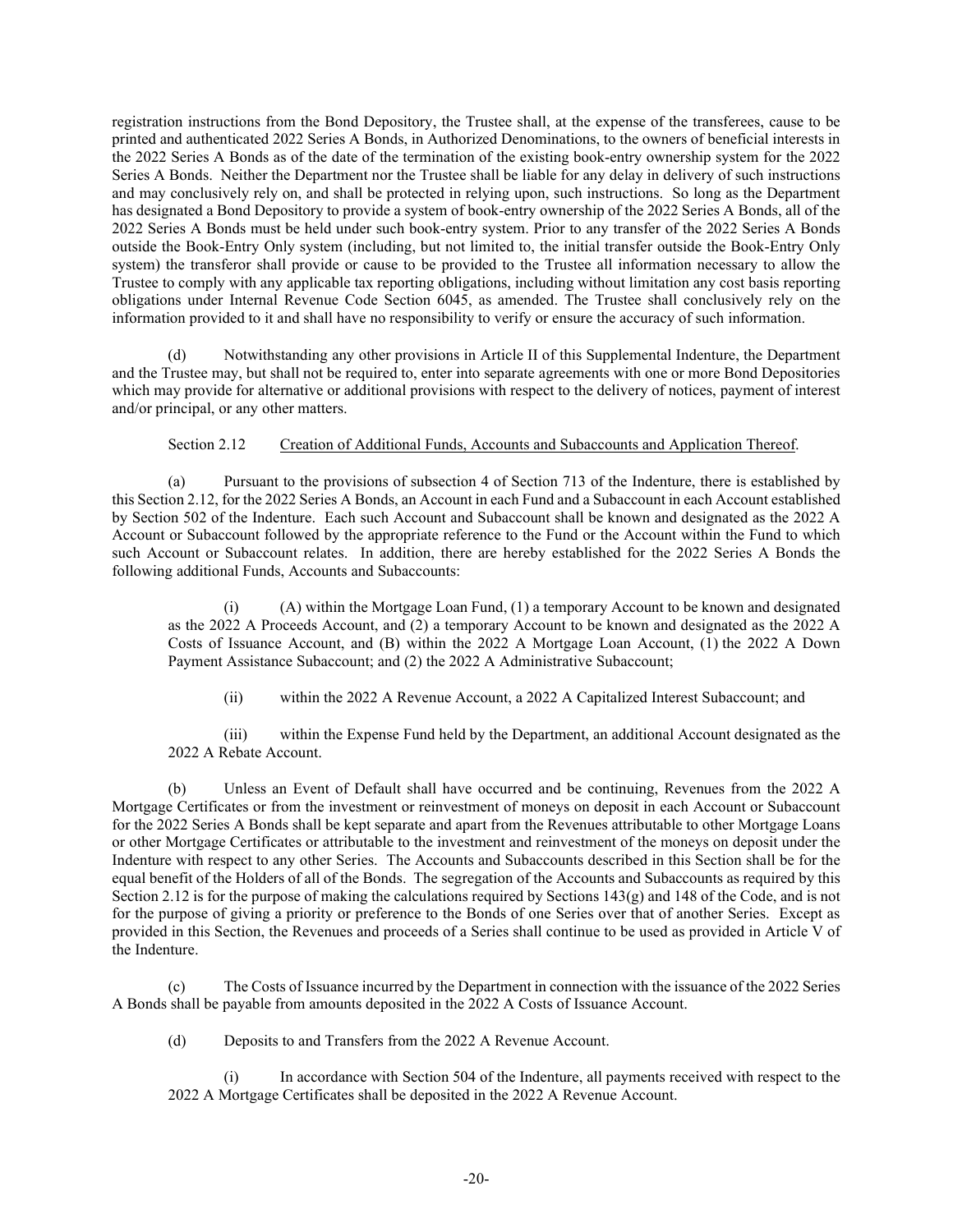(ii) Pursuant to subsection 2 of Section 505 of the Indenture, the Trustee shall transfer from the Revenue Fund amounts on deposit therein in the following order of priority:

(1) First, on each Interest Payment Date or any other date for the redemption of the 2022 Series A Bonds, to the 2022 A Interest Subaccount, to the extent required so that the balance in said account equals the amount of interest which will be due and payable on the 2022 Series A Bonds on such Interest Payment Date or redemption date;

(2) Second, monthly, upon receipt of Mortgage Loan Principal Payments, to the 2022 A Principal Subaccount, one-sixth of the amount required to pay maturing principal and the unsatisfied balance of any Sinking Fund Installment on any 2022 Series A Bonds on the next Interest Payment Date;

(3) Third, monthly, upon receipt of Mortgage Loan Principal Payments, to the 2022 A Redemption Subaccount, the amount required to reduce the Outstanding principal amount of the Premium PAC Term Bond to the Premium PAC Term Bond Outstanding Applicable Amount for such monthly period, and the Trustee shall use such funds either on the next Interest Payment Date, or if the Outstanding 2022 Series A Bonds as of such Interest Payment Date are less than the Series 2022 A Cumulative Applicable Amount, on the first day of the next month for which notice can be given following such Interest Payment Date to redeem 2022 Series A Bonds pursuant to Section 2.6(b) hereof;

(4) Fourth, monthly, upon receipt of Mortgage Loan Principal Payments, to the 2022 A Redemption Subaccount, any remaining Mortgage Loan Principal Payments to be applied monthly to the redemption of 2022 Series A Bonds pursuant to Section 2.6(b) hereof;

(iii) On or after each Interest Payment Date and pursuant to a Letter of Instructions by the Department, the Trustee shall transfer to the 2022 A Redemption Subaccount from the 2022 A Revenue Account the amount in such Account after taking into account (1) the provision for payment of Debt Service on the 2022 Series A Bonds on such Interest Payment Date, (2) the required transfers of the amounts to the 2022 A Redemption Subaccount and the 2022 A Principal Subaccount pursuant to Section 2.12(d)(ii) of this Supplemental Indenture, and (3) the payment of Department Expenses in accordance with subsection 1 of Section 505 of the Indenture, and such excess revenues shall be used to redeem 2022 Series A Bonds in accordance with Section 2.6(c) hereof.

Section 2.13 Initial Deposits and Transfers into Accounts and Subaccounts. The proceeds of the 2022 Series A Bonds initially shall be deposited by the Trustee in the 2022 A Proceeds Account. There shall be deposited, out of the proceeds of the 2022 Series A Bonds, the amounts specified in the Letter of Instructions to the Trustee authorizing the authentication and delivery of the 2022 Series A Bonds, into the 2022 A Mortgage Loan Account, the 2022 A Costs of Issuance Account, the 2022 A Down Payment Assistance Subaccount and the 2022 A Administrative Subaccount. After completion of such transfers, the 2022 A Proceeds Fund shall be closed. After payment of all costs, any funds remaining in the 2022 A Costs of Issuance Account shall be transferred to the Surplus Revenues Account pursuant to a Letter of Instructions from the Department.

Section 2.14 2022 A Rebate Account.

<span id="page-21-0"></span>(a) At the beginning of each Tax Bond Year, the Department shall calculate the estimated Rebate Amount that will be payable on the next occurring Computation Date, as set forth in [Section 3.6\(a\)\(ii\)](#page-27-0) hereof. In calculating the Rebate Amount, the Department may rely upon a Counsel's Opinion or an opinion of a Rebate Analyst that the method of calculation utilized by the Department complies with the requirements of Section 148 of the Code and Section 1.148-3 of the Regulations. If, in making such calculations, the Department determines that there is an insufficient amount currently on deposit in the 2022 A Rebate Account to make the payment required by Section [3.6\(a\)\(ii\)](#page-27-0) hereof, then the Department shall (i) immediately transfer the amount of such deficiency from any other account in the Expense Fund or (ii) instruct the Trustee to transfer such amount to the 2022 A Rebate Account from the Revenue Fund and the Trustee shall transfer from the 2022 A Revenue Account to the 2022 A Rebate Account the amounts so specified, all in accordance with Section 505(1) of the Indenture. If, in making such calculations, the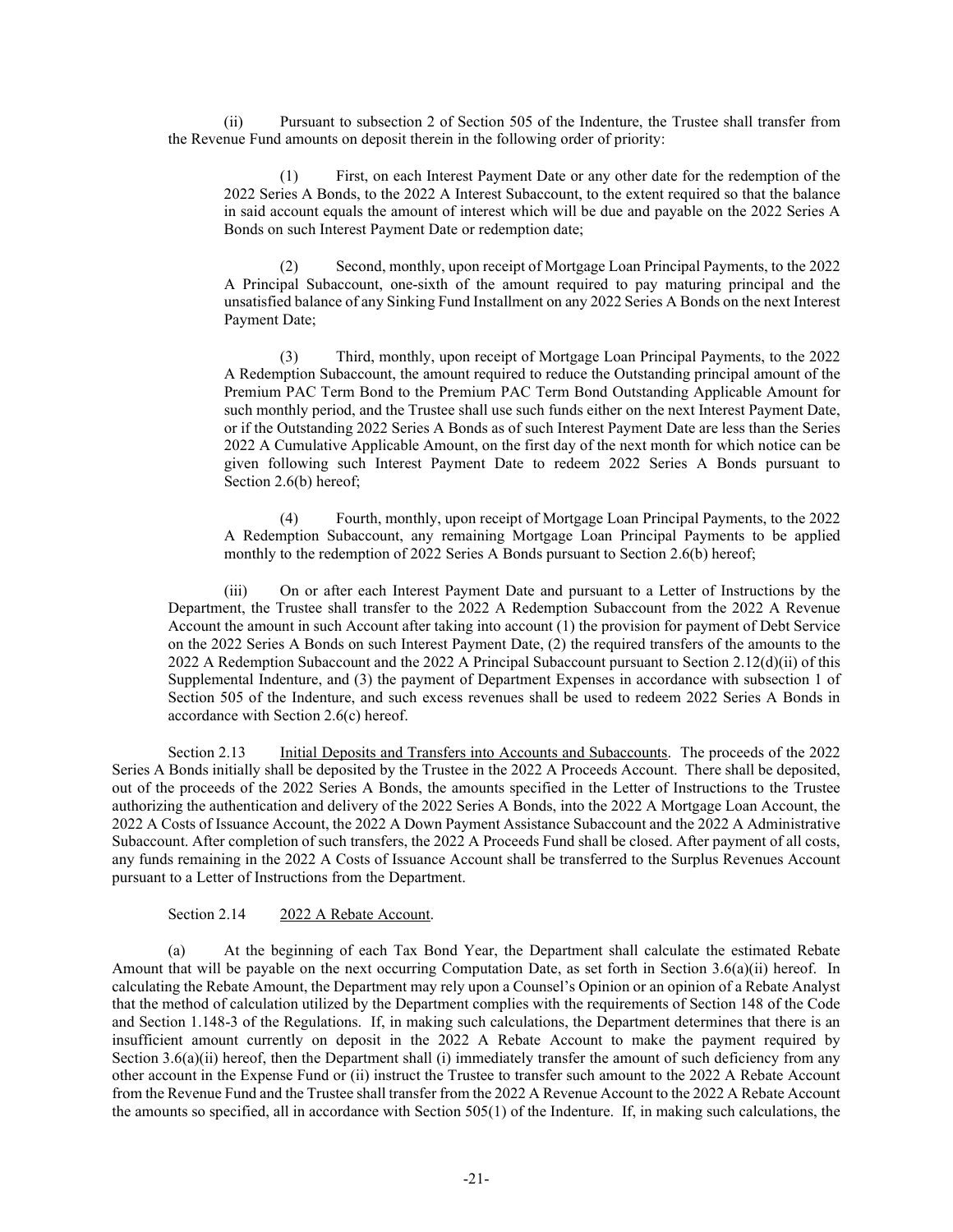Department determines that there is a negative Rebate Amount, then the Department may direct the Trustee in writing to transfer from the 2022 A Rebate Account to the Revenue Fund the amount then on deposit in the 2022 A Rebate Account.

(b) All earnings resulting from the investment of amounts on deposit in the 2022 A Rebate Account shall be credited to the 2022 A Rebate Account.

(c) No later than 55 days after each Computation Date for the 2022 Series A Bonds, the Department shall deliver the items set forth in Section 3.6(a) to the Trustee. Not later than 60 days after each Computation Date for the 2022 Series A Bonds, the Trustee shall withdraw from the 2022 A Rebate Account the amounts described in [Section 3.6\(a\)\(ii\)](#page-27-0) hereof and remit to the United States of America the amounts required to be paid to the United States of America in accordance with written instructions from the Department, which shall be in compliance with Sections 1.148-1 through 1.148-8 of the Regulations or any successor regulation.

(d) If the Department discovers or is notified that any amount due to the United States of America in an amount described in [Section 3.6\(a\)\(ii\)](#page-27-0) hereof has not been paid to the United States of America pursuant hereto as required or that any payment paid to the United States of America pursuant hereto has failed to satisfy any requirement of Section 148(f) of the Code or Section 1.148-3 of the Regulations (whether or not such failure shall be due to any default by the Department or the Trustee), the Department, shall immediate transfer any amounts due as set forth in Section 3.6(b) hereof and shall deliver to the Trustee any documents required pursuant Section 3.6(b) hereof. Upon receipt of such amount and documentation relating thereto, the Trustee shall withdraw from the 2022 A Rebate Account the amounts described in Section 3.6(b) hereof and remit to the United States of America the amounts required to be paid in accordance with written instructions from the Department, which shall be in compliance with Regulations Sections 1.148-1 through 1.148-8 or any successor regulation.

(e) Each payment required to be made to the United States of America pursuant to this Section shall be submitted to the Internal Revenue Service Center, Philadelphia, Pennsylvania 19255 or such other address as provided by law or regulation and shall be accompanied by Internal Revenue Service Form 8038-T properly completed by the Department with respect to the 2022 Series A Bonds.

Section 2.15 2022 A Mortgage Loan Account. The 2022 A Mortgage Loan Account established pursuant to [Section 2.12\(a\)](#page-20-1) hereof shall be credited with all amounts deposited therein from whatever source. The amounts in such Account shall be used to purchase, on each Certificate Purchase Date within the Certificate Purchase Period, 2022 A Mortgage Certificates. On [**July 1, 2023**], unless the Certificate Purchase Period is extended in accordance with Section 2.17 hereof, unexpended Proceeds of the 2022 Series A Bonds shall be transferred from the 2022 A Mortgage Loan Account to the 2022 A Redemption Subaccount in accordance with Section 2.6(a) hereof.

Section 2.16 2022 A Mortgage Certificate Acquisition.

<span id="page-22-0"></span>(a) As instructed by the Department, the Trustee shall use amounts on deposit in the 2022 A Mortgage Loan Account to acquire the 2022 A Mortgage Certificates as more particularly described in a Letter of Instructions.

(b) The purchase of the 2022 A Mortgage Loans shall be accomplished through the purchase of Ginnie Mae Certificates in accordance with the Program Agreement, and no 2022 A Mortgage Loan shall be eligible for purchase unless it has been included in a Mortgage Pool and the beneficial ownership thereof is represented by a 2022 A Mortgage Certificate. Following the purchase of any 2022 A Mortgage Certificate, all payments received by the Trustee with respect thereto shall be deemed to be payments of principal and interest with respect to the 2022 A Mortgage Loans included in the Mortgage Pool pertaining to such 2022 A Mortgage Certificate.

(c) On each applicable Certificate Purchase Date, the Trustee shall purchase Ginnie Mae Certificates at the Ginnie Mae Certificates Purchase Price, from amounts available in the 2022 A Mortgage Loan Account in accordance with this subsection (c) unless otherwise instructed by the Department in a Letter of Instructions.

(d) Each 2022 A Mortgage Certificate purchased shall bear interest at the applicable Pass-Through Rate. Ginnie Mae Certificates shall be accepted by the Trustee only if: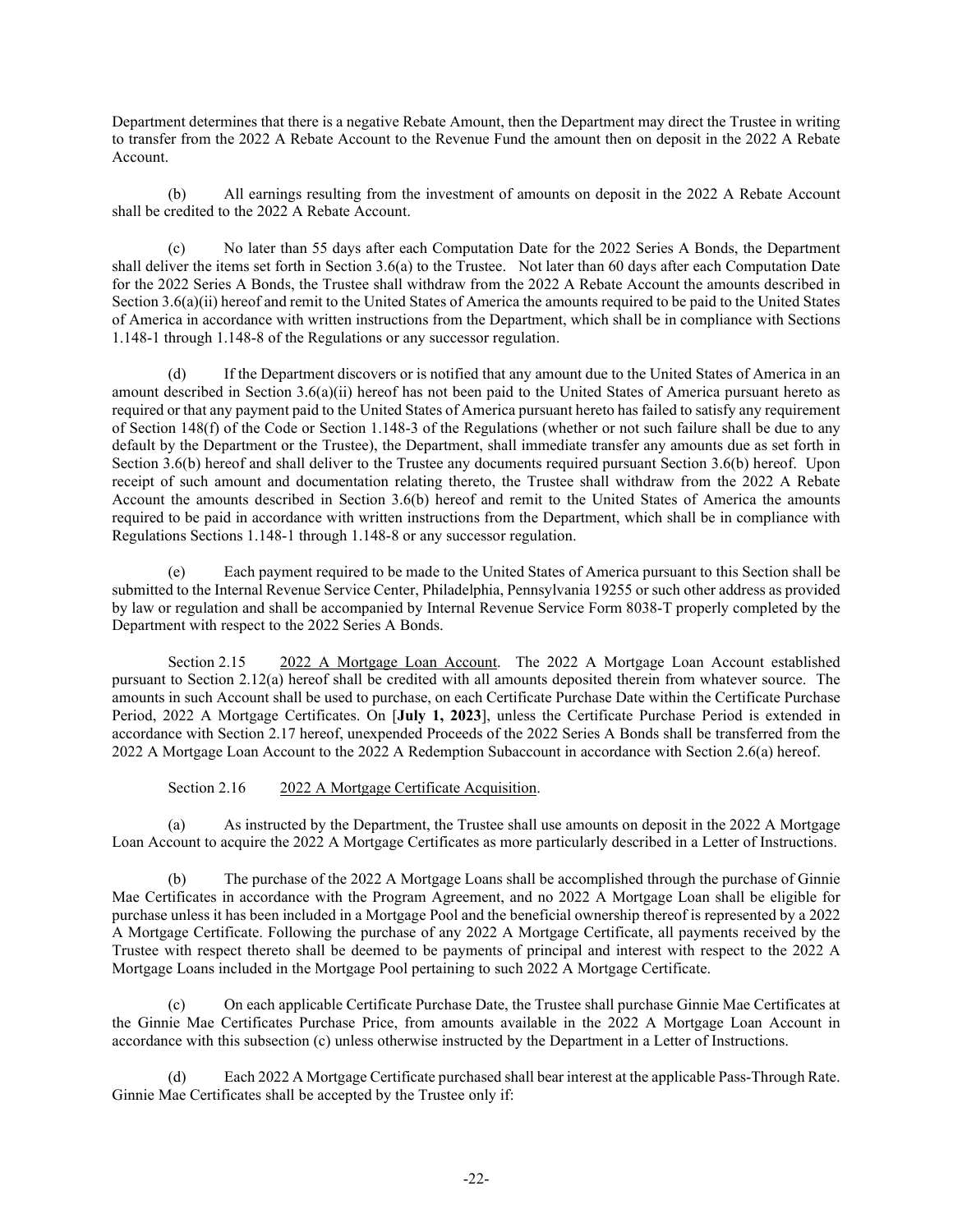(i) The Ginnie Mae Certificates acquired by the Trustee on behalf of the Department shall be held at all times by the Trustee in trust for the benefit of the Bondholders and shall be registered in the name of the Trustee or its nominee or credited to the account of the Trustee at a clearing corporation as defined under and pursuant to the Uniform Commercial Code applicable to such corporation, which corporation shall be registered as a "Clearing Agency" pursuant to Section 17A of the Securities Exchange Act of 1934, as amended. For a Ginnie Mae Certificate that is in the form of a book-entry maintained on the records of the Participants Trust Corporation, or any successor depository institution ("PTC") ("Book Entry Security"), the Trustee shall receive confirmation from PTC that PTC has made an appropriate entry in its records of the transfer of such Book Entry Security to a limited purpose account of the PTC Participant (defined below), and identifying such Book Entry Security as belonging to the Trustee, so that the Trustee at all times has a first priority perfected security interest in such Ginnie Mae Certificates. The "PTC Participant" (if not the Trustee) shall be a "financial intermediary" (as defined in Section 8-313 of the Uniform Commercial Code as in effect in the state in which the Book Entry Security is deposited) which is a participant in PTC and which has a custody agreement with the Trustee with respect to the Ginnie Mae Certificate to be transferred as Book Entry Securities through PTC. In the custody agreement, the PTC Participant must agree (w) to act as agent of the Trustee for purposes of causing, upon instructions of the Trustee, the transfer of Book Entry Securities to the PTC account of the PTC Participant, (x) to issue to the Trustee confirmation of the transfer of each Book Entry Security to the PTC Participant, (y) to identify each such Book Entry Security in its records as belonging to the Trustee, and (z) to accept instructions only from the Trustee with respect to the transfer of such Book Entry Securities. The Ginnie Mae Certificate shall be identified on the records of the PTC Participant as being held by such PTC Participant solely and exclusively for the benefit of the Trustee. The PTC Participant shall send a confirmation to the Trustee of such transfer of the Ginnie Mae Certificate to the PTC Participant. The PTC Participant shall cause each Book Entry Security to be transferred to and held in a Limited Purpose Account (or such other account as may be created or identified in the PTC Rules (the "Rules) in which PTC does not have any lien on any Book Entry Security held therein). The Trustee shall have evidence that (xx) the receiving PTC Participant has delivered to PTC an irrevocable instruction to the effect that all fees arising in connection with the specified Limited Purpose Account are to be charged to another account maintained by PTC for the receiving PTC Participant, and (yy) PTC has delivered a certificate to the receiving PTC Participant to the effect that, based on the instruction regarding payment of PTC fees, PTC will not charge the specified Limited Purpose Account for so long as the instruction remains in effect. If the Trustee does not receive a payment or advice of payment on a Ginnie Mae Certificate when due (if the Ginnie Mae Certificates are held by the Trustee, on the fifteenth day of each month with regard to Ginnie Mae I Certificates and twentieth day of each month with regard to Ginnie Mae II Certificates and if the Ginnie Mae Certificates are held by PTC, on the seventeenth day of each month with regard to Ginnie Mae I Certificates and twenty-second day of each month with regard to Ginnie Mae II Certificates), the Trustee shall promptly telephonically notify, and demand payment from Ginnie Mae, in the case of Ginnie Mae I Certificates, or Chemical Bank as paying agent for Ginnie Mae in the case of Ginnie Mae II Certificates. To the extent the Ginnie Mae Certificates are subject to book-entry transfer, the Trustee shall so notify PTC. Notwithstanding the foregoing, the Trustee shall comply with such procedures as are prescribed by Ginnie Mae from time to time; and

(ii) Sufficient amounts are available in the appropriate Accounts to pay the applicable Ginnie Mae Certificate Purchase Price.

Section 2.17 Transfer of Unexpended Proceeds. Upon receipt by the Trustee of a certification from the Department as described in Section 2.6(a) hereof, the Trustee shall transfer the amounts set forth in such certification to the 2022 A Redemption Subaccount to redeem 2022 Series A Bonds pursuant to Section 2.6(a) hereof. Any amounts in the 2022 A Mortgage Loan Account remaining unexpended for acquisition of 2022 A Mortgage Certificates on the last day of the Certificate Purchase Period (or such earlier date as directed in writing by the Department), as such date may be extended as provided herein, shall be transferred to the 2022 A Redemption Subaccount and applied to the redemption of 2022 Series A Bonds pursuant to Section 2.6(a) hereof. The Certificate Purchase Period for amounts in the 2022 A Mortgage Loan Account may be extended to a date certain as set out in a Letter of Instructions to the Trustee, but not later than [November 1, 2025], upon delivery to the Trustee no later than 30 days prior to the last day of the then existing Certificate Purchase Period of the following:

(a) a Favorable Opinion of Bond Counsel; and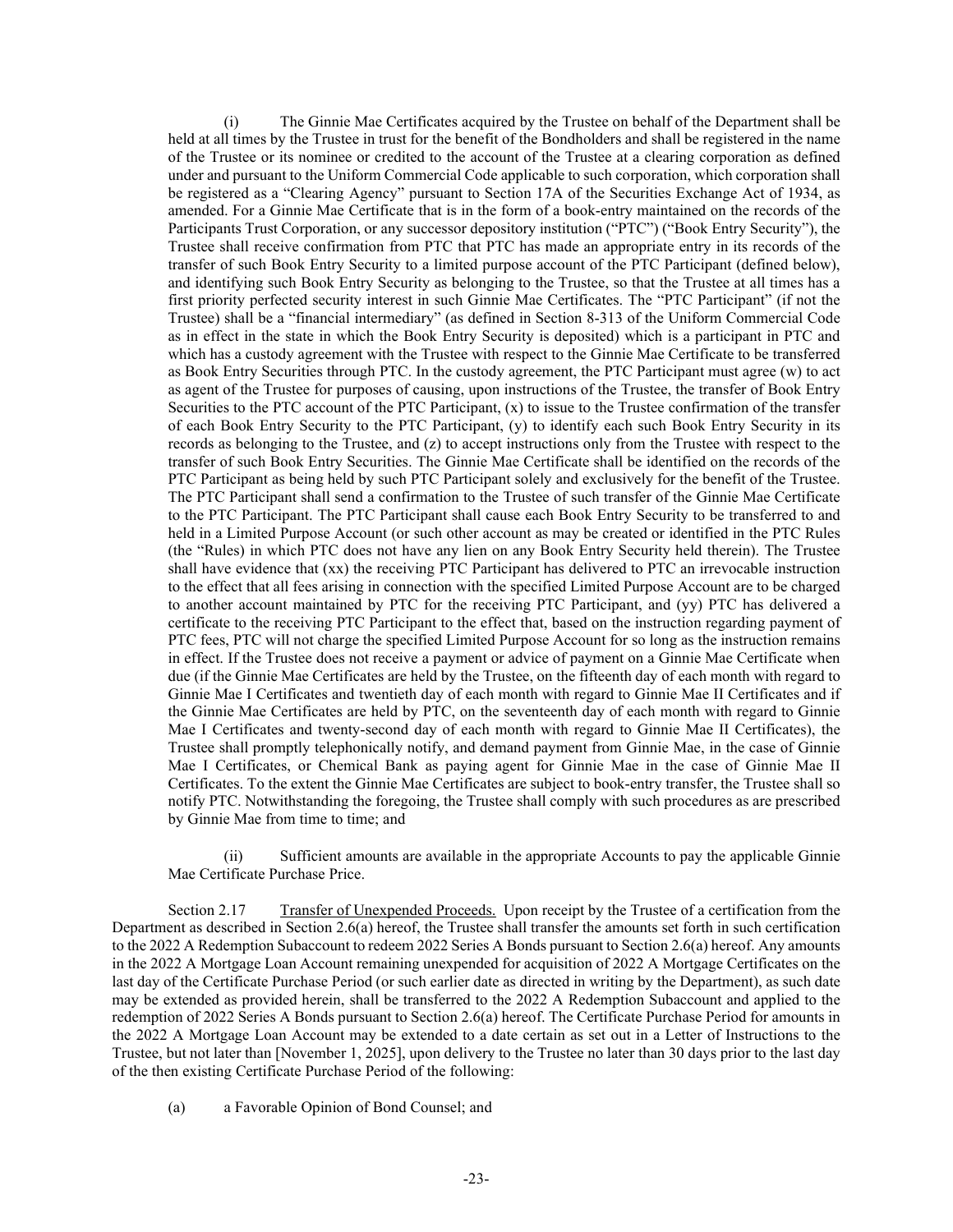(b) confirmation from each Rating Agency that such extension will not adversely affect the rating on the 2022 Series A Bonds assigned by such Rating Agency.

The Department shall provide written notice to the Servicer at least thirty (30) days prior to the last day of the then existing Certificate Purchase Period of any such proposed extension of the Certificate Purchase Period.

[End of Article II]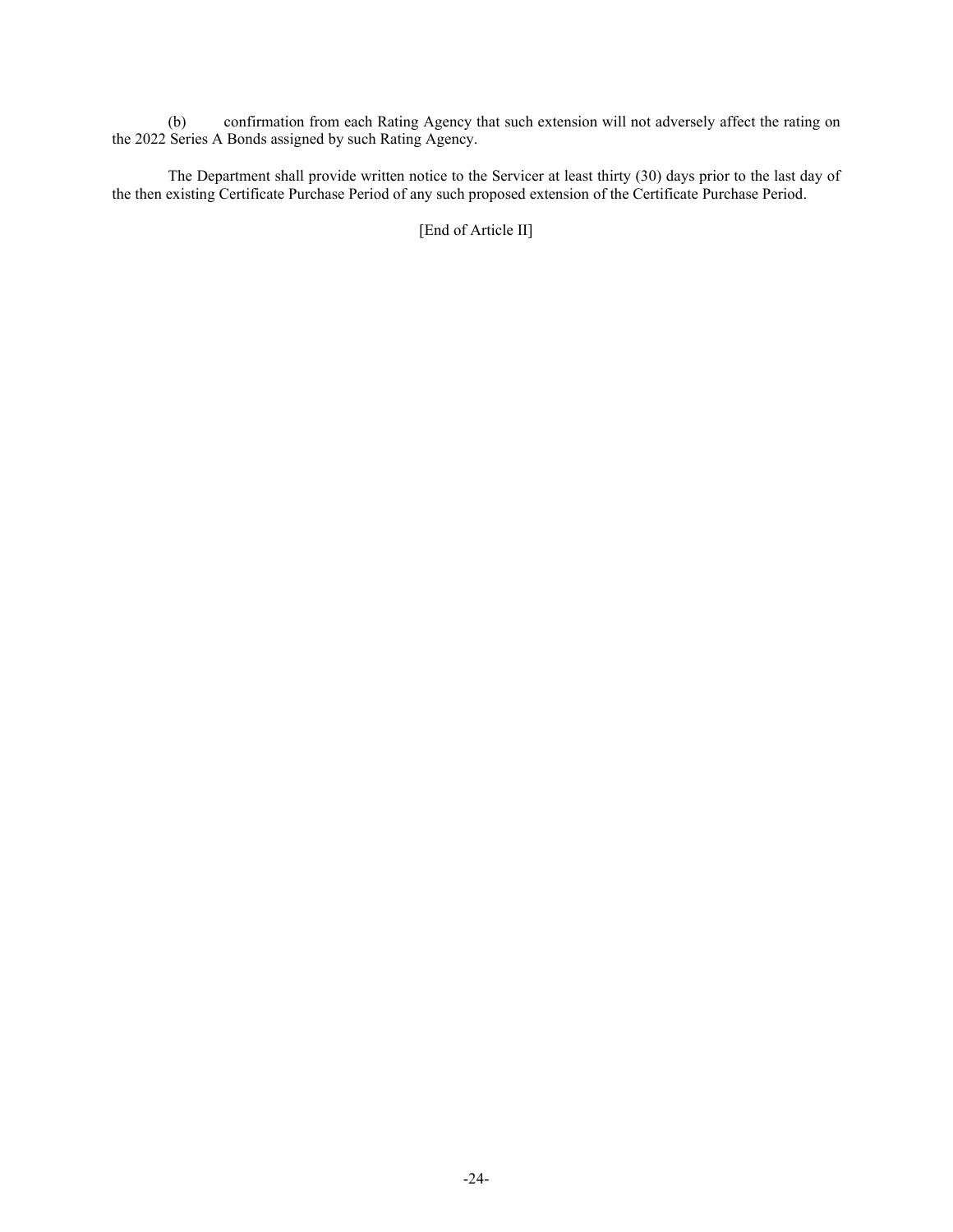#### ARTICLE III

#### FEDERAL INCOME TAX MATTERS

<span id="page-25-0"></span>Section 3.1 General Tax Covenant. The Department covenants not to take any action, or knowingly omit to take any action, within its control, that, if taken or omitted, respectively, would cause the interest on the 2022 Series A Bonds to be includable in gross income for federal income tax purposes. In furtherance thereof, the Department covenants to comply with Section 103 and 141, 143, and 146 through 150 of the Code and the provisions set forth in the Federal Tax Certificate executed by the Department in connection with the 2022 Series A Bonds. The Department and the Trustee may amend this Supplemental Indenture to reflect the deletion or substitution of any such requirement specified in this [Article III](#page-25-0) in the manner provided in Section 1002 of the Indenture. The Department will not be required to comply with any of the federal tax covenants set forth in this Article III if the Department has received a Favorable Opinion of Bond Counsel regarding such noncompliance.

Section 3.2 Use of Proceeds. The Department covenants that (a) all of the Proceeds of the 2022 Series A Bonds (other than amounts used to pay Costs of Issuance of the 2022 Series A Bonds) will be used to finance owneroccupied residences; (b) the Proceeds of the 2022 Series A Bonds will not be used in a way that would cause the 2022 Series A Bonds to meet the private business use tests set forth in Section 141(b) of the Code; (c) all Proceeds of the 2022 Series A Bonds that are to be used to finance owner-occupied residences (i) will be used for such purpose within the 42-month period beginning on the Issuance Date of the 2022 Series A Bonds or (ii) to the extent not so used, will be used to redeem 2022 Series A Bonds within such period; and (d) no portion of the Proceeds of the 2022 Series A Bonds will be used to finance any Mortgage Loan or acquire any Mortgage Certificate after the close of such period.

#### Section 3.3 Mortgage Eligibility Requirements.

<span id="page-25-1"></span>(a) The Department covenants: (i) to attempt in good faith to meet, with respect to each 2022 A Mortgage Loan, before the execution thereof, the mortgage eligibility requirements of Section 143(c), (d), (e), (f) and (i) of the Code (as more fully described in subsections  $(b)$ ,  $(c)$ ,  $(d)$ ,  $(e)$  and  $(f)$ , respectively, of this [Section 3.3\)](#page-25-1), by placing restrictions in the Program Agreement or other similar agreements that permit the origination and purchase of 2022 A Mortgage Loans only in accordance with such requirements and by establishing reasonable procedures to ensure compliance with such requirements, including investigation by the Mortgage Lenders and the Servicer or the Department (or its agent) to determine that each 2022 A Mortgage Loan meets such requirements; (ii) to use all due diligence to assure that all of the Proceeds of the 2022 Series A Bonds that are applied to the financing of 2022 A Mortgage Loans are applied to finance 2022 A Mortgage Loans that, as of the date of execution thereof, meet all such requirements; and (iii) to correct any failure to meet such requirements within a reasonable period after such failure is first discovered by causing the non-qualifying 2022 A Mortgage Loan to be accelerated or to be replaced with a 2022 A Mortgage Loan that meets such requirements if the non-qualifying 2022 A Mortgage Loan defect cannot be cured within such reasonable period. The Department covenants that each Mortgage Lender selected for participation in the Program that services Mortgage Loans under the Program shall be required to enter into an agreement or agreements containing, in addition to servicing requirements relating to the Mortgage Loans set forth in Section 710 of the Indenture, that each Mortgage Lender shall represent and warranty that it: (i) maintains an Office of Foreign Assets Control ("OFAC") compliance program, and (ii) is responsible for and best positioned to conduct OFAC scanning of all relevant data with respect to the serviced portfolio (including borrower names/addresses) in accordance with its OFAC compliance program. As used herein, "OFAC compliance program" shall refer to those programs, policies, procedures and measures designed to ensure compliance with, and prevent violations of, all economic sanctions, laws, rules, regulations, executive orders and requirements administered by OFAC, or any other applicable authority with jurisdiction over such Mortgage Lender. Each Mortgage Lender shall agree to, among other things: (i) perform effective and timely OFAC scanning in accordance with such Mortgage Lender's OFAC compliance program of all relevant data with respect to the portfolio of assets serviced pursuant to the Indenture; (ii) if a Borrower at any time becomes or is otherwise determined to be an OFAC sanctions target that requires blocking or rejection of a portfolio asset held by the Trustee under or in connection with the Indenture, take all actions required by OFAC regulations, including, without limitation (a) conducting all necessary investigations and communications with OFAC (including reporting) concerning the portfolio assets that such Mortgages Lender determines are subject to OFAC restrictions, (b) blocking the assets of any OFAC sanctions target in such portfolio serviced by such Mortgages Lender (including any related payments from the same), and (c) obtain any licenses from OFAC necessary for such Mortgages Lender and the Trustee to perform their respective services under the Indenture with respect to sanctioned assets and/or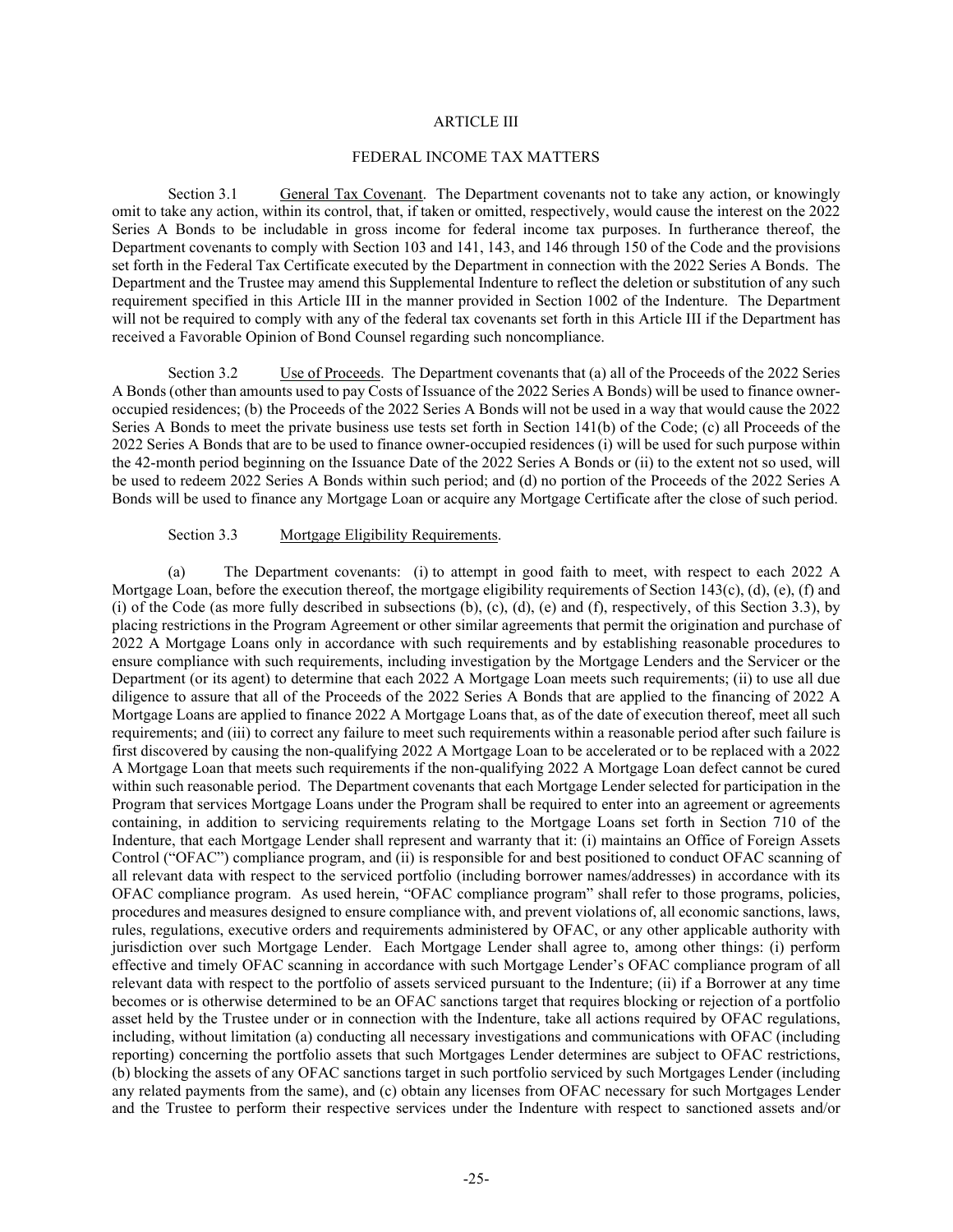borrowers; and (iii) promptly provide notice in writing to the Trustee of any portfolio assets that such Mortgages Lender determines are subject to OFAC restrictions and consult with the Trustee on the action plan to handle those assets.

(b) The Department covenants to require, and the Program Agreement requires, with respect to each 2022 A Mortgage Loan, a certification of the Borrower and other appropriate evidence demonstrating that, in accordance with Section 143(c) of the Code, the residence being financed with the proceeds of such 2022 A Mortgage Loan is a single-family residence located within the State that the Borrower reasonably expects to occupy as his or her principal residence within a reasonable time (e.g., 60 days) after the financing is provided.

(c) The Department covenants to require, and the Program Agreement requires, with respect to each 2022 A Mortgage Loan, a certification of the Borrower and other appropriate evidence demonstrating that, in accordance with Section 143(d) of the Code, the Borrower has not had, within the three-year period ending on the date of execution of the applicable 2022 A Mortgage Loan, a present ownership interest in a principal residence; provided, however, that (i) the Department may purchase 2022 A Mortgage Loans that do not satisfy the foregoing requirement, so long as such purchase does not cause less than 95% of the Net Proceeds of the 2022 Series A Bonds to have been used to finance such non-conforming loans; (ii) financings with respect to targeted area residences will be treated as meeting such requirement; (iii) financings described in the Contract For Deed Exception will be treated as meeting such requirement; and (iv) financings of any residence for any veteran (as defined in Section 101 of Title 38, United States Code), if such veteran has not previously qualified for and received financing pursuant to the exception, will be treated as meeting such requirement.

(d) The Department covenants to require and the Program Agreement requires, with respect to each 2022 A Mortgage Loan, a certification of the Borrower and other appropriate evidence demonstrating that, in accordance with Section 143(e) of the Code, the acquisition cost of the residence being financed with the proceeds of such 2022 A Mortgage Loan does not exceed 90% of the average area purchase price applicable to such residence (110% in the case of a targeted area residence).

(e) The Department covenants to require and the Program Agreement requires, with respect to each 2022 A Mortgage Loan, a certification of the Borrower and other appropriate evidence demonstrating that, in accordance with Section 143(f) of the Code, the Borrower's family income does not exceed: (i) for an individual or a family of two persons, 100% of the applicable median family income (120% in the case of a Borrower acquiring a targeted area residence); or (ii) for a family of three or more persons, 115% of the applicable median family income (140% in the case of a Borrower acquiring a targeted area residence).

(f) The Department covenants to require and the Program Agreement requires, with respect to each 2022 A Mortgage Loan, a certification of the Borrower and other appropriate evidence demonstrating that, in accordance with Section 143(i) of the Code, the 2022 A Mortgage Loan is not made for the purpose of acquiring or replacing an existing mortgage (i.e., that the Borrower does not have an existing mortgage (whether or not paid off) on the residence securing the 2022 A Mortgage Loan at any time prior to the execution of the 2022 A Mortgage Loan), except for a mortgage falling within the Contract for Deed Exception or a mortgage securing a construction period loan, a bridge loan or other similar temporary initial financing having a term of 24 months or less. The Department further covenants not to permit the assumption of any 2022 A Mortgage Loan unless the requirements described in subsection (b), (c), (d) and (e), respectively, of this [Section 3.3](#page-25-1) are met with respect to such assumption. Borrowers described in the Contract for Deed Exception shall be treated as meeting the requirements of this paragraph (f).

(g) The Department covenants to require and the Program Agreement requires, that each 2022 A Mortgage Loan include provisions for acceleration in the event that the Department discovers that any of such mortgage eligibility requirements have not been met with respect to such 2022 A Mortgage Loan.

(h) The following terms used in this [Section 3.3](#page-25-1) shall have the respective meanings set forth in Section 143 of the Code and the Regulations promulgated thereunder: acquisition cost, applicable median family income, average area purchase price, family income, mortgage, present ownership interest, principal residence, residence, single family residence, and targeted area residence.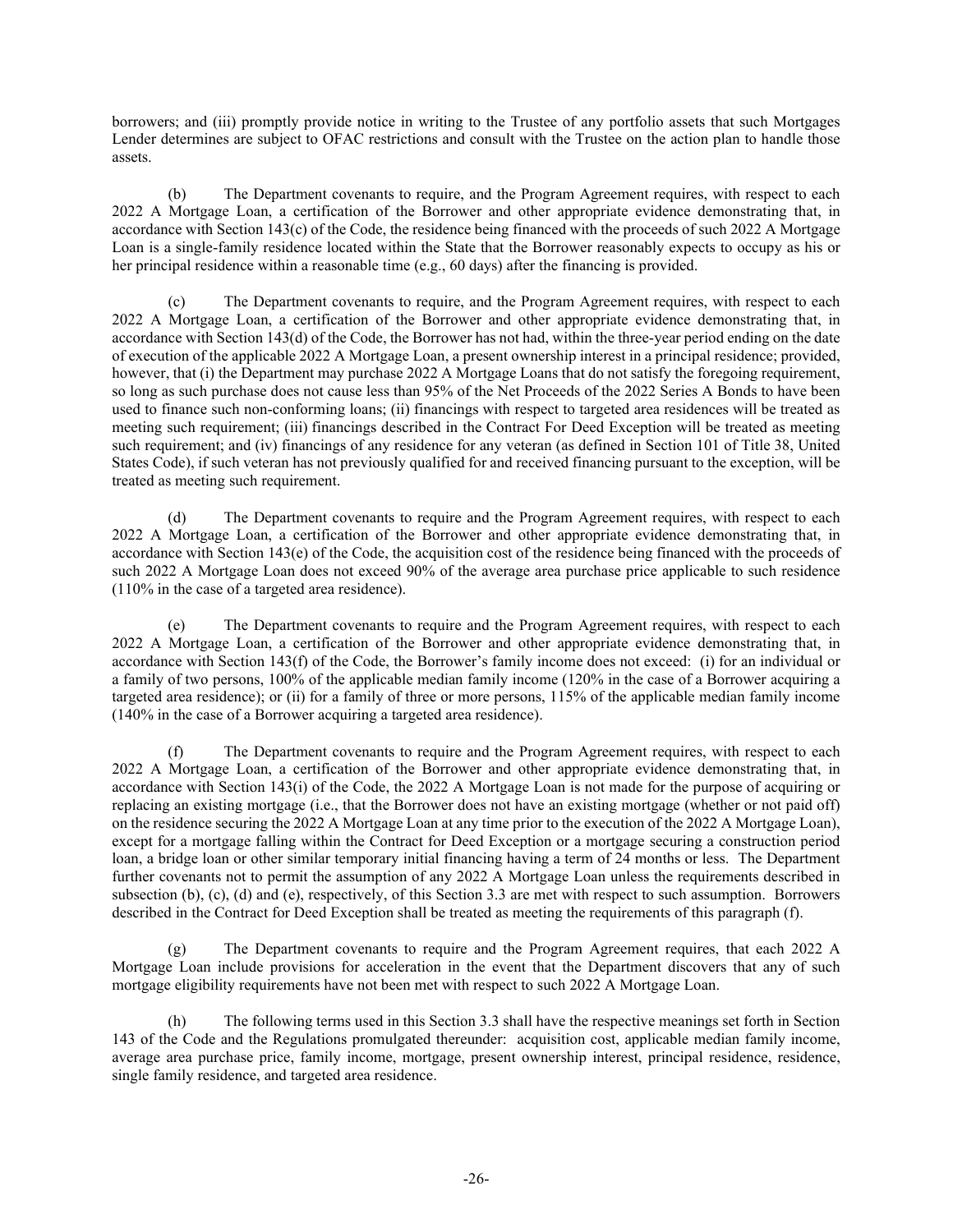Section 3.4 Targeted Area Residences. The Department covenants that an amount equal to at least 20% of the proceeds of the 2022 Series A Bonds that are made available for the purchase of 2022 A Mortgage Loans have been or will be made available for at least one year after the date on which owner-financing was first made available with respect to targeted area residences (within the meaning of Section 143(j) of the Code). The Department will attempt with reasonable diligence to use such proceeds to purchase mortgage loans pertaining to such targeted area residences by conducting an advertising campaign reasonably designed to inform the general public of the availability of such proceeds, and shall take such other and further actions to assure that, to the maximum extent practicable, such proceeds are used for such purpose.

Section 3.5 Mortgage Rate. The Department will take all actions necessary to ensure that the blended Yield on the 2022 A Mortgage Loans properly allocable under Sections 1.148-1 through 1.148-10 of the Regulations to the 2022 Series A Bonds will not exceed the Yield on the 2022 Series A Bonds (all as computed by or on behalf of the Department in accordance with Section 143(g) of the Code and Sections 1.148-1 and 1.148-10 of the Regulations) by more than 1.125%. To the extent that the Yield on the 2022 A Mortgage Loans exceeds the Yield on the 2022 Series A Bonds by more than 1.125%, the Department will make yield reduction payments ("Yield Reduction Payments") to the federal government as set forth in Section 1.148-5(c) of the Regulations and as set forth below.

<span id="page-27-1"></span>Section 3.6 Rebate Requirement. The Department covenants to comply with the requirement that "rebatable arbitrage earnings" on the investment of the Gross Proceeds of the 2022 Series A Bonds, within the meaning of Section 148(f) of the Code, be rebated to the federal government.

(a) Delivery of Documents and Money on Computation Dates. The Department will deliver to the Trustee, within 55 days after each Computation Date for the 2022 Series A Bonds,

a statement, signed by an Authorized Officer of the Department, stating the Rebate Amount for the 2022 Series A Bonds as of such Computation Date and the amount of any Yield Reduction Payment due;

<span id="page-27-0"></span>(ii) (A) if such Computation Date is an Installment Computation Date, an amount which, together with any amount then held in the 2022 A Rebate Account, is equal to at least 90% of the Rebate Amount as of such Installment Computation Date, less any "previous rebate payments" (determined in accordance with Section 1.148-3(f)(1) of the Regulations), made to the United States of America with respect to the 2022 Series A Bonds and Yield Reduction Payments, or (B) if such Computation Date is a Final Computation Date, an amount which, together with any amount then held for the credit of the 2022 A Rebate Account is equal to the Rebate Amount as of such Final Computation Date, less any "previous rebate payments" (determined in accordance with Section 1.148-3(f)(1) of the Regulations), made to the United States of America with respect to the 2022 Series A Bonds and Yield Reduction Payments; and

(iii) an Internal Revenue Service Form 8038-T, Arbitrage Rebate, Yield Reduction and Penalty in Lieu of Arbitrage Rebate ("Form 8038-T") properly signed and completed as of such Computation Date.

(b) Correction of Underpayments. If the Department discovers or is notified that any amount due to the United States of America in an amount described in Section  $3.6(a)(ii)$  above has not been paid as required pursuant to [Section 2.14](#page-21-0) hereof or that any payment paid to the United States of America pursuant hereto has failed to satisfy any requirement of Section 148(f) of the Code or Section 1.148-3 of the Regulations (whether or not such failure shall be due to any default by the Department or the Trustee), the Department will (i) deliver to the Trustee (for deposit to the 2022 A Rebate Account) and cause the Trustee to pay to the United States of America from the 2022 A Rebate Account (A) the Rebate Amount or Yield Reduction Payments that the Department failed to pay, plus any interest specified in Section  $1.148-3(h)(2)$  of the Regulations, if such correction payment is delivered to and received by the Trustee within 175 days after such discovery or notice, or (B) if such correction payment is not delivered to and received by the Trustee within 175 days after such discovery or notice, the amount determined in accordance with clause (A) of this subparagraph plus the 50 percent penalty required by Section  $1.148-3(h)(1)$  of the Regulations, and (ii) deliver to the Trustee and the Department a Form 8038-T completed as of such date. If such Rebate Amount or Yield Reduction Payments, together with any penalty and/or interest due, is not paid to the United States of America in the amount and manner and by the time specified in the Regulations, the Department will take such steps as are necessary to prevent the 2022 Series A Bonds from becoming an "arbitrage bond" within the meaning of Section 148 of the Code. The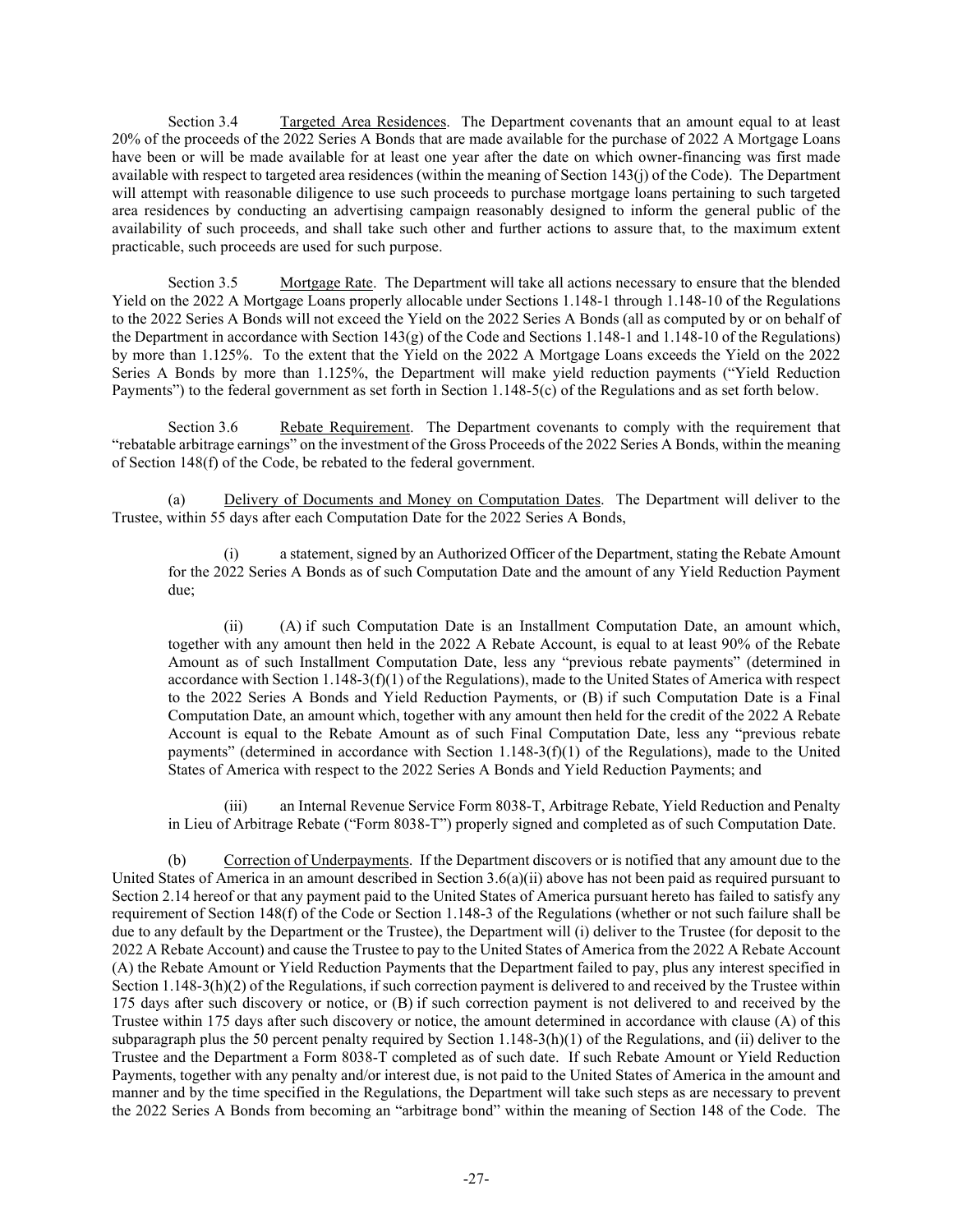Trustee shall not be liable for any penalties incurred with respect to the calculation and payment of the Rebate Amount or Yield Reduction Payments.

(c) Records. The Department will retain all of its accounting records relating to the Funds, Accounts and Subaccounts and all calculations made in preparing the statements described in this [Section 3.6](#page-27-1) for at least three years after the later of (i) the final maturity of the 2022 Series A Bonds or (ii) the first date on which no 2022 Series A Bonds are Outstanding.

(d) Fees and Expenses. The Department agrees to pay all of the fees and expenses of a nationally recognized bond counsel, a certified public accountant and any Arbitrage Analyst or other necessary consultant employed by the Department or the Trustee in connection with computing the Yield Reduction Payments and Rebate Amount.

(e) No Diversion of Rebatable Arbitrage. The Department will not indirectly pay any amount otherwise payable to the federal government pursuant to the foregoing requirements to any person other than the federal government by entering into any investment arrangement with respect to the Gross Proceeds of the 2022 Series A Bonds that is not purchased at fair market value (as defined in Section  $1.148-5(d)(6)(iii)$  of the Regulations) or includes terms that the Department would not have included if the 2022 Series A Bonds were not subject to Section 148(f) of the Code.

#### (f) Rebate Not Required in Certain Circumstances.

(i) Notwithstanding the foregoing, the Department will not be required to perform the obligations set forth in this Section 3.6, except for the obligation to retain accounting records and the payment of expenses as described herein, if (A) the Yield on the Mortgage Loans does not exceed the Yield on the Bonds by more than 1.125% or (B) the Department has not earned any "rebatable arbitrage earnings" and, therefore, is not subject to the rebate obligation set forth in Section 148(f) of the Code. To the extent that the Department will not be required to perform such obligations, the Department will send written notice to the Trustee within 55 days after the applicable Computation Date.

(ii) Notwithstanding anything to the contrary in this Supplemental Indenture requiring a payment to be made based on the Rebate Analyst's calculations showing a rebate being due, no payment will be made by the Trustee to the United States of America if the Department furnishes to the Trustee a Favorable Opinion of Bond Counsel.

<span id="page-28-0"></span>Section 3.7 No-Arbitrage Covenant. The Department covenants that it will make such use of the Gross Proceeds of the 2022 Series A Bonds and related Revenues, regulate investments of proceeds of the 2022 Series A Bonds and related Revenues, and take such other and further action as may be required so that the 2022 Series A Bonds will not be "arbitrage bonds" within the meaning of Section 148(a) of the Code. The Department hereby expressly reserves the right to direct the Trustee or any Depository to make specific investments to ensure compliance with this [Section 3.7](#page-28-0) an[d Section 3.8](#page-28-1) hereof.

<span id="page-28-1"></span>Section 3.8 Limitations on Investment of Reserve Amounts. The Department covenants that at no time will the aggregate amount of money held in any reasonably required reserve for the 2022 Series A Bonds that is invested in Nonpurpose Investments and at a yield higher than the yield on such 2022 Series A Bonds, exceed the least of (i) 10% of the Sale Proceeds of the 2022 Series A Bonds; (ii) the maximum annual principal and interest requirements on the issue, or (iii) 125 percent of the average annual principal and interest requirements on the issue.

Section 3.9 Limitations on Costs of Issuance. The Department covenants that the Costs of Issuance financed with the Proceeds of the 2022 Series A Bonds will not exceed two percent of the Sale Proceeds of the 2022 Series A Bonds.

Section 3.10 No Federal Guaranty. The Department covenants not to take any action, or knowingly omit to take any action within its control, that, if taken or omitted, respectively, would cause any of the 2022 Series A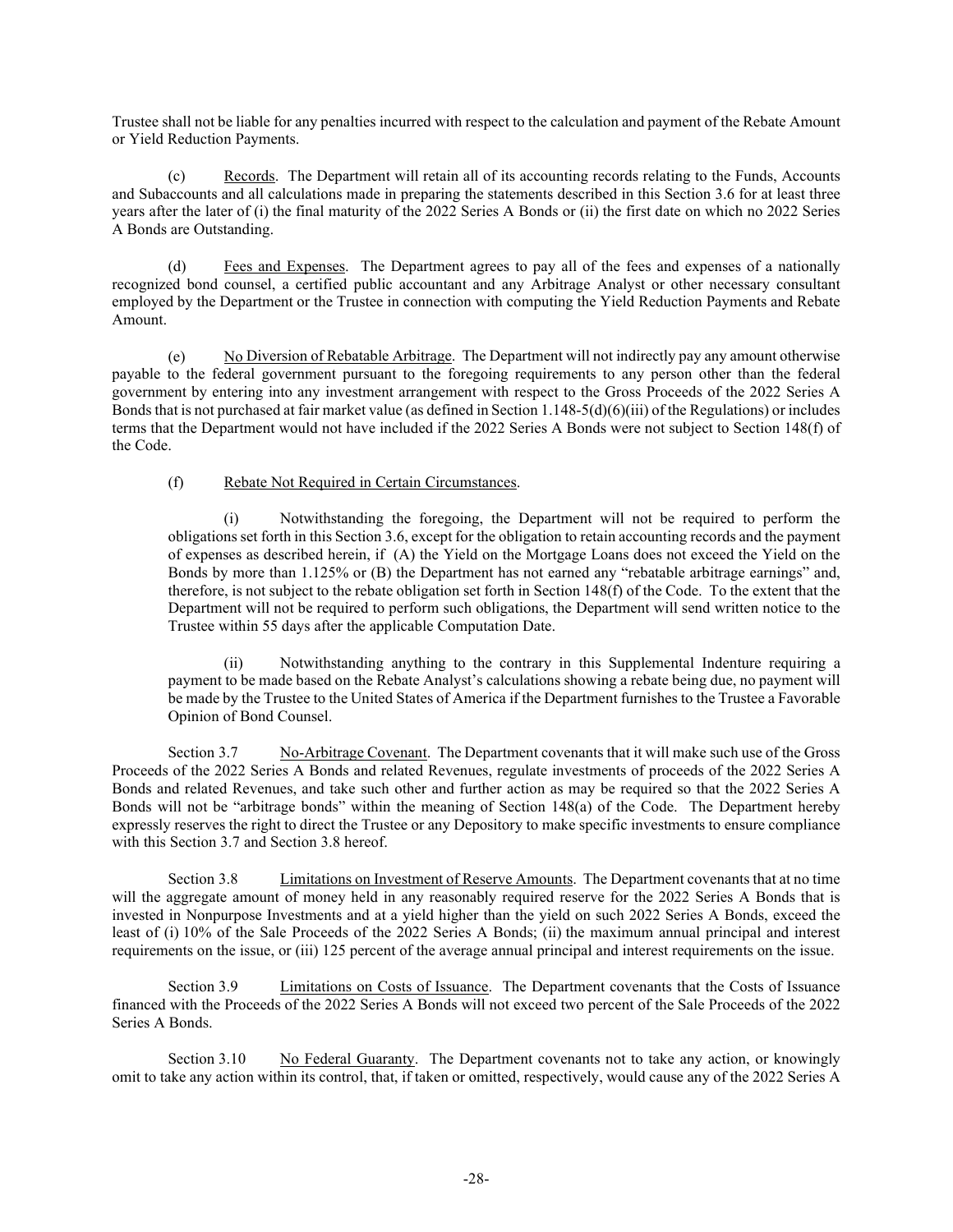Bonds to be "federally guaranteed" within the meaning of Section 149(b) of the Code, except as permitted by Section 149(b) of the Code.

Section 3.11 Information Reporting. The Department covenants to file or cause to be filed with the Secretary of the Treasury, not later than the 15th day of the second calendar month after the close of the calendar quarter in which the 2022 Series A Bonds are issued, an information statement concerning the 2022 Series A Bonds, all under and in accordance with Section 149(e) of the Code, and that it will file or cause to be filed such additional information reports as may be required by Section 149(e) of the Code.

Section 3.12 Changes in Use of Mortgaged Property. The Department acknowledges that the provisions of Section 150(b) of the Code (relating to changes in use of property financed with the proceeds of private activity bonds) apply to the 2022 A Mortgage Loans (including Mortgage Loans represented by Mortgage Certificates), and covenants to advise each Borrower with respect to a Mortgage Loan of such provisions.

Section 3.13 Use of Repayments to Redeem 2022 Series A Bonds. So long as any of the 2022 Series A Bonds are Outstanding, the Department covenants that each Mortgage Loan Principal Payment with respect to a 2022 A Mortgage Loan received on or after the ten year anniversary of the Issuance Date will be used to redeem 2022 Series A Bonds not later than the close of the first semiannual period beginning after the date such Mortgage Loan Principal Payment is received, unless the Department has received a Favorable Opinion of Bond Counsel and the Department has fulfilled the other requirements of [Section 2.6](#page-14-0) with respect to the use of such payments to redeem other Bonds.

Section 3.14 Recapture. The Department covenants to comply with the provisions of Section 143(m) of the Code (regarding the recapture of a portion of the federal subsidy from the use of qualified mortgage bonds) with respect to each 2022 A Mortgage Loan.

Section 3.15 Bonds are not Hedge Bonds. The Department covenants that not more than 50% of the Sale Proceeds of the 2022 Series A Bonds will be invested in Nonpurpose Investments having a substantially guaranteed yield for four years or more within the meaning of Section 149(g)(3)(A)(ii) of the Code, and the Department reasonably expects that at least 85% of the spendable proceeds of the 2022 Series A Bonds will be used to carry out the governmental purposes of the 2022 Series A Bonds within the three-year period beginning on the Issuance Date.

Section 3.16 Sale of 2022 A Mortgage Certificates. Notwithstanding any other provision of the Indenture, the Department may sell the 2022 A Mortgage Certificates in whole or in part only upon delivery by the Department of (i) a Counsel's Opinion that such sale will not cause all or any portion of the 2022 A Mortgage Certificates, or the 2022 Series A Bonds to be classified as a "taxable mortgage pool" within the meaning of Section 7701(i) of the Code; and (ii) written confirmation from each Rating Agency that such sale will not adversely affect the then current ratings on the Bonds (determined without regard to any bond insurance or similar credit enhancement).

Section 3.17 Record Retention. The Department will retain all pertinent and material records relating to the use and expenditure of the proceeds of the 2022 Series A Bonds until three years after the last 2022 Series A Bonds is redeemed or paid at maturity, or such other period as authorized by subsequent guidance issued by the Department of Treasury, if applicable. All records will be kept in a manner that ensures their complete access throughout the retention period. For this purpose, it is acceptable that such records are kept either as hardcopy books and records or in an electronic storage and retrieval system, provided that such electronic system includes reasonable controls and quality assurance programs that assure the ability of the Department to retrieve and reproduce such books and records in the event of an examination of the 2022 Series A Bonds by the Internal Revenue Service.

Section 3.18 Continuing Obligation. Notwithstanding any other provision of this Supplemental Indenture, the Department's obligations under the covenants and provisions of this [Article III](#page-25-0) will survive the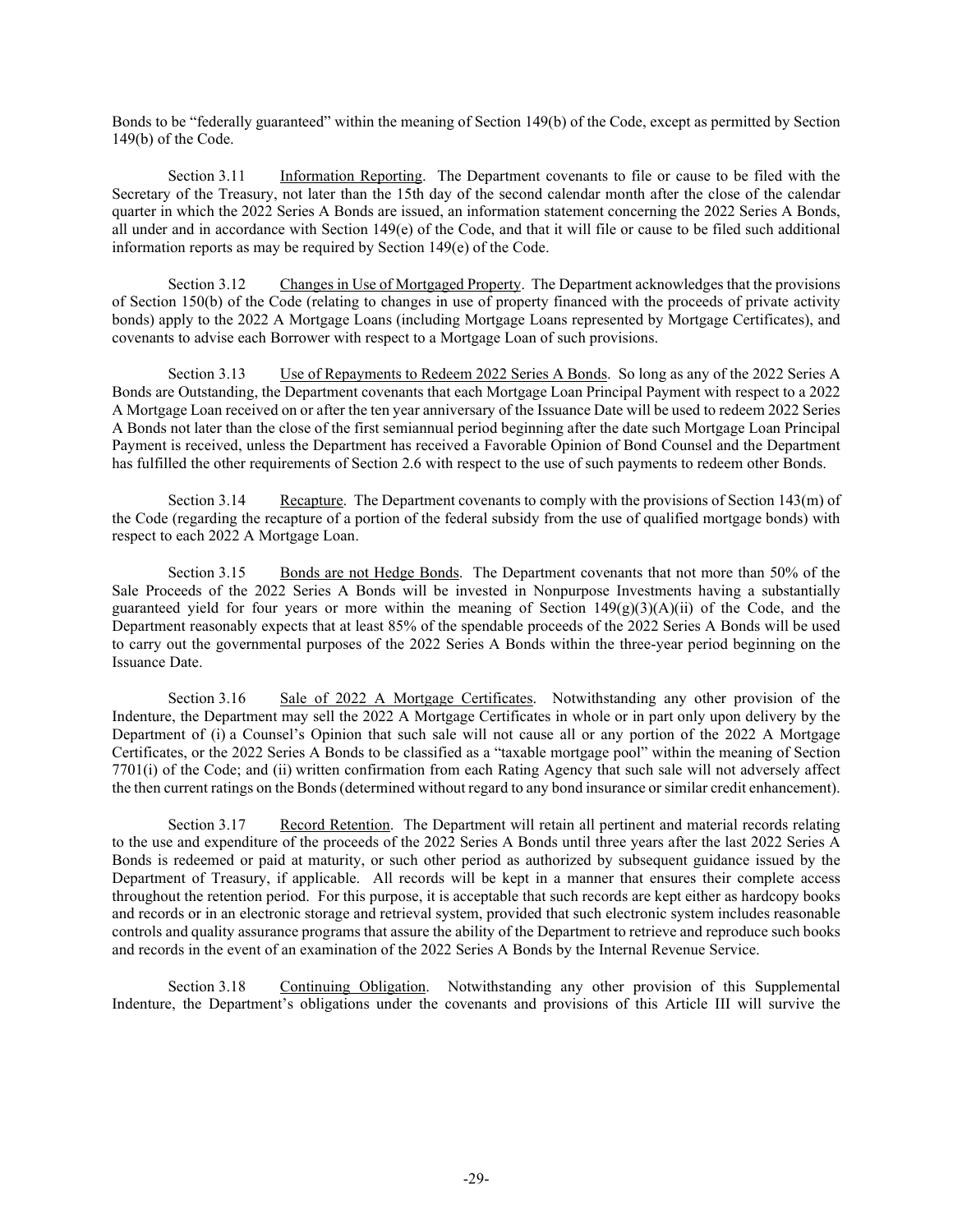defeasance and discharge of the 2022 Series A Bonds for as long as such matters are relevant to the excludability of interest on the 2022 Series A Bonds from gross income for federal income tax purposes.

[End of Article III]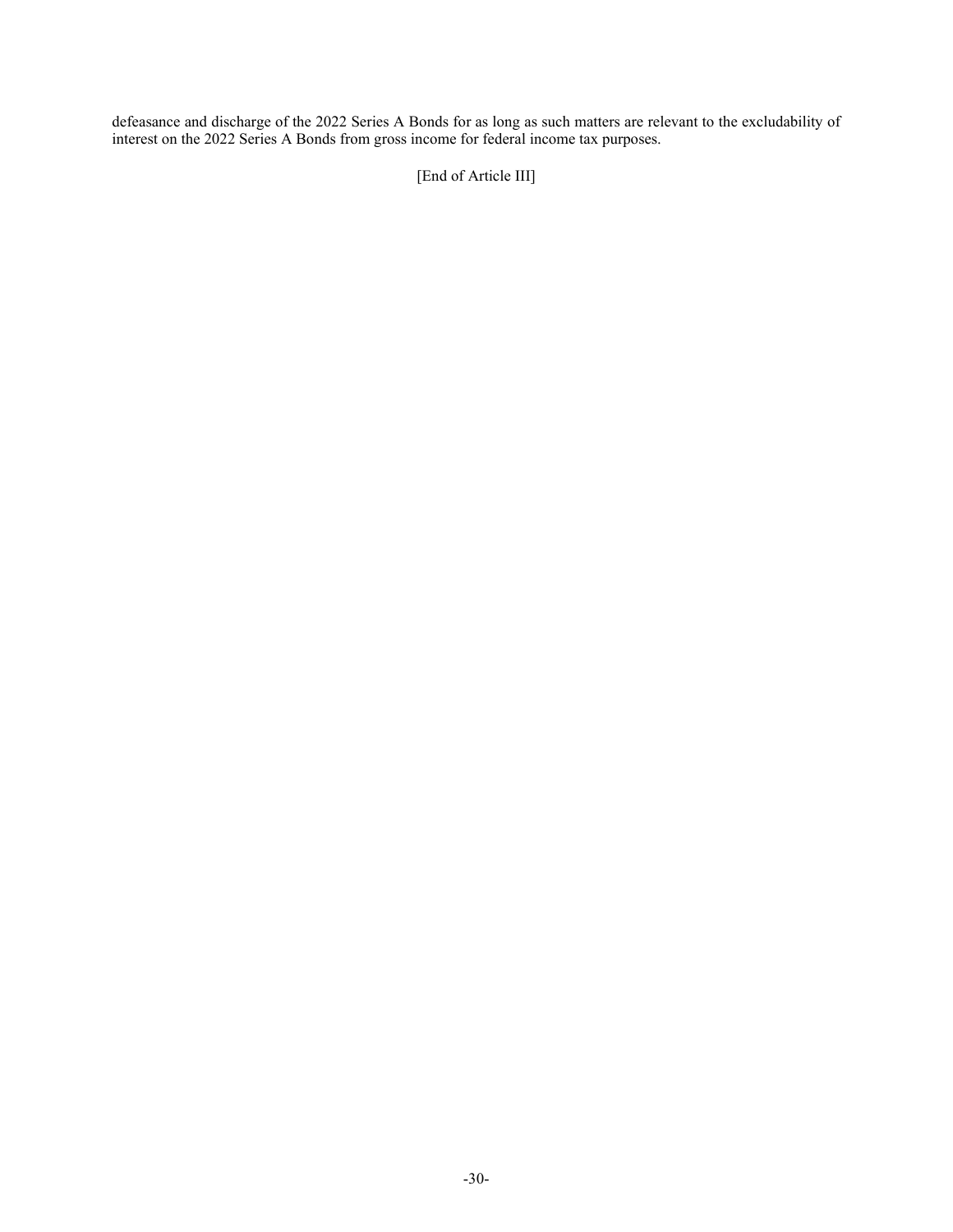#### ARTICLE IV

#### **MISCELLANEOUS**

Section 4.1 Sale of 2022 Series A Bonds. The 2022 Series A Bonds authorized to be issued herein in the aggregate principal amount of \$[\_\_\_\_\_\_\_\_] shall be sold to the Underwriters at an aggregate purchase price of \$[\_\_\_\_\_\_\_\_] (representing the par amount of the 2022 Series A Bonds plus a net premium in the amount of \$[\_\_\_\_\_\_\_\_]), on the terms and conditions set forth in the Purchase Agreement, and upon the basis of the representations therein set forth.

Section 4.2 Certain Duties of the Department. The Department covenants that, in addition to such other duties as may be required under the Indenture and this Supplemental Indenture the Department will not voluntarily take any action or fail to take any action that will impair the ability of the Department to satisfy the Asset Test set forth in the Indenture during any period in which the 2022 Series A Bonds remain Outstanding.

Section 4.3 No Recourse on 2022 Series A Bonds. No recourse shall be had for payment of the principal or Redemption Price of or interest on the 2022 Series A Bonds or for any claim based thereon or on this Supplemental Indenture against any Board member, officer or employee of the Department or the Trustee or any person executing or authenticating the 2022 Series A Bonds, and neither the Board members, officers or employees of the Department or the Trustee nor any person executing or authenticating the 2022 Series A Bonds shall be liable personally on the 2022 Series A Bonds by reason of the issuance thereof.

Section 4.4 Continuing Disclosure Relating to Other Obligated Persons. The Board hereby determines that an Other Obligated Person would be an "obligated person" (as defined in Rule 15c2-12 (the "Rule")), for whom financial information and operating data would be presented in any final official statement relating to the 2022 Series A Bonds had such Person been known at the time of the offering thereof. Based upon the objective criteria specified in the definition of Other Obligated Person, the Board concludes that no Borrower eligible to participate in the Program would be an Other Obligated Person.

Section 4.5 Agreement Regarding Assumption of Certain Home Loans. The Board agrees not to permit the assumption of any Mortgage Loan that would cause any Person to become an Other Obligated Person.

Section 4.6 Execution in Several Counterparts. This Supplemental Indenture may be simultaneously executed in several counterparts, all of which shall constitute one and the same instrument and each of which shall be, and shall be deemed to be, an original.

Section 4.7 Protection of Trust Estate.

<span id="page-31-0"></span>(a) At the request of the Trustee, the Department will from time to time execute and deliver all such supplements and amendments hereto and all such financing statements, continuation statements, instruments of further assurance and other instruments, and will take such other action as may be necessary or advisable to:

(i) grant more effectively all or any portion of the Trust Estate;

(ii) maintain or preserve the lien of the Indenture and this Supplemental Indenture or carry out more effectively the purposes hereof;

(iii) perfect, publish notice of or protect the validity of any grant made or to be made by the Indenture or this Supplemental Indenture;

(iv) enforce any of the documents executed in connection with this Supplemental Indenture;

(v) preserve and defend title to the Trust Estate and the rights of Trustee and of owners of the 2022 Series A Bonds in the other property held as part of the Trust Estate against the claims of all Persons and parties; or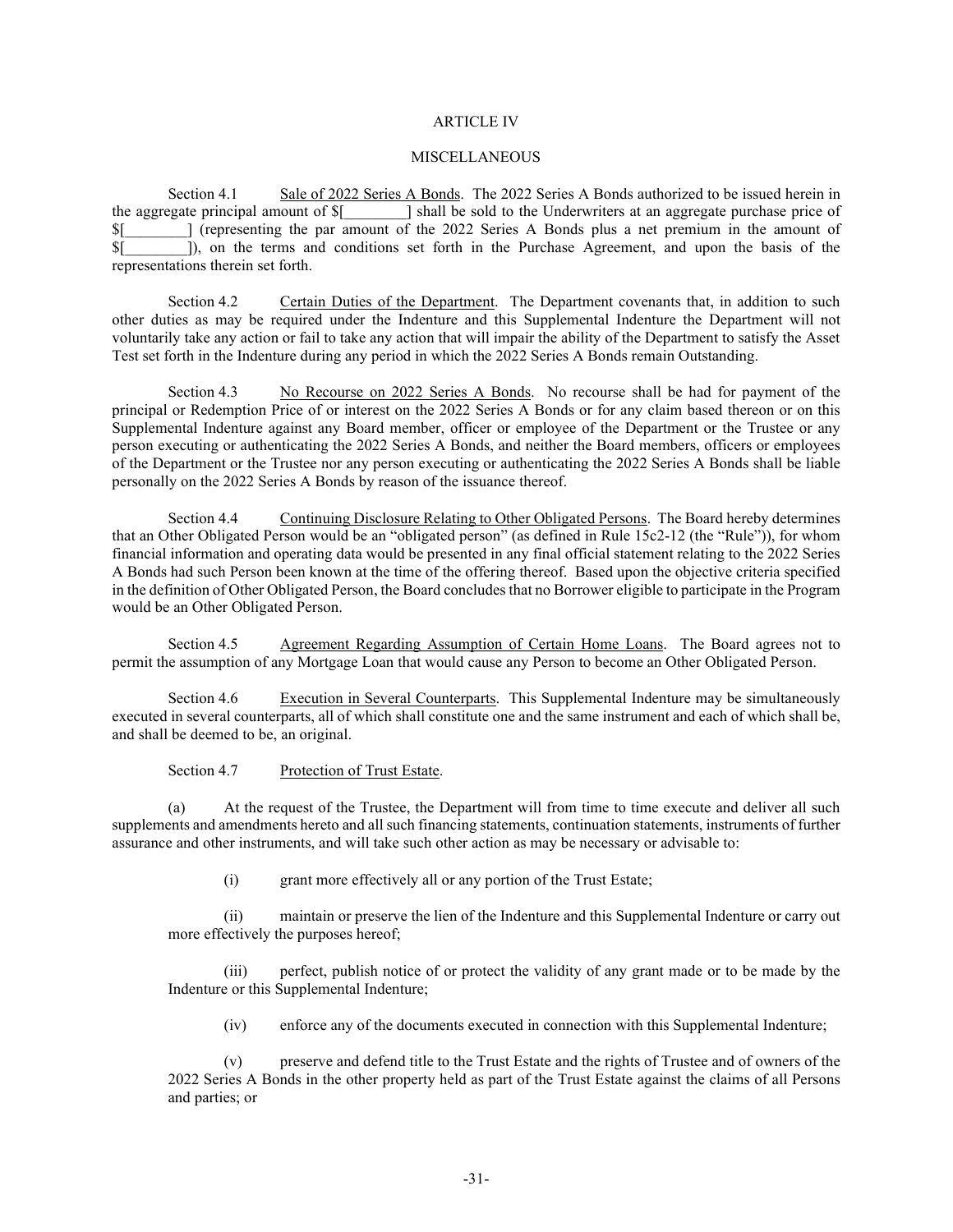(vi) pay all taxes or assessments levied or assessed upon the Trust Estate when due.

<span id="page-32-0"></span>(b) The Department hereby designates the Trustee as its agent and attorney-in-fact to execute any financing statement, continuation statement or other instrument required pursuant to this [Section 4.7;](#page-31-0) provided, however, that such designation shall not be deemed to create a duty on the Trustee to monitor the compliance of the Department with the foregoing covenants and provided further, that the duty of the Trustee to execute any instrument required pursuant to this [Section 4.7](#page-31-0) shall arise only if the Trustee has actual knowledge by notice in writing of any failure of the Department to comply with the provisions of this [Section 4.7.](#page-31-0) Such power-of-attorney is coupled with an interest and is irrevocable, and the Department hereby ratifies and confirms all that the Trustee may do by virtue thereof. The Department shall be responsible for all reasonable costs incurred by the Trustee in the preparation and filing of all such continuation statements hereunder. Notwithstanding anything to the contrary contained herein or in the Indenture, the Trustee shall not be responsible for any initial filings of any financing statements or the information contained therein (including the exhibits thereto), the perfection of any such security interest, the accuracy or sufficiency of any description of collateral in such initial filings or the filing of any modifications or amendments to the initial filings required by any amendments to Chapter 9 of the Texas Business and Commerce Code. Unless the Trustee shall have been notified in writing by the Department that any such initial filing or description of collateral was or has become defective, the Trustee shall be fully protected in relying on such initial filing and the information contained therein when filing any continuation statements or modifications thereto pursuant to this [Section 4.7\(b\)](#page-32-0) or Section 1205 of the Indenture and when filing any continuation statements in the same filing offices as the initial filings were made.

Section 4.8 Notices to Department, Trustee and Paying Agent. All notices, demands and requests to be given to or made hereunder to the Department, the Trustee or the Paying Agent shall be given or made in writing and shall be deemed to be properly given or made if sent by United States certified or registered mail, return receipt requested, postage prepaid, addressed as follows:

(a) As to the Department:

Texas Department of Housing and Community Affairs 221 East 11th Street Austin, Texas 78701-2410 Attention: Executive Director

(b) As to the Trustee and Paying Agent:

The Bank of New York Mellon Trust Company, N.A. 4655 Salisbury Road, Suite 300 Jacksonville, Florida 32256 Attention: Richard Dillard

Section 4.9 [Reserved].

Section 4.10 Compliance with Texas Government Code. The Trustee hereby verifies that it and its parent company, wholly- or majority-owned subsidiaries, and other affiliates, if any, do not boycott Israel and will not boycott Israel during the term of this Supplemental Indenture, the 2022 A Supplement to Depository Agreement dated as of [June] 1, 2022, among the Department, the Trustee and the Depository (the "Supplement to Depository Agreement") and the Continuing Disclosure Agreement dated as of [June] 1, 2022, between the Department and the Trustee (the "Disclosure Agreement", and together with the Supplemental Indenture, the Supplement to Depository Agreement and the Disclosure Agreement, the "Representation Documents"), and such representation is hereby incorporated by reference into each of the Representation Documents. The foregoing verification is made solely to comply with Section 2271.002, Texas Government Code, and to the extent such Section does not contravene applicable Federal law. As used in the foregoing verification, "boycott Israel" means refusing to deal with, terminating business activities with, or otherwise taking any action that is intended to penalize, inflict economic harm on, or limit commercial relations specifically with Israel, or with a person or entity doing business in Israel or in an Israelicontrolled territory, but does not include an action made for ordinary business purposes.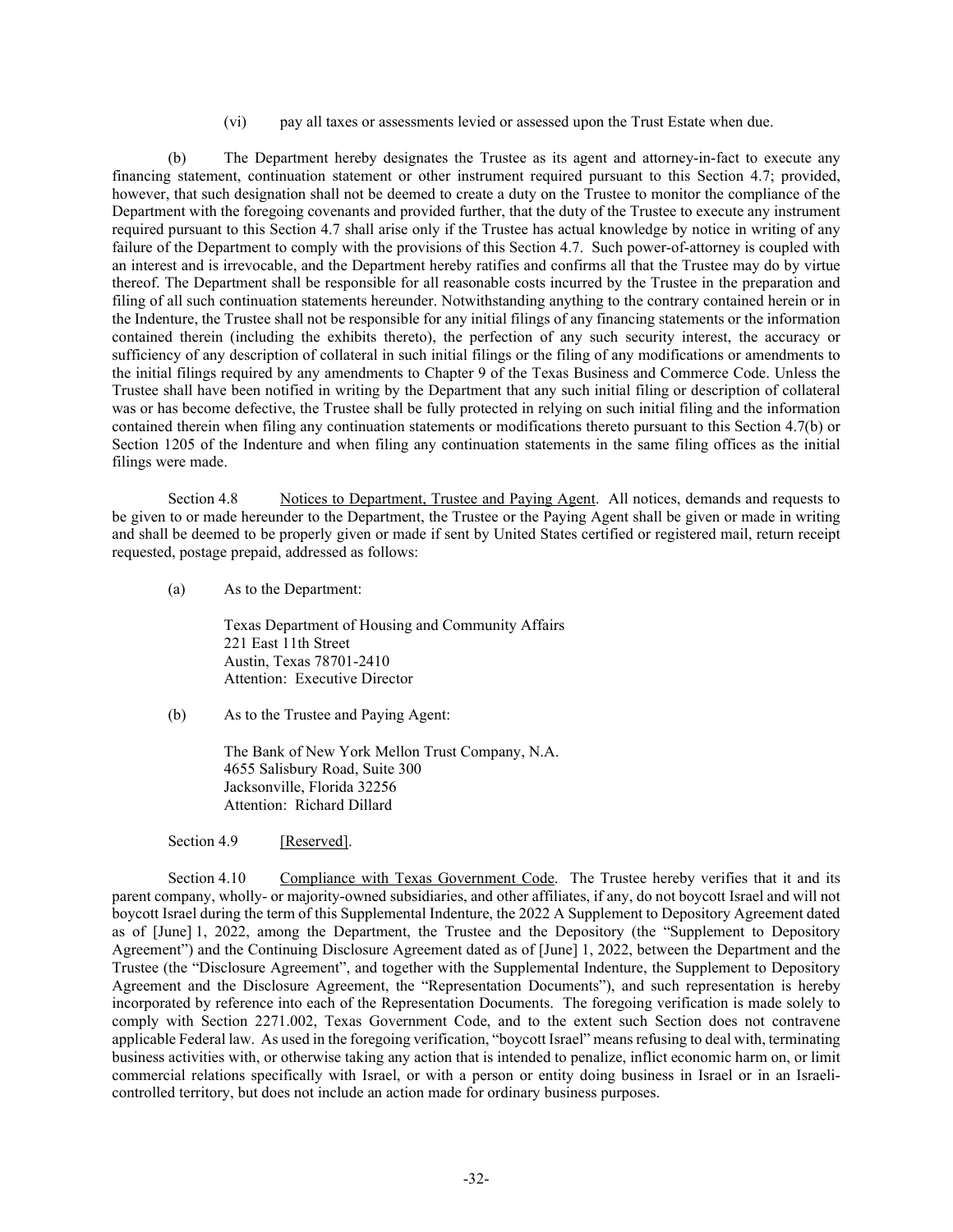The Trustee represents that neither it nor any of its parent company, wholly- or majority-owned subsidiaries, and other affiliates is a company identified on a list prepared and maintained by the Texas Comptroller of Public Accounts under Section 2252.153 or Section 2270.0201, Texas Government Code, and posted on any of the following pages of such officer's internet website:

https://comptroller.texas.gov/purchasing/docs/sudan-list.pdf, https://comptroller.texas.gov/purchasing/docs/iran-list.pdf, https://comptroller.texas.gov/purchasing/docs/fto-list.pdf.

The foregoing representation is made solely to comply with Section 2252.152, Texas Government Code, and to the extent such Section does not contravene applicable Federal law and excludes the Trustee and each of its parent company, wholly- or majority-owned subsidiaries, and other affiliates, if any, that the United States government has affirmatively declared to be excluded from its federal sanctions regime relating to Sudan or Iran or any federal sanctions regime relating to a foreign terrorist organization.

To the extent any of the Representation Documents constitutes a contract for goods or services for which a written verification is required under Section 2274.002, Texas Government Code (as added by Senate Bill 13, 87th Texas Legislature, Regular Session) as amended, the Trustee hereby verifies that it and its parent company, whollyor majority- owned subsidiaries, and other affiliates, if any, do not boycott energy companies and, will not boycott energy companies during the term of such Representation Document. The foregoing verification is made solely to comply with Section 2274.002, Texas Government Code, as amended, to the extent Section 2274.002, Texas Government Code does not contravene applicable Texas or Federal law. As used in the foregoing verification, "boycott energy companies" shall have the meaning assigned to the term "boycott energy company" in Section 809.001, Texas Government Code.

To the extent any of the Representation Documents constitutes a contract for the purchase of goods or services for which a written verification is required under Section 2274.002, Texas Government Code (as added by Senate Bill 19, 87th Texas Legislature, Regular Session, "SB 19"), as amended, the Trustee hereby verifies that it and its parent company, wholly- or majority- owned subsidiaries, and other affiliates, if any,

(1) do not have a practice, policy, guidance or directive that discriminates against a firearm entity or firearm trade association; and

(2) will not discriminate during the term of the applicable Representation Document against a firearm entity or firearm trade association.

The foregoing verification is made solely to comply with Section 2274.002, Texas Government Code, as amended, to the extent Section 2274.002, Texas Government Code does not contravene applicable Texas or Federal law. As used in the foregoing verification, "discriminate against a firearm entity or firearm trade association" shall have the meaning assigned to such term in Section 2274.001(3), Texas Government Code (as added by SB 19).

As used in this Section 4.10, the Trustee understands "affiliate" to mean an entity that controls, is controlled by, or is under common control with the Trustee and exists to make a profit.

Section 4.11 Instructions via Electronic Means. The Trustee shall have the right to accept and act upon instructions, including funds transfer instructions ("Instructions"), given pursuant to the Indenture and delivered using Electronic Means; provided, however, that the Department shall provide to the Trustee an incumbency certificate listing Authorized Representatives of the Department with the authority to provide such Instructions and containing specimen signatures of such Authorized Representative of the Department, which incumbency certificate shall be amended by the Department whenever a person is to be added or deleted from the listing. "Electronic Means" as used herein shall mean the following communications methods: e-mail, facsimile transmission, secure electronic transmission containing applicable authorization codes, passwords and/or authentication keys issued by the Trustee, or another method or system specified by the Trustee as available for use in connection with its services hereunder. If the Department elects to give the Trustee Instructions using Electronic Means and the Trustee in its discretion elects to act upon such Instructions, the Trustee's understanding of such Instructions shall be deemed controlling. The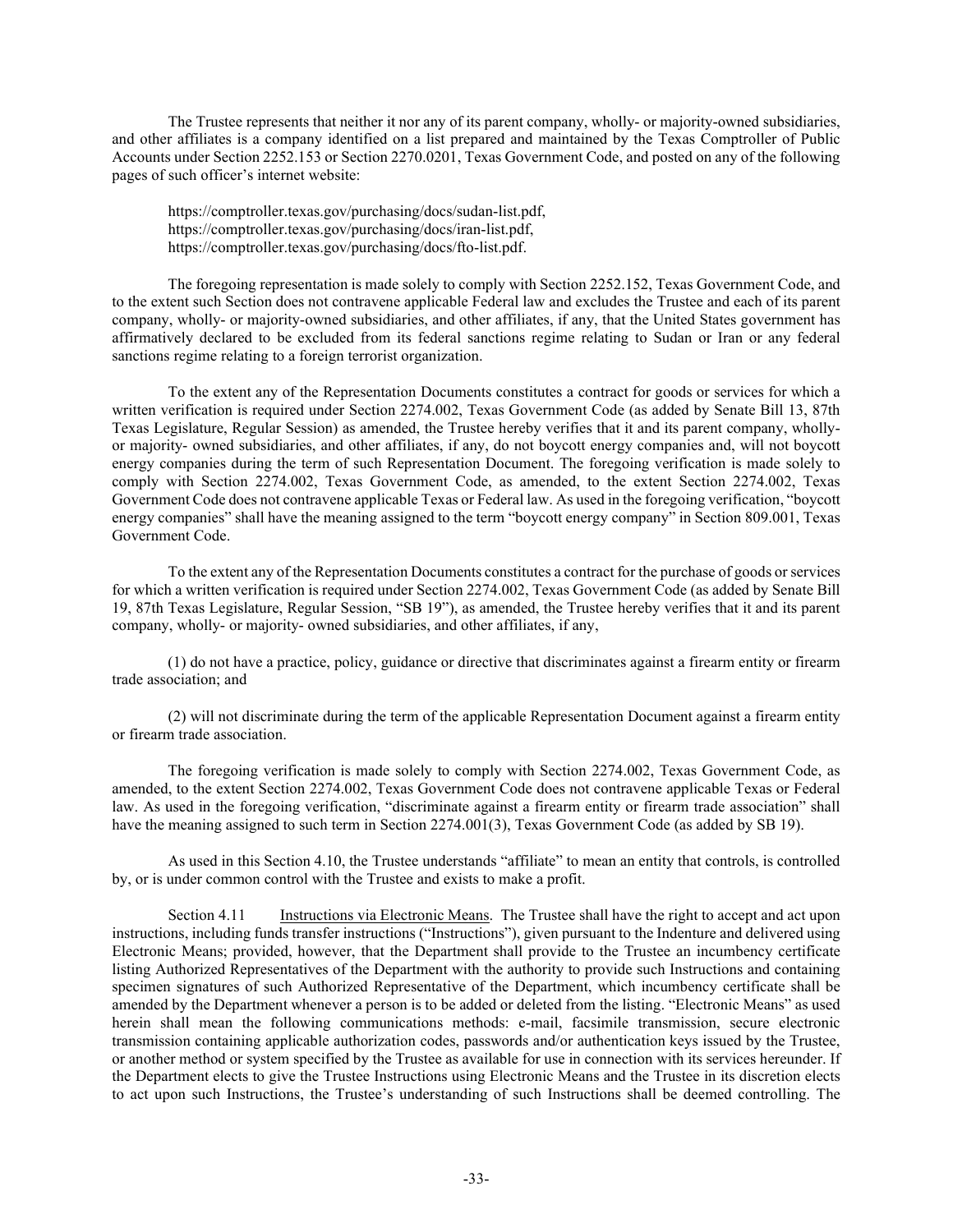Department understands and agrees that the Trustee cannot determine the identity of the actual sender of such Instructions and that the Trustee shall conclusively presume that directions that purport to have been sent by or on behalf of an Authorized Representative listed on the incumbency certificate provided to the Trustee have been sent by or on behalf of such Authorized Representative. The Department shall be responsible for ensuring that only Authorized Representatives of the Department transmit or authorize the transmission of such Instructions to the Trustee and that the Department and all Authorized Representatives of the Department are solely responsible to safeguard the use and confidentiality of applicable user and authorization codes, passwords and/or authentication keys upon receipt by the Department. The Trustee shall not be liable for any losses, costs or expenses arising directly or indirectly from the Trustee's reliance upon and compliance with such Instructions notwithstanding such directions conflict or are inconsistent with a subsequent written instruction. The Department agrees: (i) to assume all risks arising out of the use of Electronic Means to submit Instructions to the Trustee, including without limitation the risk of the Trustee acting on unauthorized Instructions, and the risk of interception or misuse by third parties; (ii) that it is fully informed of the protections and risks associated with the various methods of transmitting Instructions to the Trustee and that there may be more secure methods of transmitting Instructions than the method(s) selected by Department; (iii) that the security procedures (if any) to be followed in connection with its transmission of Instructions provide to it a commercially reasonable degree of protection in light of its particular needs and circumstances; and (iv) to notify the Trustee immediately upon learning of any compromise or unauthorized use of the security procedures.

Section 4.12 Letter of Instruction; Written Instructions. The Trustee may conclusively rely on any Letter of Instruction or written instructions delivered to the Trustee and shall not be responsible for any loss or liability resulting from the investment of funds or otherwise, but only so long as the Trustee follows such Letter of Instruction or written instructions in all material respects.

Section 4.13 Responsibilities of the Trustee. Notwithstanding anything to the contrary in the Indenture: (a) subject to the provisions of subsection 2 of Section 902 of the Indenture, the Trustee shall not be liable in connection with the performance of its duties hereunder except for its own negligence or willful misconduct; and (b) the Trustee may act through agents or attorneys and shall not be responsible for the misconduct or negligence of such agents or attorneys appointed with due care. Subject to the provisions of Section 902 of the Indenture, the Department further agrees, to the extent permitted by law, to indemnify and save the Trustee harmless against any liabilities which it may incur in the exercise and performance of its powers and duties hereunder and which are not due to the Trustee's negligence or willful misconduct. If the Trustee renders any service hereunder not provided for in the Indenture or this Supplemental Indenture or related financing documents or institutes interpleader proceedings relative hereto, the Trustee shall be compensated reasonably by the Department for such extraordinary services and reimbursed for any and all claims, liabilities, losses, damages, fines, penalties, and expenses, including out of pocket and incidental expenses and legal fees and expenses occasioned thereby. The Trustee shall have no responsibility with respect to any information, statement or recital in any official statement, offering memorandum or any other disclosure material prepared or distributed with respect to the Bonds, except for any information provided by the Trustee, and shall have no responsibility for compliance with any state or federal securities laws in connection with the Bonds. The permissive right of the Trustee to do things enumerated in the Indenture shall not be construed as a duty.

[End of Article IV]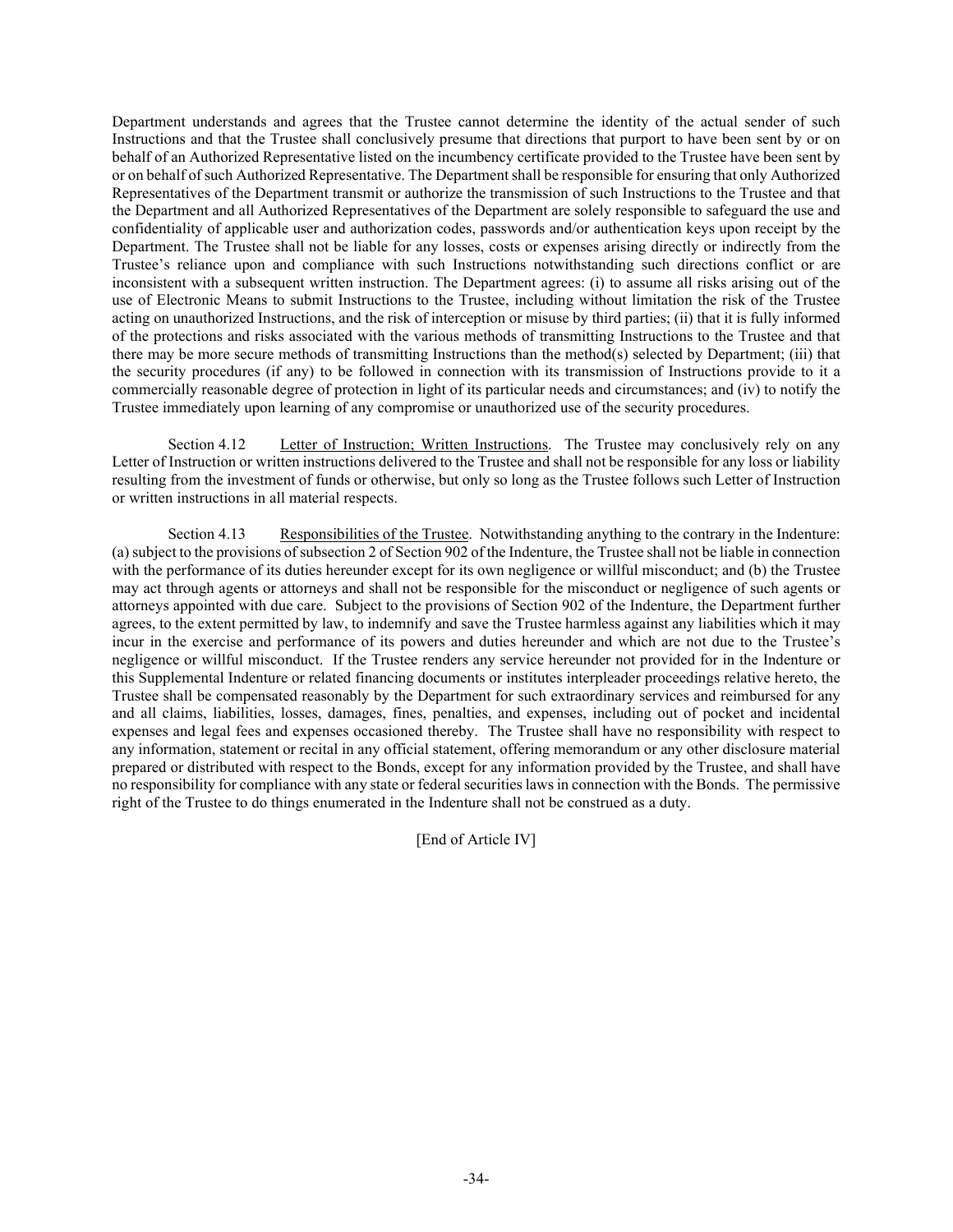IN WITNESS WHEREOF, the Department and the Trustee have caused this Supplemental Indenture to be signed on their behalf by their duly authorized representatives, all as of the date first hereinabove written.

> TEXAS DEPARTMENT OF HOUSING AND COMMUNITY AFFAIRS

By:

Manager of Single Family Finance

*Department Signature Page to Seventy-Second Supplemental Indenture*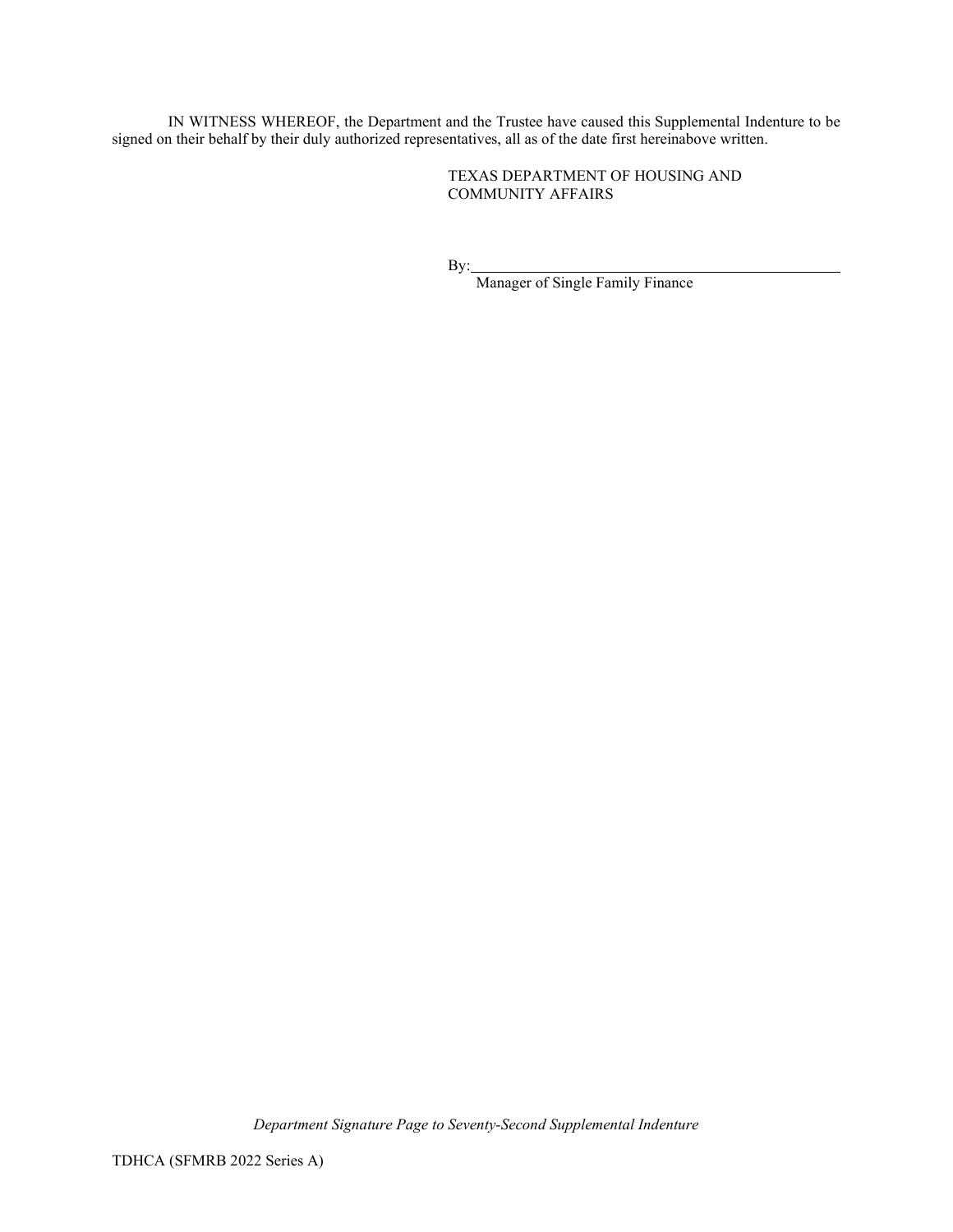# THE BANK OF NEW YORK MELLON TRUST COMPANY, N.A., as Trustee

By:

Authorized Officer

*Trustee Signature Page to Seventy-Second Supplemental Indenture*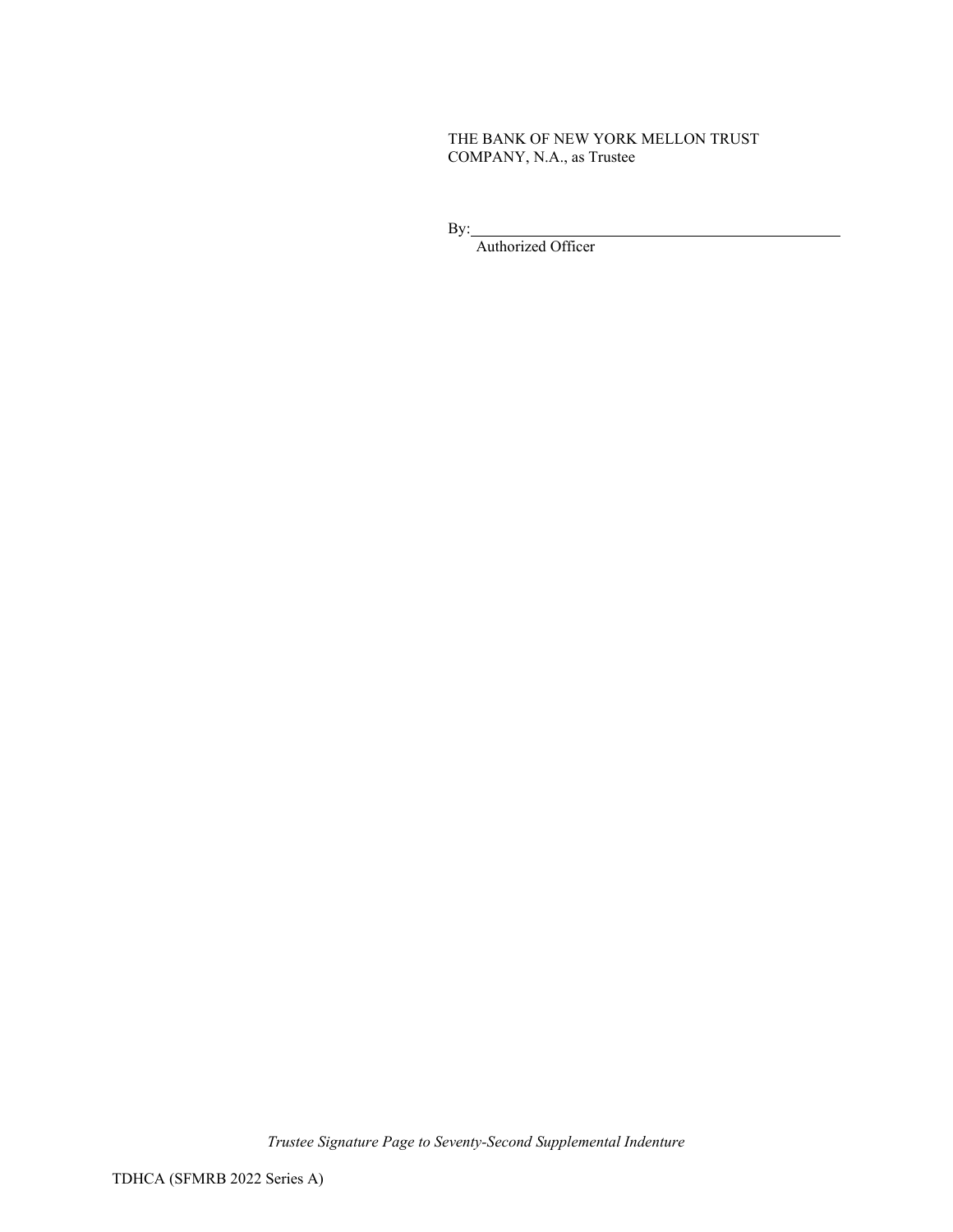#### EXHIBIT A

#### FORM OF BOND

#### UNITED STATES OF AMERICA

#### STATE OF TEXAS

#### TEXAS DEPARTMENT OF HOUSING AND COMMUNITY AFFAIRS SINGLE FAMILY MORTGAGE REVENUE BOND 2022 SERIES A (SOCIAL BONDS)

### **THE ORIGINAL PRINCIPAL AMOUNT OF THIS BOND IS SUBJECT TO REDUCTION UPON PAYMENT OF AMOUNTS CAUSING A PARTIAL REDEMPTION OF THIS BOND AS PROVIDED HEREIN; THE OUTSTANDING PRINCIPAL AMOUNT OF THIS BOND WILL BE AS SHOWN ON THE REGISTRY BOOKS KEPT BY THE WITHIN-NAMED TRUSTEE**

#### **[THE STATED PRINCIPAL AMOUNT OF THIS BOND WHILE REGISTERED IN THE NAME OF THE DEPOSITORY TRUST COMPANY, NEW YORK, NEW YORK, OR ITS NOMINEE MAY BE REDUCED BY THE AMOUNT OF REDEMPTIONS OF ANY BONDS OR PORTIONS THEREOF][1](#page-37-0)**

| <b>Interest Rate</b><br>$\frac{0}{0}$ | Dated Date: | <b>CUSIP:</b> | Maturity Date: |
|---------------------------------------|-------------|---------------|----------------|
| Registered Owner:                     |             |               |                |

Principal Amount: DOLLARS

The TEXAS DEPARTMENT OF HOUSING AND COMMUNITY AFFAIRS (herein called the "Department"), a public and official agency of the State of Texas, organized and existing under and by virtue of the laws of the State of Texas, acknowledges itself indebted to, and FOR VALUE RECEIVED, hereby promises to pay to the registered owner named above or registered assigns, but solely from the sources and in the manner hereinafter provided, on the maturity date specified above, unless redeemed prior thereto as hereinafter provided, the principal amount set forth above in any coin or currency of the United States of America which at the time of payment is legal tender for the payment of public and private debts, and to pay interest on such principal amount in like coin or currency from the Dated Date (as defined below) of this Bond or from the most recent date to which interest on this Bond (or any Bond in exchange for, or in lieu of, which this Bond was issued), has been paid at the interest rate per annum set forth above, calculated on the basis of a 360-day year composed of twelve 30-day months, payable [September 1, 2022], and on each March 1 and September 1 thereafter, and on any other date on which this Bond is subject to redemption (each, an "Interest Payment Date") to the date of maturity or earlier redemption, until the Department's obligation with respect to the payment of such principal amount shall be discharged. The principal amount or Redemption Price of this Bond shall be payable upon presentation and surrender of this Bond at the applicable office of The Bank of New York Mellon Trust Company, N.A. (such bank and any successor in such capacity being referred to as the "Trustee"). Notwithstanding the foregoing, in no event shall the cumulative amount of interest paid or payable on any Bond (including interest calculated as provided in the Indentures (as defined below), together with all other amounts that constitute interest on the Bonds under the laws of the State of Texas that are contracted for, charged,

<span id="page-37-0"></span><sup>&</sup>lt;sup>1</sup> To be included only in bonds registered in the name of DTC or its nominees.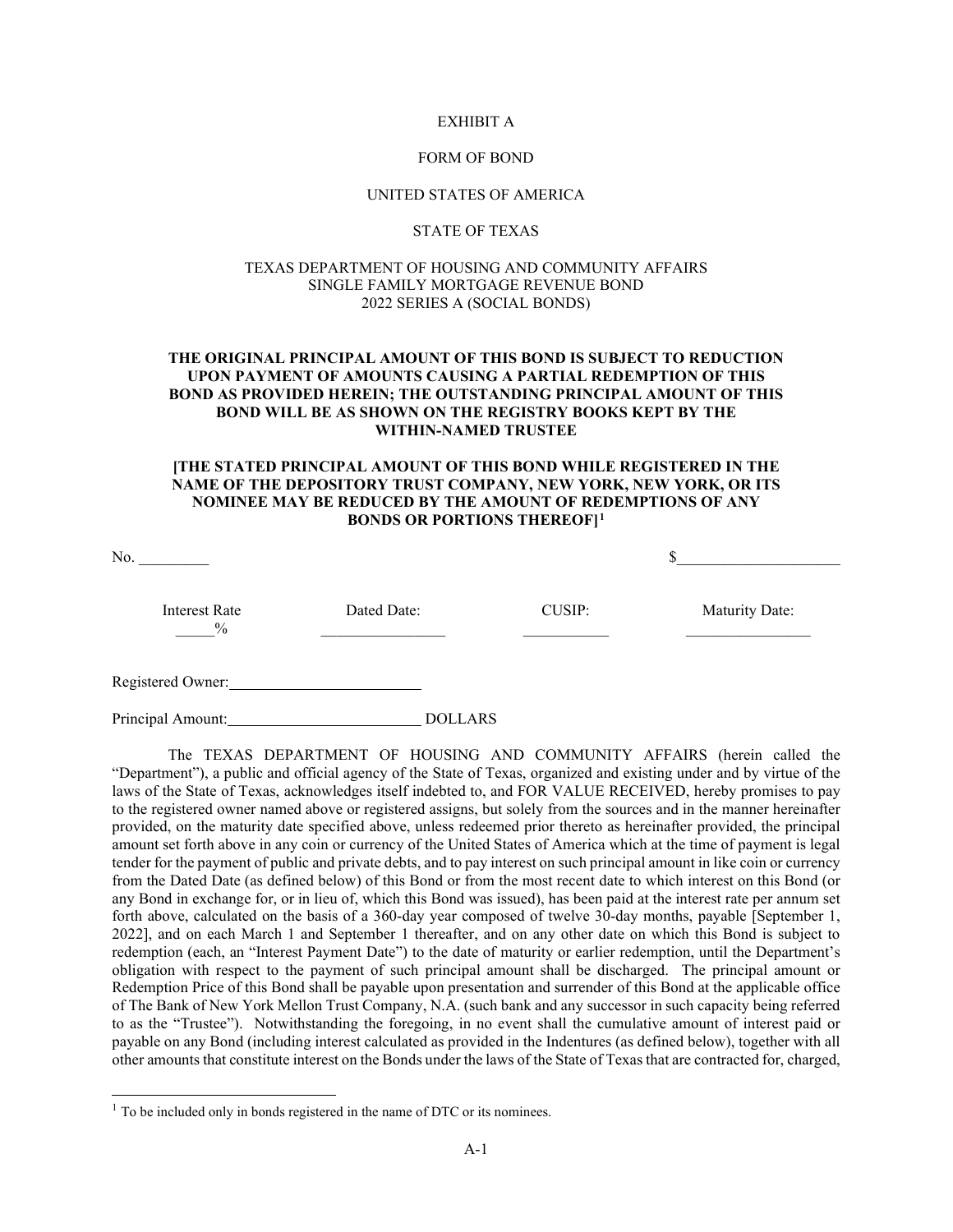reserved, taken or received pursuant to the Indentures) through any Interest Payment Date or through the date of payment of such Bond (whether at maturity, by acceleration or upon earlier redemption) exceed the "net interest cost" that will produce a "net effective interest rate" of greater than 15% per annum or, to the extent allowed by law, such greater "net effective interest rate" as may be allowed from time to time. The terms "net interest cost" and "net effective interest rate," as used herein, shall have the respective meanings ascribed to them in Chapter 1204, Texas Government Code, as amended. This Bond shall be dated as of the date six months preceding the Interest Payment Date next following the date of authentication hereof by the Trustee, unless such date of authentication shall be an Interest Payment Date, in which case this Bond shall be dated as of such Interest Payment Date, or unless such date of authentication shall be prior to [September 1, 2022], in which case this Bond shall be dated as of the Issuance Date; provided that if interest on this Bond shall be in default, Bonds issued in lieu of this Bond upon surrender for transfer or exchange may be dated as of the date to which interest has been paid in full on the Bonds surrendered (herein, the "Dated Date").

This Bond is a limited obligation of the Department and is one of the Bonds of the Department designated "Single Family Mortgage Revenue Bonds" (herein called the "Bonds"), issued and to be issued in various series under and pursuant to and in accordance with the provisions of Chapter 2306, Texas Government Code, as such may be amended from time to time (together with the laws of the State of Texas applicable to the Department, collectively, the "Act"), and Chapter 1371, Texas Government Code, as amended, and under and pursuant to an indenture of the Department entitled "Amended and Restated Single Family Mortgage Revenue Bond Trust Indenture" dated as of June 1, 2017, which amends and restates the Single Family Mortgage Revenue Bond Trust Indenture dated as of October 1, 1980, as amended and supplemented (herein called the "Indenture"), and a supplemental indenture of the Department entitled "Seventy-Second Supplemental Single Family Mortgage Revenue Bond Trust Indenture" dated as of [June] 1, 2022, authorizing the series of Bonds of which this Bond is a part (herein called the "Supplemental Indenture" and together with the Indenture called the "Indentures"). All defined terms used herein, but not otherwise defined, shall have the same definitions ascribed to them in the Indentures. As provided in the Indenture, Bonds may be issued from time to time pursuant to supplemental indentures in one or more series, in various principal amounts, may mature at different times, may bear interest at different rates and subject to the provisions thereof, may otherwise vary. All Bonds issued and to be issued under the Indenture are and will be equally secured by the pledges, assignments in trust and covenants made therein, except as otherwise expressly provided or permitted in the Indenture.

THE PRINCIPAL OF AND INTEREST AND PREMIUM, IF ANY, ON THIS BOND ARE LIMITED OBLIGATIONS OF THE DEPARTMENT AND ARE PAYABLE ONLY FROM REVENUES OR FUNDS OF THE DEPARTMENT PLEDGED UNDER THE INDENTURES. THE BONDS ARE NOT AND DO NOT CREATE OR CONSTITUTE IN ANY WAY AN OBLIGATION, A DEBT OR A LIABILITY OF THE STATE OF TEXAS, OR CREATE OR CONSTITUTE A PLEDGE, GIVING OR LENDING OF THE FAITH OR CREDIT OR TAXING POWER OF THE STATE OF TEXAS. THE DEPARTMENT HAS NO TAXING POWER.

This Bond is one of a series of Bonds designated "Single Family Mortgage Revenue Bonds, 2022 Series A (Social Bonds)" (herein sometimes called the "2022 Series A Bonds") issued in the aggregate initial principal amount of \$[\_\_\_\_\_\_\_\_] under the Indentures for the purpose of providing funds to finance the acquisition of mortgage loans through the purchase of Mortgage Certificates backed by qualified mortgage loans. Copies of the Indentures are on file at the office of the Department and at the applicable office of the Trustee and reference to the Indentures and any and all supplements thereto and modifications and amendments thereof and to the Act is made for a description of the pledges, assignments in trust, and covenants securing the Bonds; the nature, extent, and manner of enforcement of such pledges, assignments in trust, and covenants; the rights and remedies of the registered owners of the Bonds with respect thereto; the terms and conditions upon which the Bonds are issued and may be issued thereunder; and other matters, to all of which the owner of this Bond assents by the acceptance of this Bond. To the extent of any conflict between the terms and provisions of the Indentures and the terms and provisions of this Bond, the Indentures shall govern and control.

The owner of this Bond shall have no right to enforce the provisions of the Indentures, or to institute any action with respect to any Event of Default (as defined in the Indenture), or to institute, appear in, or defend any suit or other proceeding with respect thereto, except as provided in the Indentures.

This Bond is transferable, as provided in the Indentures, only upon the books of the Department kept for that purpose at the above-mentioned office of the Trustee, by the registered owner hereof in person, or by his duly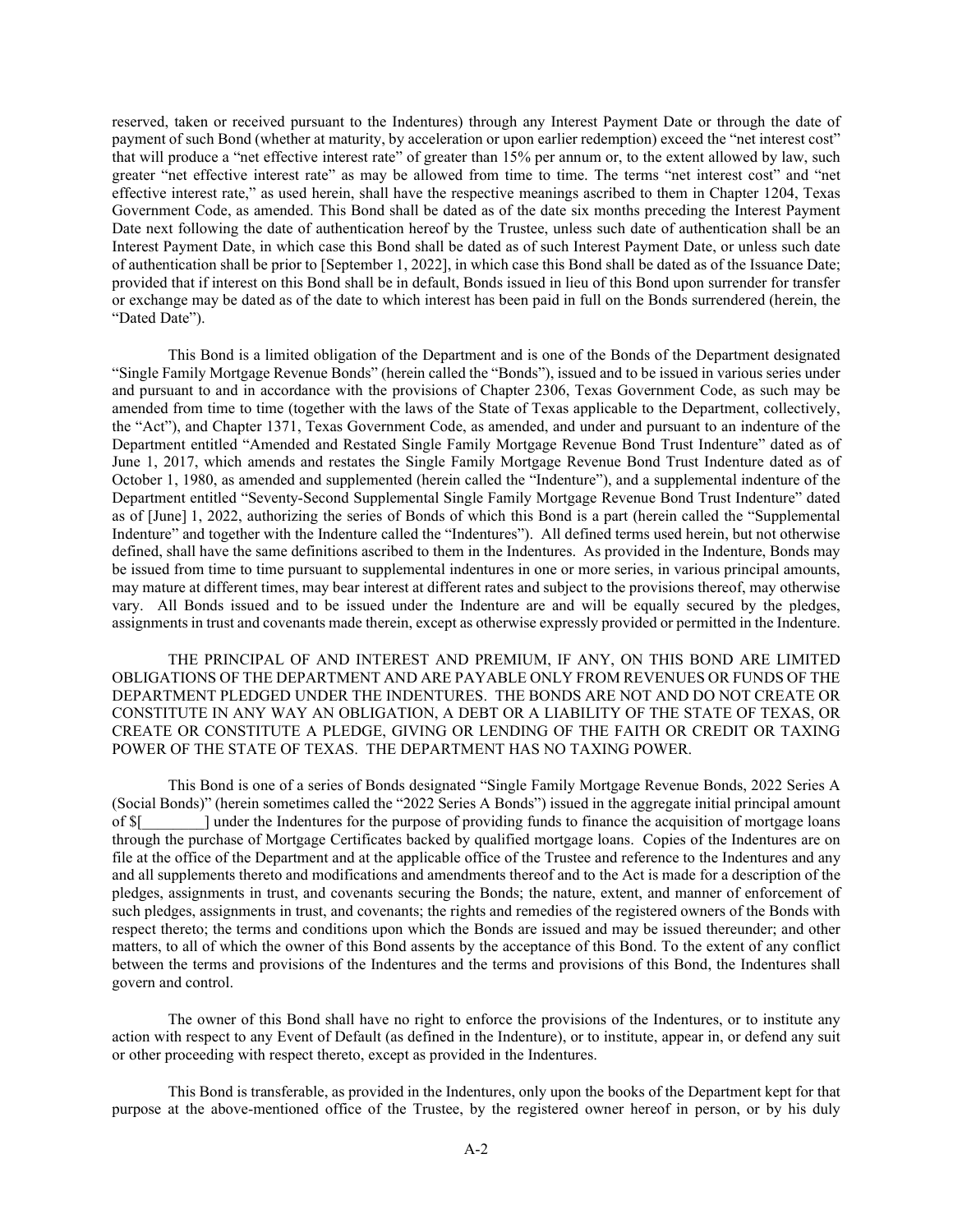authorized attorney, upon surrender of this Bond together with a written instrument of transfer satisfactory to the Trustee duly executed by the registered owner or his duly authorized attorney, and thereupon, a new Bond or Bonds in the same aggregate principal amount and maturity shall be issued to the transferee in exchange herefor as provided in the Indentures, and upon payment of the charges therein prescribed. The Department and the Trustee may deem and treat the person in whose name this Bond is registered as the absolute owner hereof for the purpose of receiving payment of, or on account of, the principal, Redemption Price or purchase price hereof and interest due hereon and for all other purposes.

#### **[EXCEPT AS OTHERWISE PROVIDED IN THE INDENTURES, THIS BOND MAY BE TRANSFERRED, IN WHOLE BUT NOT IN PART, ONLY TO ANOTHER NOMINEE OF DTC OR TO A SUCCESSOR BOND DEPOSITORY OR TO A NOMINEE OF A SUCCESSOR BOND DEPOSITORY.][2](#page-39-0)**

The 2022 Series A Bonds are issuable only in the form of fully registered Bonds without coupons in the denomination of \$5,000 principal amount or any integral multiple thereof.

To the extent and in the manner permitted by the terms of the Indentures, the provisions of the Indentures, or any indenture amendatory thereof or supplemental thereto, may be modified or amended by the Department, with the written consent of the holders of at least 2/3 in principal amount of the Bonds of each series so affected then outstanding under the Indentures and, in case such modification or amendment would change the terms of any sinking fund installment, with such consent of the holders of at least 2/3 in principal amount of the Bonds of the particular Series and maturity entitled to such sinking fund installment then outstanding; provided, however, that if such modification or amendment will, by its terms, not take effect so long as any Bonds of any specified like Series and maturity remain outstanding under the Indentures, the consent of the holders of such Bonds shall not be required and such Bonds shall not be deemed to be outstanding for the purpose of the calculation of outstanding Bonds. No such modification or amendment shall permit a change in the terms of redemption or maturity of the principal of any outstanding Bond or of any installment of interest thereon or a reduction in the principal amount or Redemption Price thereof or in the rate of interest thereon without the consent of the holder of such Bond, or shall reduce the percentages or otherwise affect the classes of Bonds, the consent of the holders of which is required to effect any such modification or amendment, or shall change or modify any of the rights or obligations of the Trustee or of any paying agent without its written assent thereto.

The 2022 Series A Bonds are subject to redemption prior to stated maturity as set forth in the Supplemental Indenture.

In lieu of redeeming 2022 Series A Bonds, the Department has reserved the right in subsection 5 of Section 506 of the Indenture to purchase such Bonds at a price (excluding accrued interest but including any brokerage or other charges) no greater than the applicable Redemption Price of such Bonds.

The 2022 Series A Bonds are payable upon redemption at the applicable office of the Trustee. Written notice of redemption shall be provided to the registered owner of the Bond to be redeemed as shown on the registry books of the Trustee, in the manner, at the times and upon the terms and conditions set forth in the Indentures. If notice of redemption shall have been given as aforesaid, the 2022 Series A Bonds or portions thereof specified in said notice shall become due and payable on the redemption date therein fixed, and if, on the redemption date, money for the redemption of all the Bonds or portions thereof to be redeemed, together with interest to, but not including, the redemption date, shall be available for such payment on said date, then from and after the redemption date interest on such Bonds or portions thereof so called for redemption shall cease to accrue and be payable.

The Department reserves the right to regulate or restrict the yield or return on the investment of the moneys in any fund, account, or subaccount created under the Indentures or any supplemental indenture, if in the opinion of counsel, such regulation or restriction is necessary in order for the interest on the Bonds (other than any series of taxable Bonds issued under the Indenture) of any series issued or to be issued under the Indenture to be exempt from federal income taxation.

The Act provides that neither the officers nor directors of the Department nor any person executing the Bonds

<span id="page-39-0"></span><sup>2</sup> To be deleted from the Initial Bond.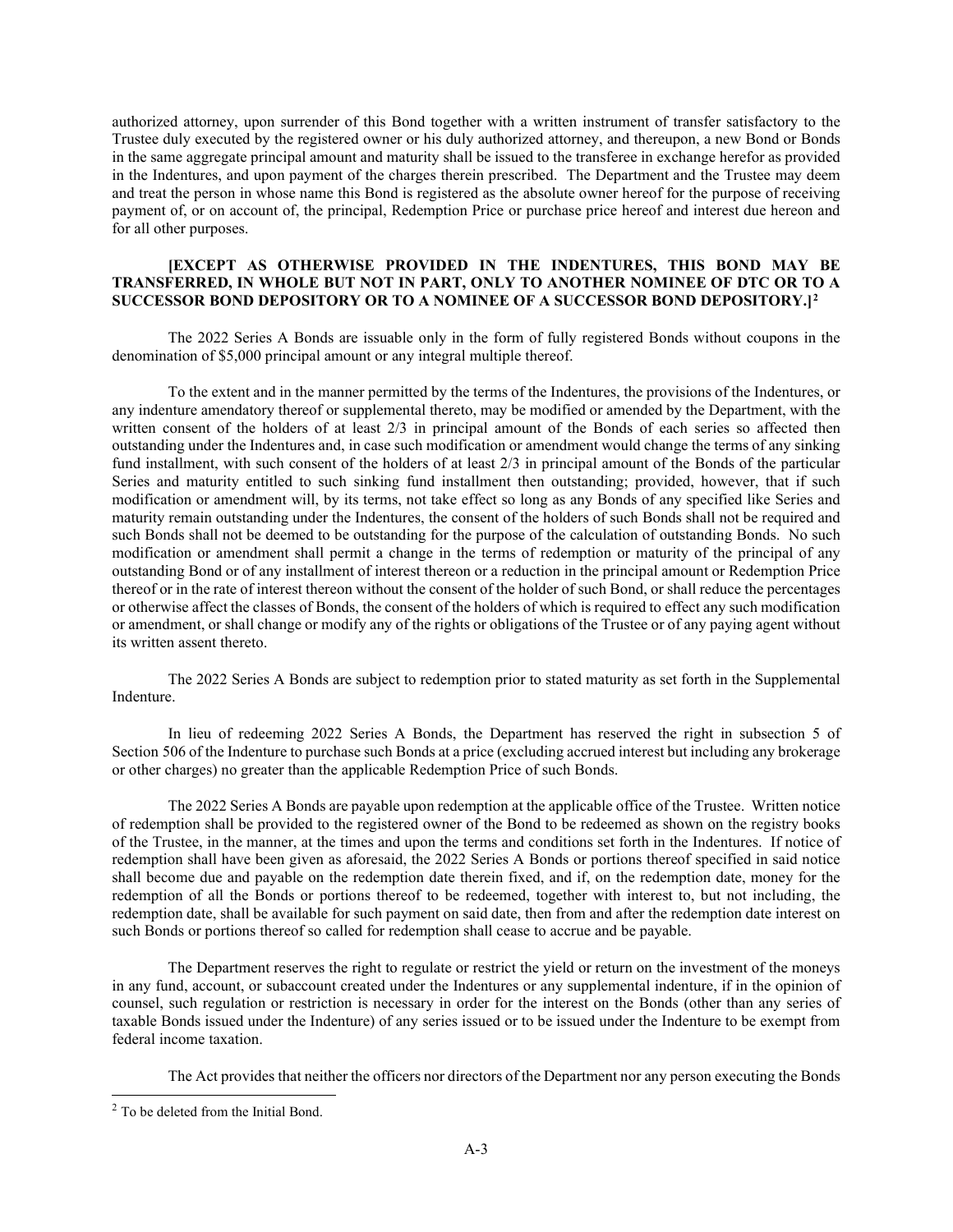shall be liable personally on the Bonds by reason of the issuance thereof.

It is hereby certified and recited that all conditions, acts, and things required by law and the Indentures to exist, to have happened, and to have been performed precedent to and in the issuance of this Bond, exist, have happened, and have been performed and that the issuance of this Bond and the series of Bonds of which it is a part are duly authorized by the laws of the State of Texas.

This Bond shall not be entitled to any benefit under the Indentures or be valid or become obligatory for any purpose until this Bond shall have been authenticated by the execution by the Trustee of the Trustee's Certificate or the execution by the Comptroller of Public Accounts of the State of Texas of the Comptroller's Registration Certificate hereon.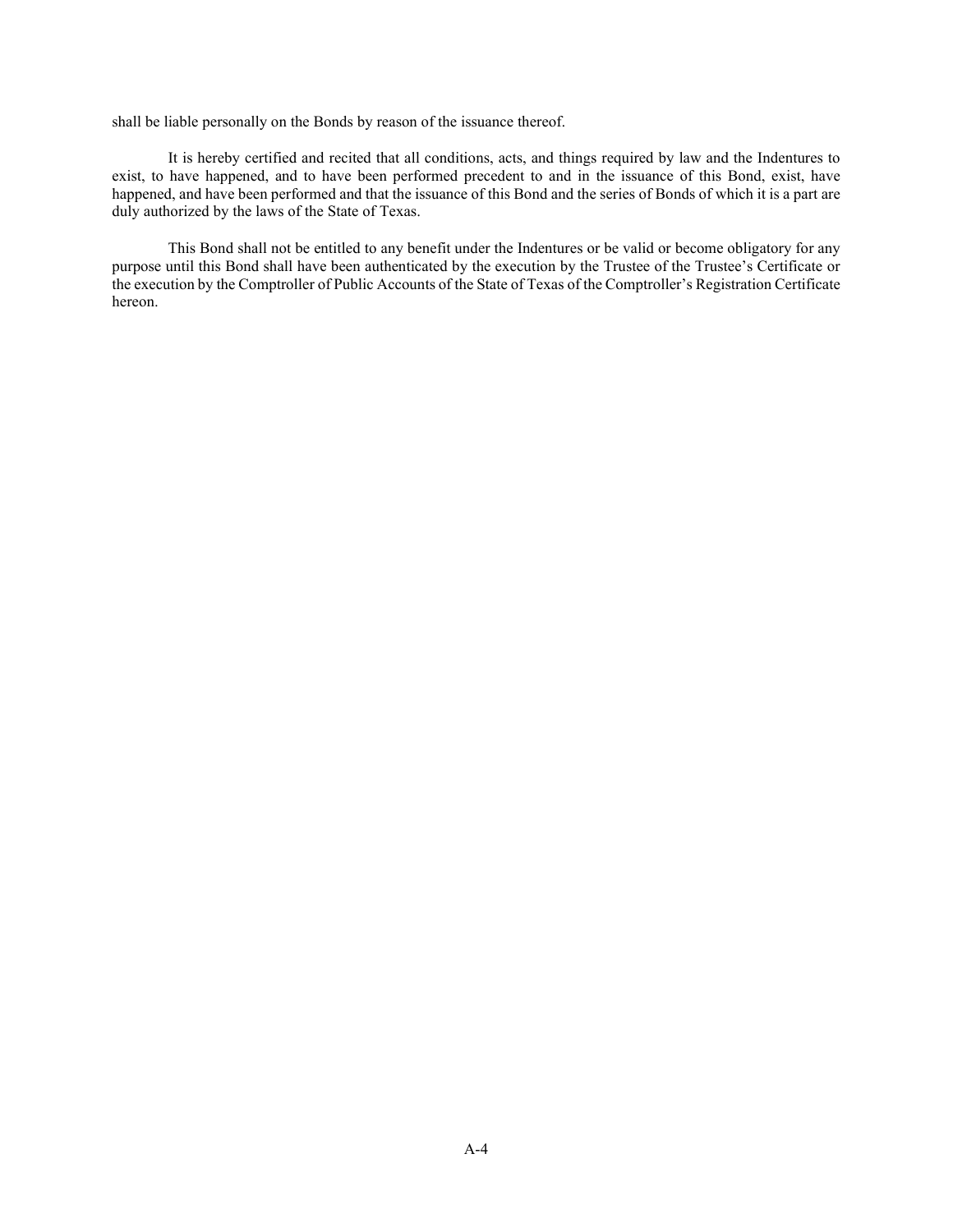IN WITNESS WHEREOF, the TEXAS DEPARTMENT OF HOUSING AND COMMUNITY AFFAIRS has caused this Bond to be signed in its name and on its behalf by the manual or facsimile signature of its duly authorized representative, and its corporate seal (or a facsimile thereof) to be hereunto affixed, imprinted, engraved, or otherwise reproduced and attested by the manual or facsimile signature of its Secretary.

## TEXAS DEPARTMENT OF HOUSING AND COMMUNITY AFFAIRS

By:

[Vice] Chair

Attest:

Secretary

(SEAL)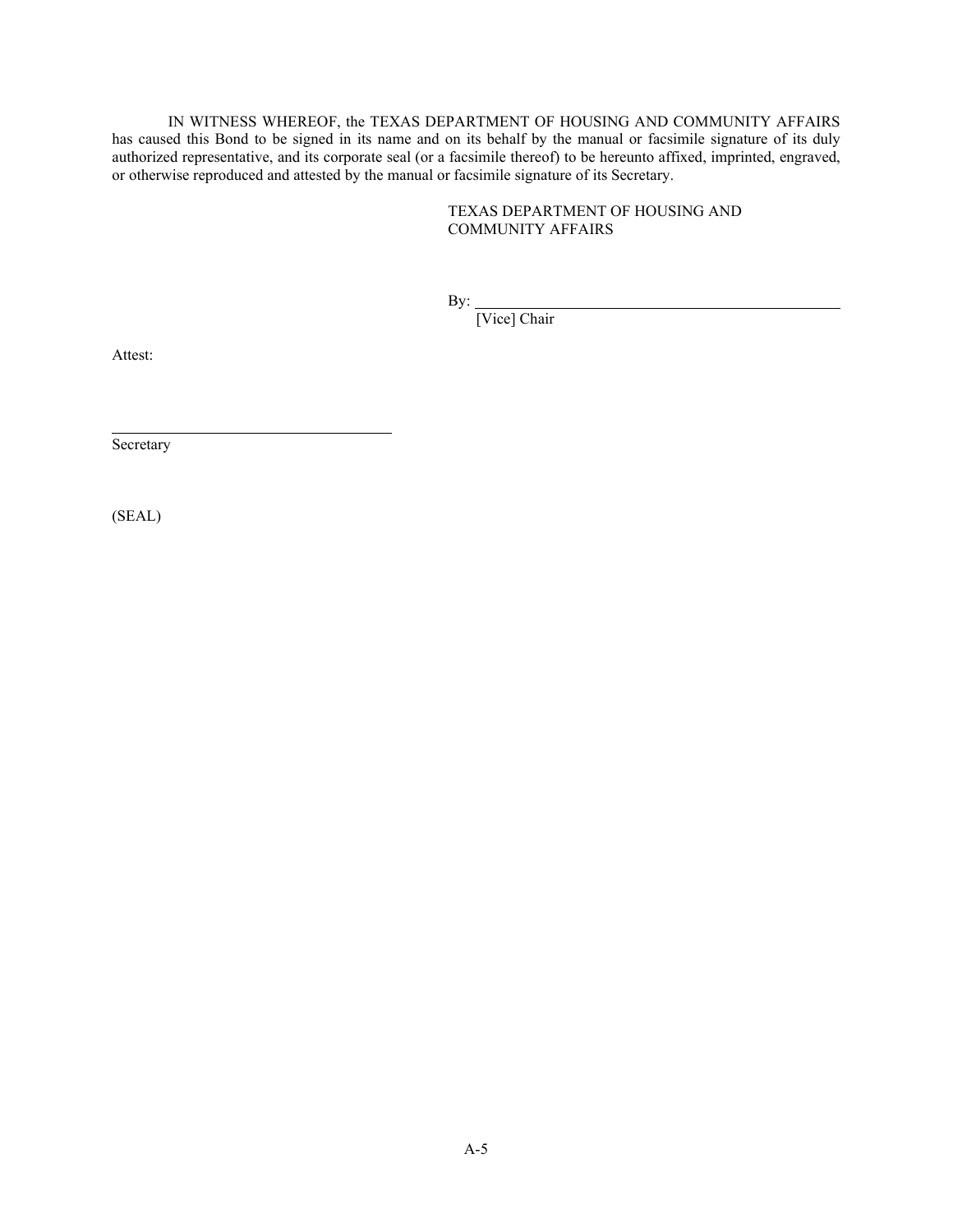## [FORM OF COMPTROLLER'S REGISTRATION CERTIFICATE ON THE INITIAL BOND]

### STATE COMPTROLLER'S REGISTRATION CERTIFICATE

#### OFFICE OF COMPTROLLER Register No.

#### STATE OF TEXAS

I HEREBY CERTIFY that there is on file and of record in my office a certificate of the Attorney General of the State of Texas approving this Bond and certifying that this Bond and the proceedings for the issuance thereof have been examined by him as required by law, and that he finds that this Bond has been issued in accordance with law and that it is a valid and binding limited obligation of the Texas Department of Housing and Community Affairs, payable from the revenues and other funds pledged to its payment by and in the proceedings authorizing the same, and I do further certify that this Bond has this day been registered by me as Comptroller.

WITNESS MY HAND AND SEAL OF OFFICE this \_\_\_\_\_\_\_\_\_\_\_\_\_\_\_\_.

Comptroller of Public Accounts of the State of Texas

(SEAL)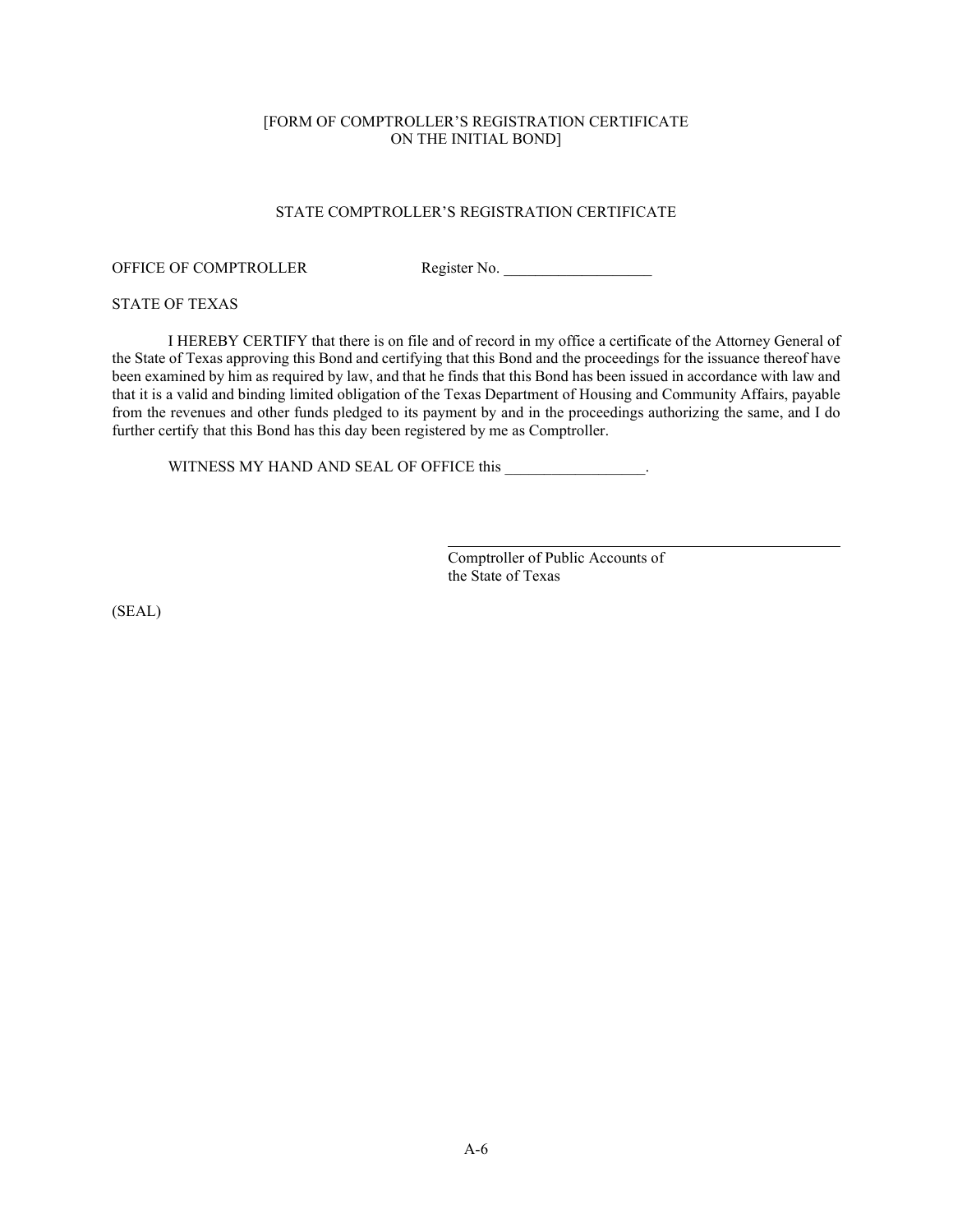## [FORM OF TRUSTEE'S CERTIFICATE OF AUTHENTICATION ON EACH BOND OTHER THAN THE INITIAL BOND]

# TRUSTEE'S CERTIFICATE OF AUTHENTICATION

This is to certify that the initial Bonds of this Series were approved by the Attorney General of the State of Texas and registered by the Comptroller of Public Accounts of the State of Texas, and that this Bond is one of the Bonds delivered pursuant to the within-mentioned Indenture.

Date of Authentication: THE BANK OF NEW YORK MELLON TRUST COMPANY, N.A., Trustee

By:

Authorized Officer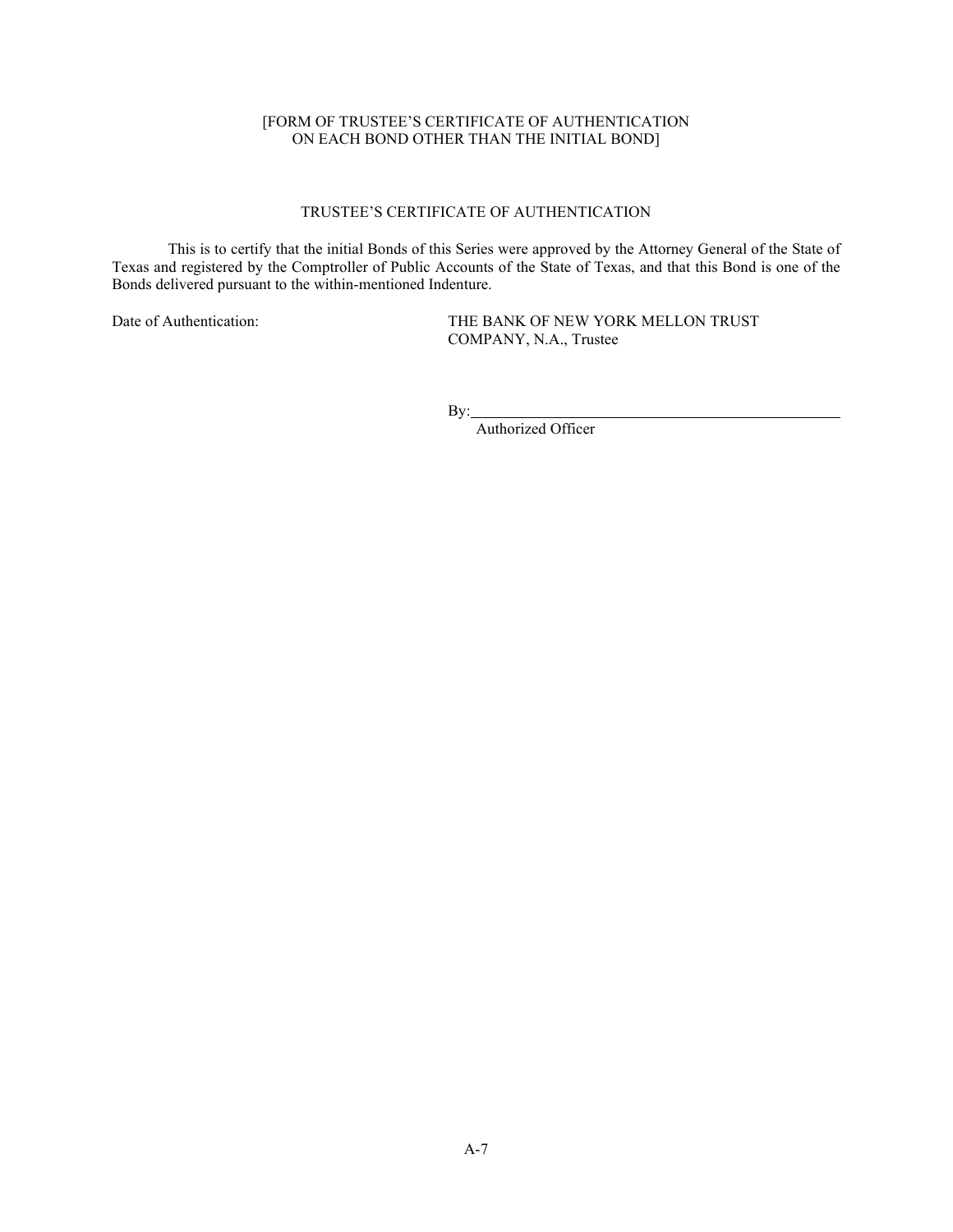## [FORM OF ASSIGNMENT]

#### ASSIGNMENT

For value received, the undersigned sells, assigns, and transfers unto <br>d does hereby irrevocably constitute and appoint<br>d does hereby irrevocably constitute and appoint Bond and does hereby irrevocably constitute and appoint the books kept for registration of the within Bond, with full power of substitution in the premises.

Dated:

Signature guaranteed by:

NOTICE: Signature must be guaranteed by an "eligible guarantor institution" meeting the requirements of the Trustee, which requirements will include membership or participation in STAMP or such other signature guaranty program as may be determined by the Trustee in addition to, or in substitution for, STAMP, all in accordance with the Securities Exchange Act of 1934, as amended.

NOTICE: The signature(s) on this assignment must correspond in every particular with the name(s) of the registered owner(s) appearing on the face of the within Bond.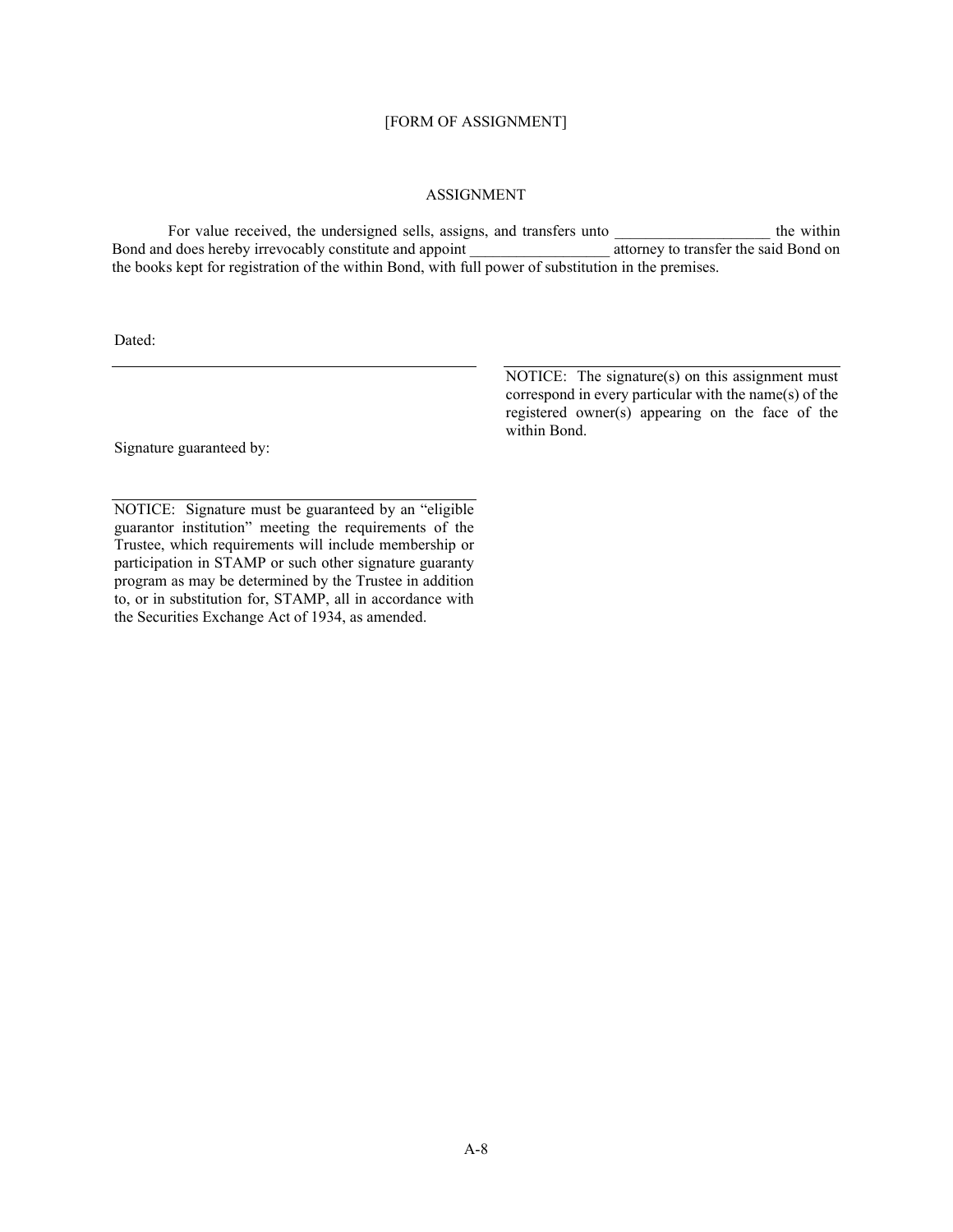# **EXHIBIT B**

## PREMIUM PAC TERM BOND OUTSTANDING APPLICABLE AMOUNT

**Premium PAC Term Bond Outstanding Applicable Amount Date**

**Premium PAC Term Bond Outstanding Applicable Amount**

**Date**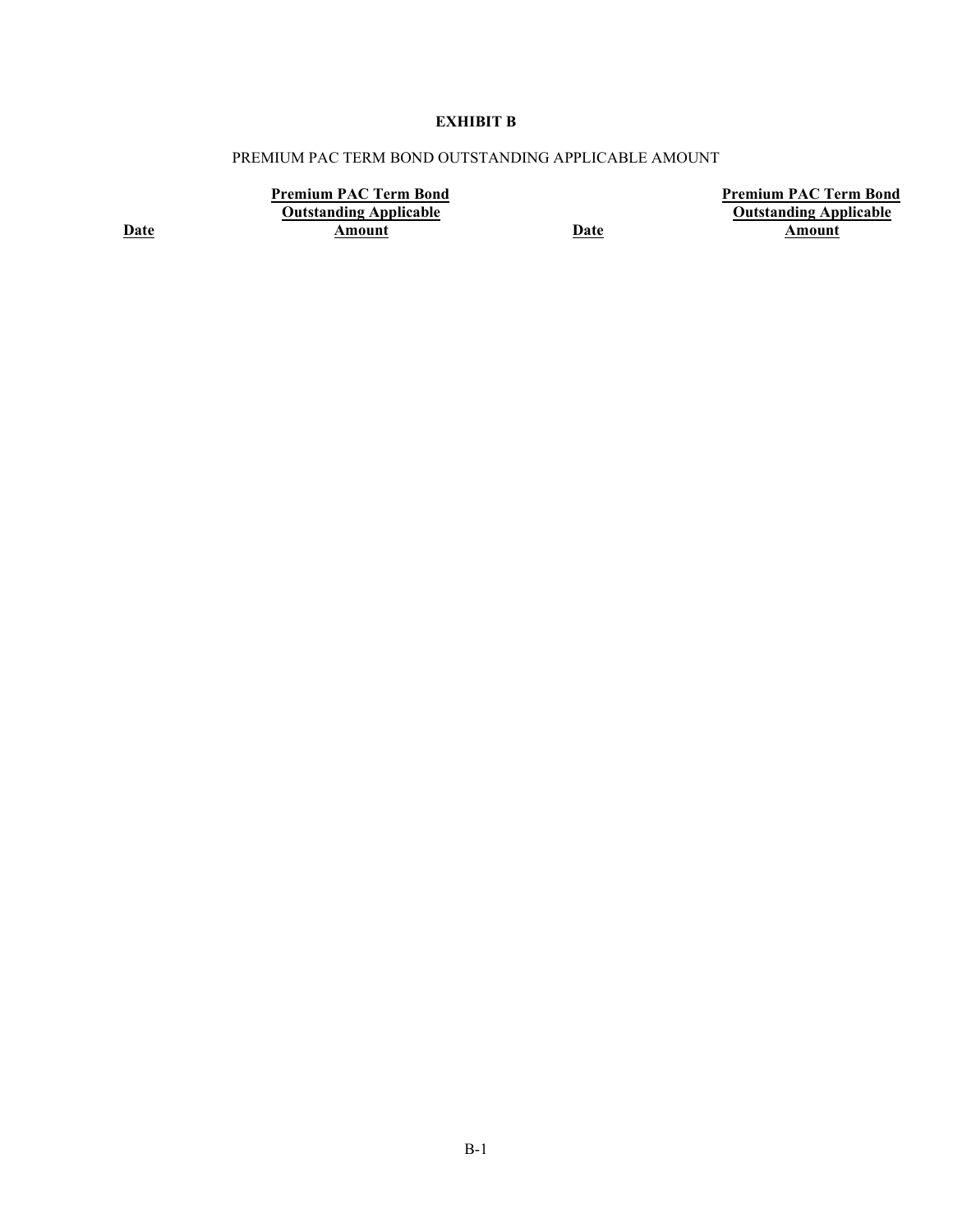# **EXHIBIT C**

# 2022 SERIES A CUMULATIVE APPLICABLE AMOUNT

**2022 Series A Cumulative Applicable Amount Date**

**2022 Series A Cumulative Applicable Amount**

**Date**